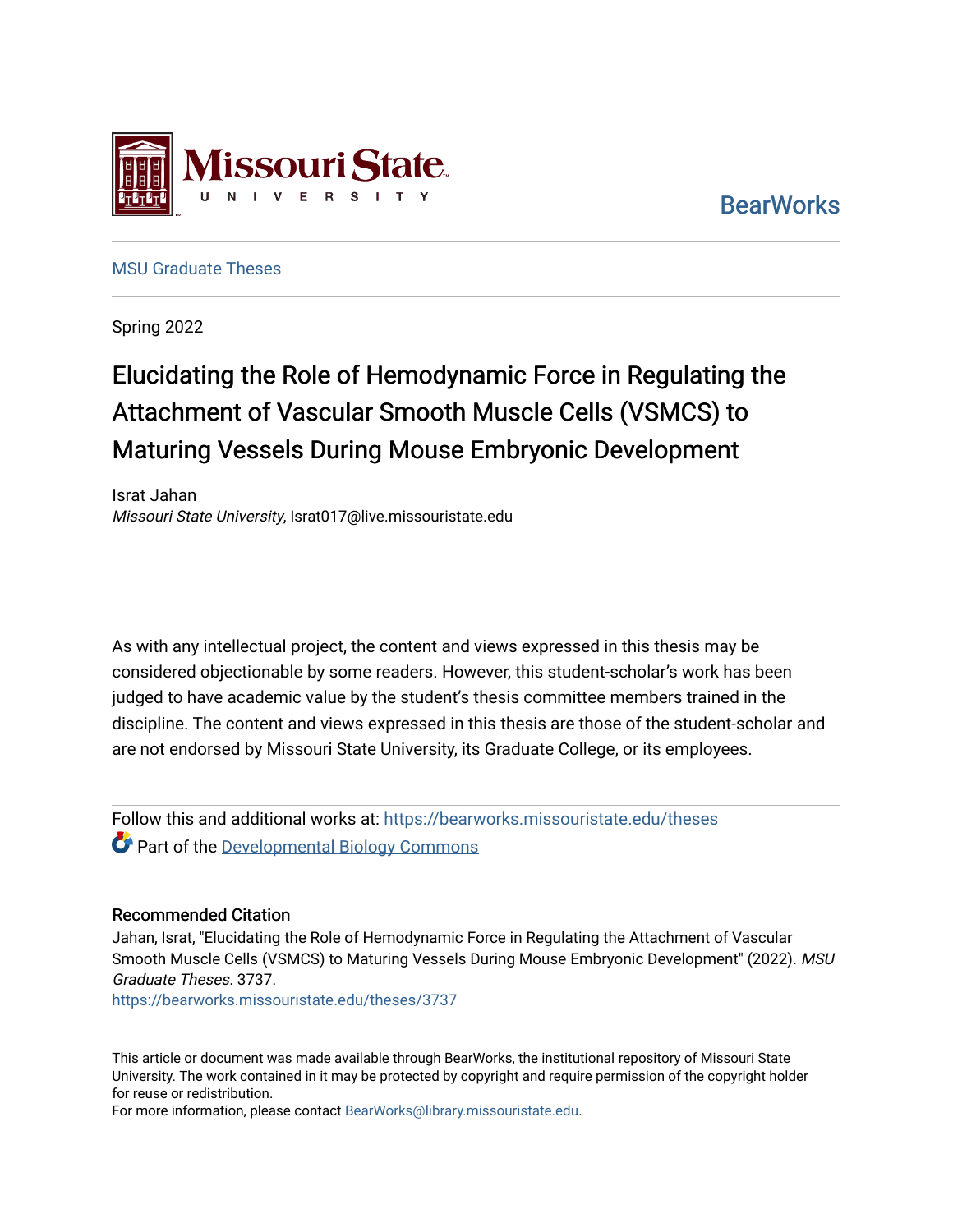# **ELUCIDATING THE ROLE OF HEMODYNAMIC FORCE IN REGULATING THE ATTACHMENT OF VASCULAR SMOOTH MUSCLE CELLS (VSMCS) TO MATURING VESSELS DURING MOUSE EMBRYONIC DEVELOPMENT**

A Master's Thesis Presented to The Graduate College of Missouri State University

In Partial Fulfillment

Of the Requirements for the Degree

Master of Science, Biology

By

Israt Jahan

May 2022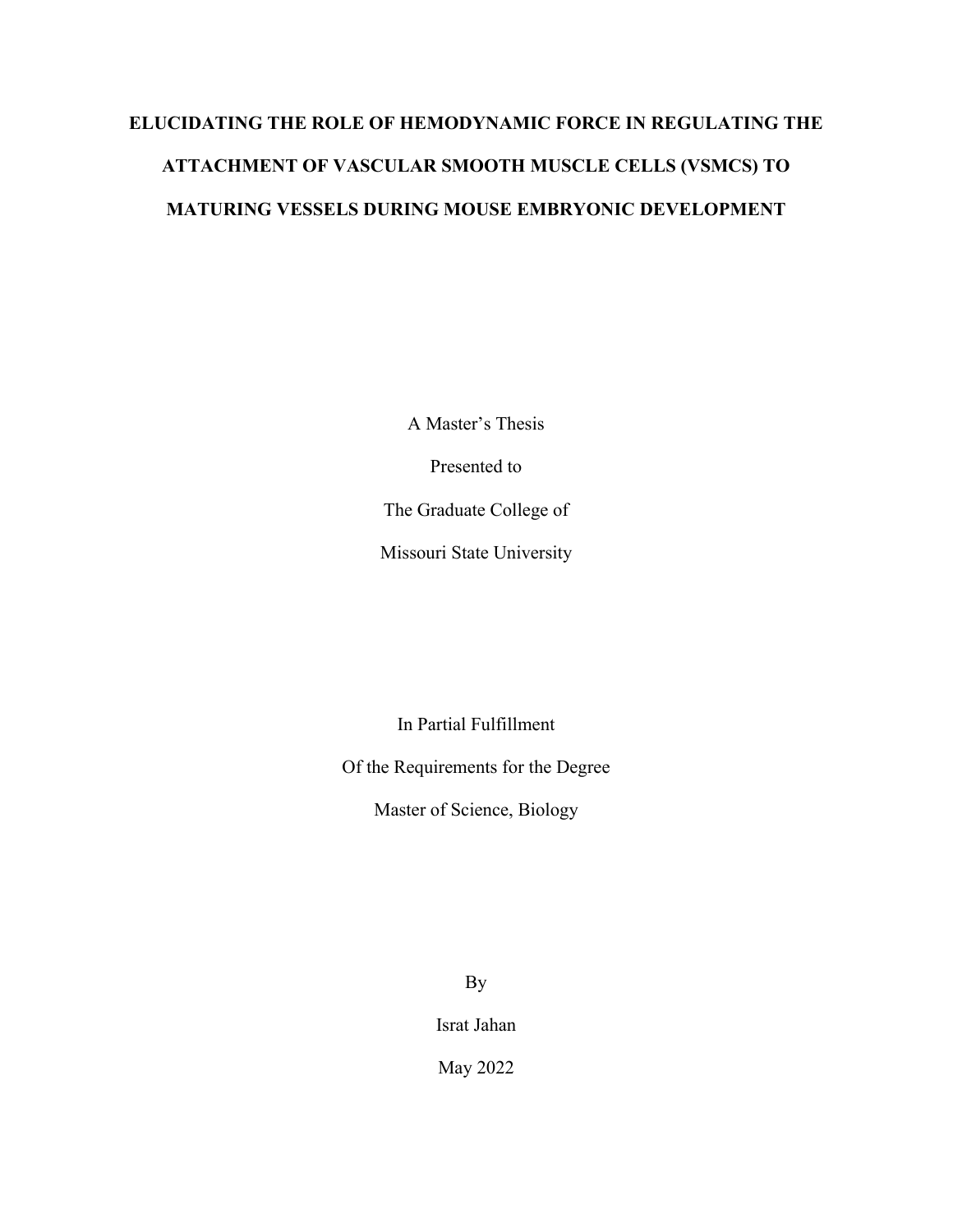Copyright 2022 by Israt Jahan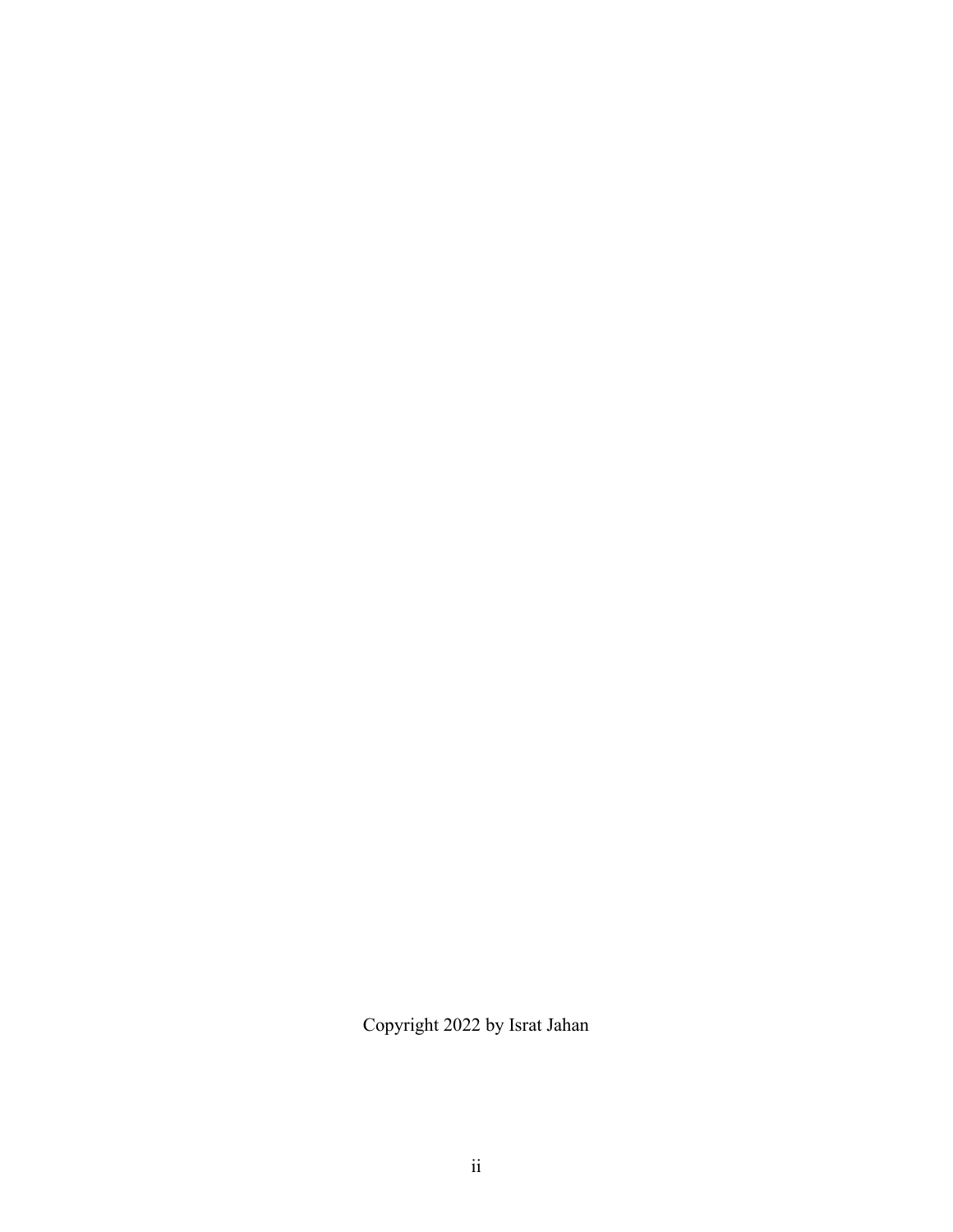## **ELUCIDATING THE ROLE OF HEMODYNAMIC FORCE IN REGULATING THE ATTACHMENT OF VASCULAR SMOOTH MUSCLE CELLS (VSMCS) TO MATURING VESSELS DURING MOUSE EMBRYONIC DEVELOPMENT**

Biology

Missouri State University, May 2022

Master of Science

Israt Jahan

### **ABSTRACT**

Blood vessel maturation is characterized by the recruitment and attachment of vascular smooth muscle cells (vSMCs) around immature blood vessels, which ultimately form the tunica media. Improper maturation can lead to vascular birth defects ranging from minor birthmarks to lethal brain aneurysms. Previously, our lab demonstrated that hemodynamic force plays an important role to regulate vSMCs recruitment from neighboring low-flow to high-flow vessels followed by the attachment of these vSMCs to the high-flow vessels. To understand the reason for the preferred attachment of vSMCs to high-flow vessels, instead of low-flow vessels, I hypothesize that hemodynamic force modulates the expression of extracellular matrix genes to promote the deposition of a thick basement membrane around the immature high-flow vessels to increase its adhesiveness to migrating vSMCs. To test this hypothesis, I utilized an extraembryonic tissue called the yolk sac, which is a thin/transparent membrane only comprised of simple blood vessels, and I compared gene expression differences by qPCR between yolk sac tissues under normal blood flow with those having reduced blood flow. I found that there is a decrease in *matrix metalloproteinase-9 (MMP-9)* expression in high-flow vessels as compared to low-flow vessels. My data support our hypothesis as lowering MMP9 should promote deposition of a thicker basement membrane, thus enhancing the attachment of vSMCs to high-flow vessels.

**KEYWORDS**: vascular smooth muscle cells, vessel maturation, hemodynamic force, extracellular matrix genes, basement membrane.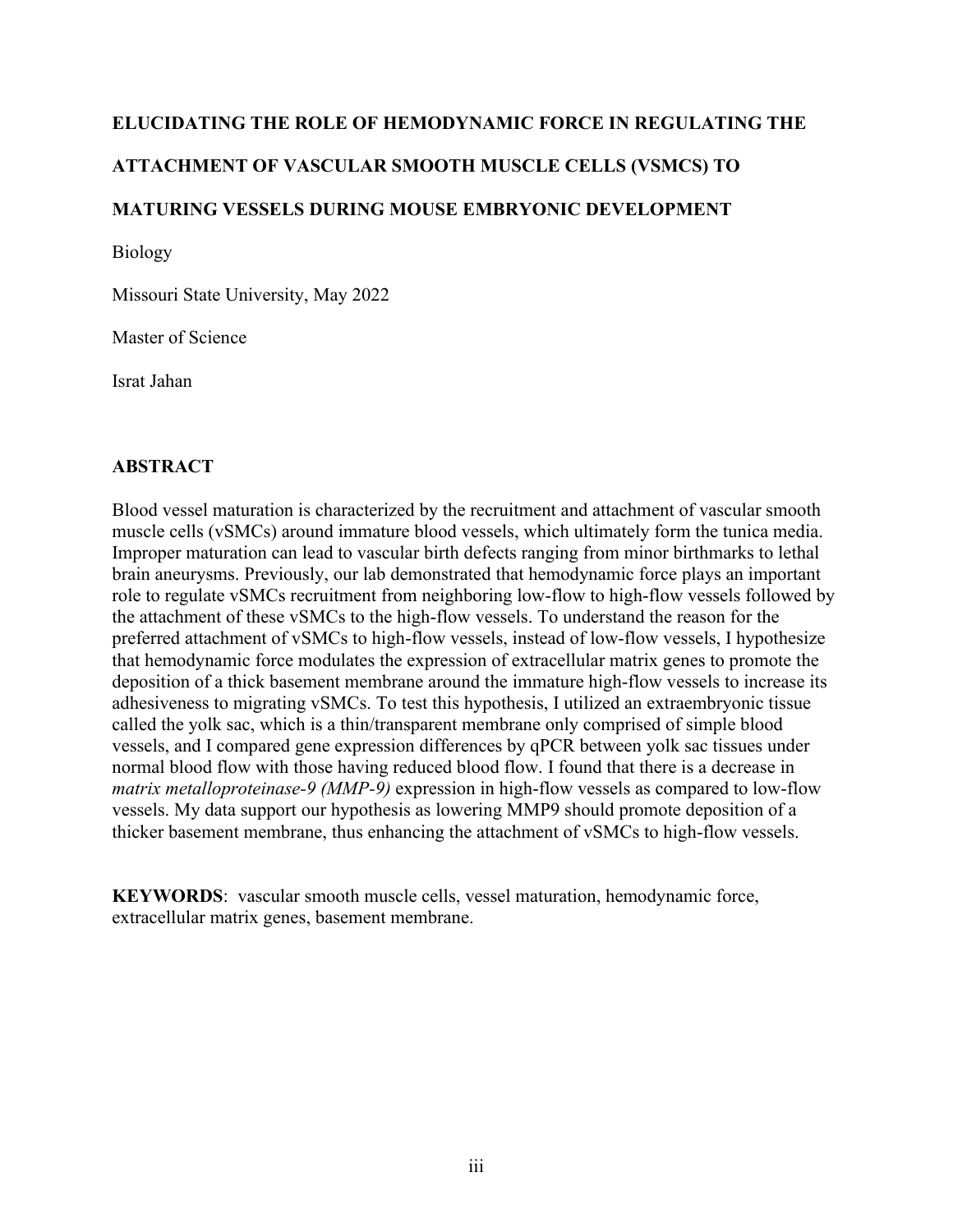# **ELUCIDATING THE ROLE OF HEMODYNAMIC FORCE IN REGULATING THE ATTACHMENT OF VASCULAR SMOOTH MUSCLE CELLS (VSMCS) TO MATURING VESSELS DURING MOUSE EMBRYONIC DEVELOPMENT**

By

Israt Jahan

A Master's Thesis Submitted to the Graduate College Of Missouri State University In Partial Fulfillment of the Requirements For the Degree of Master of Science, Biology

May 2022

Approved:

Kyoungtae Kim, Ph.D., Thesis Committee Chair

Paul L. Durham, Ph.D., Committee Member

Christopher Lupfer, Ph.D., Committee Member

Julie Masterson, Ph.D., Dean of the Graduate College

In the interest of academic freedom and the principle of free speech, approval of this thesis indicates the format is acceptable and meets the academic criteria for the discipline as determined by the faculty that constitute the thesis committee. The content and views expressed in this thesis are those of the student-scholar and are not endorsed by Missouri State University, its Graduate College, or its employees.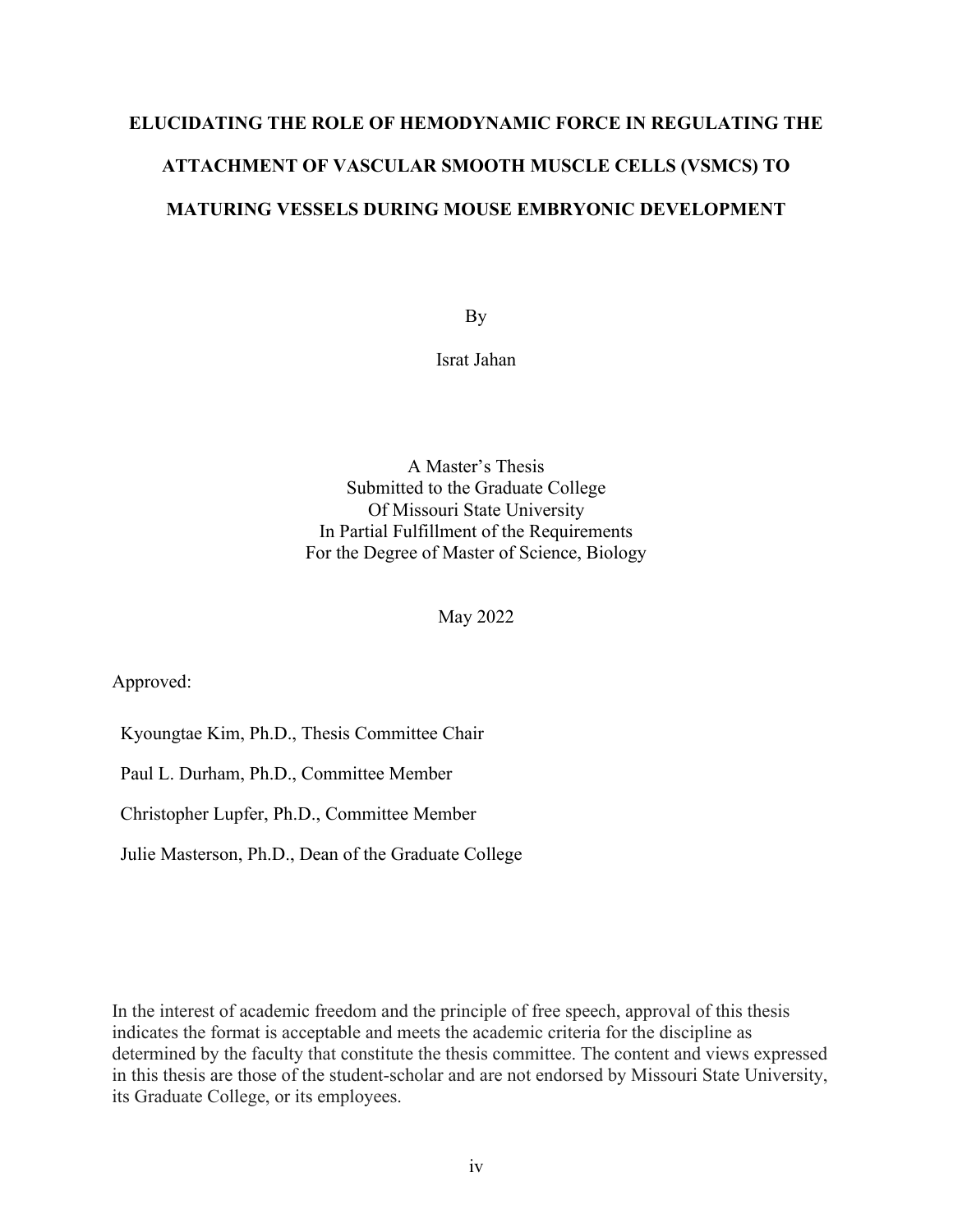#### **ACKNOWLEDGEMENTS**

I would like to thank Dr. Ryan Udan for mentoring me for the last two years, guiding me in my research, being considerate, and teaching me all the things hands-on. I am thankful to Dr. Kyoungtae Kim, the Chairman of my thesis committee, Drs Paul L Durham, and Christopher Lupfer for helping me during the last portion of my thesis. I am thankful to my lab mates Shamita Gazi, Justin Galisim, and all the other lab members for their support in my project. I am very thankful to the Department of Biology of Missouri State University for providing enormous facilities to complete my graduate studies here.

I am very much grateful to my baby Drik Hasan for their continuous support. Without their endless support, it would not be possible for me to pursue my degree.

*I dedicate this thesis to my loving son Drik*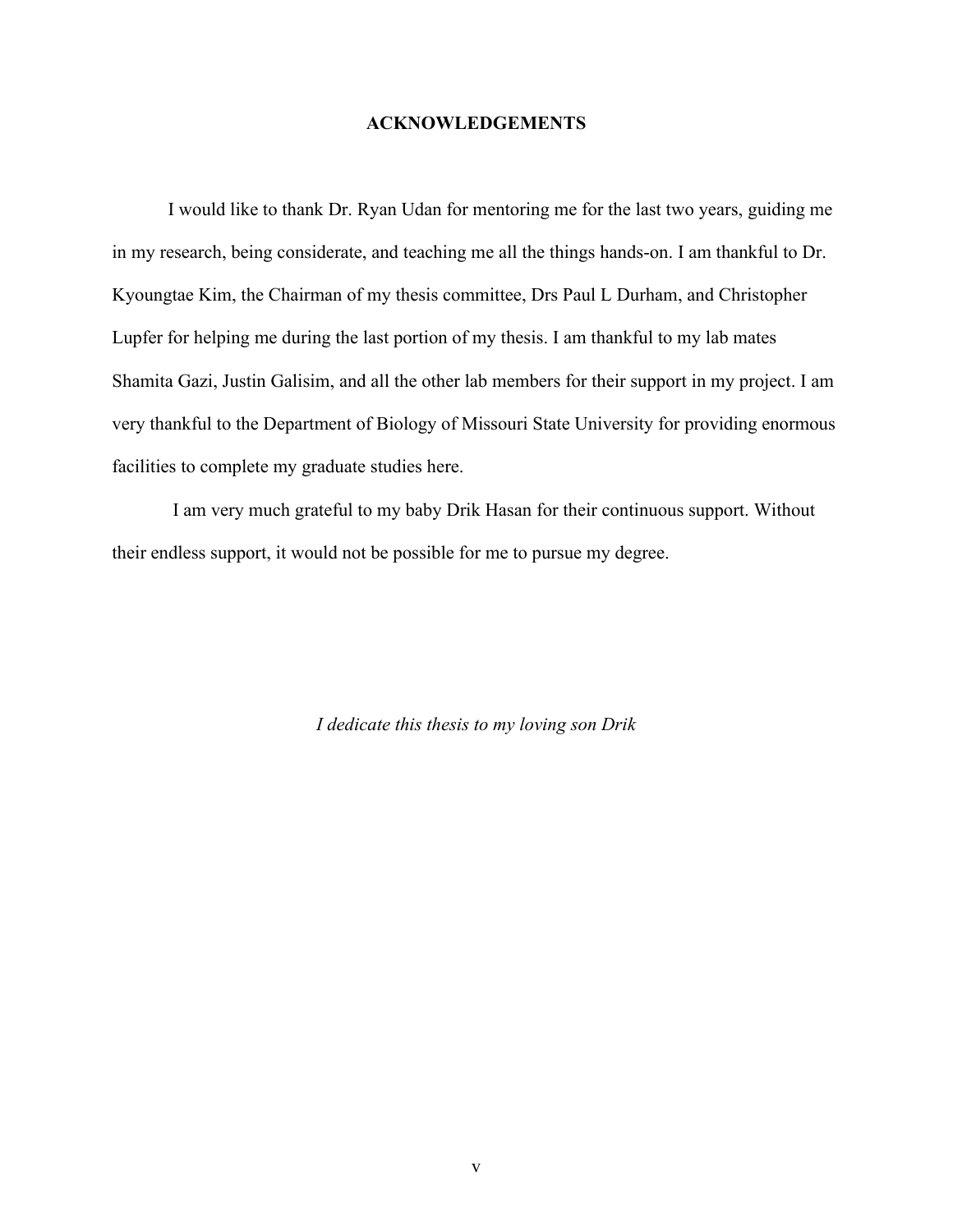## **TABLE OF CONTENTS**

| Introduction                                         | Page 1  |
|------------------------------------------------------|---------|
| Role of the Cardiovascular System During Development | Page 1  |
| Relevance to Human Health                            | Page 2  |
| Current Views on Cardiovascular Development          | Page 4  |
| Development of the Mouse Heart                       | Page 4  |
| Development of the Mouse Vasculature                 | Page 5  |
| Angiogenesis                                         | Page 7  |
| Developmental Vascular Remodeling                    | Page 9  |
| Artery/Venous Specification                          | Page 11 |
| <b>Vascular Maturation</b>                           | Page 12 |
| The Role of Hemodynamic Force in Regulating Vascular |         |
| Maturation                                           | Page 14 |
| Hypothesis                                           | Page 15 |
| <b>Materials and Methods</b>                         | Page 17 |
| Mouse Husbandry                                      | Page 17 |
| Embryo Collection and Genotyping                     | Page 18 |
| qPCR                                                 | Page 20 |
| Data Analysis                                        | Page 25 |
| Cryosectioning                                       | Page 25 |
| Immunostaining                                       | Page 25 |
| Imaging                                              | Page 26 |
| Results                                              | Page 28 |
| Discussion                                           | Page 36 |
| References                                           | Page 41 |
| Appendix: IACUC Approval                             | Page 45 |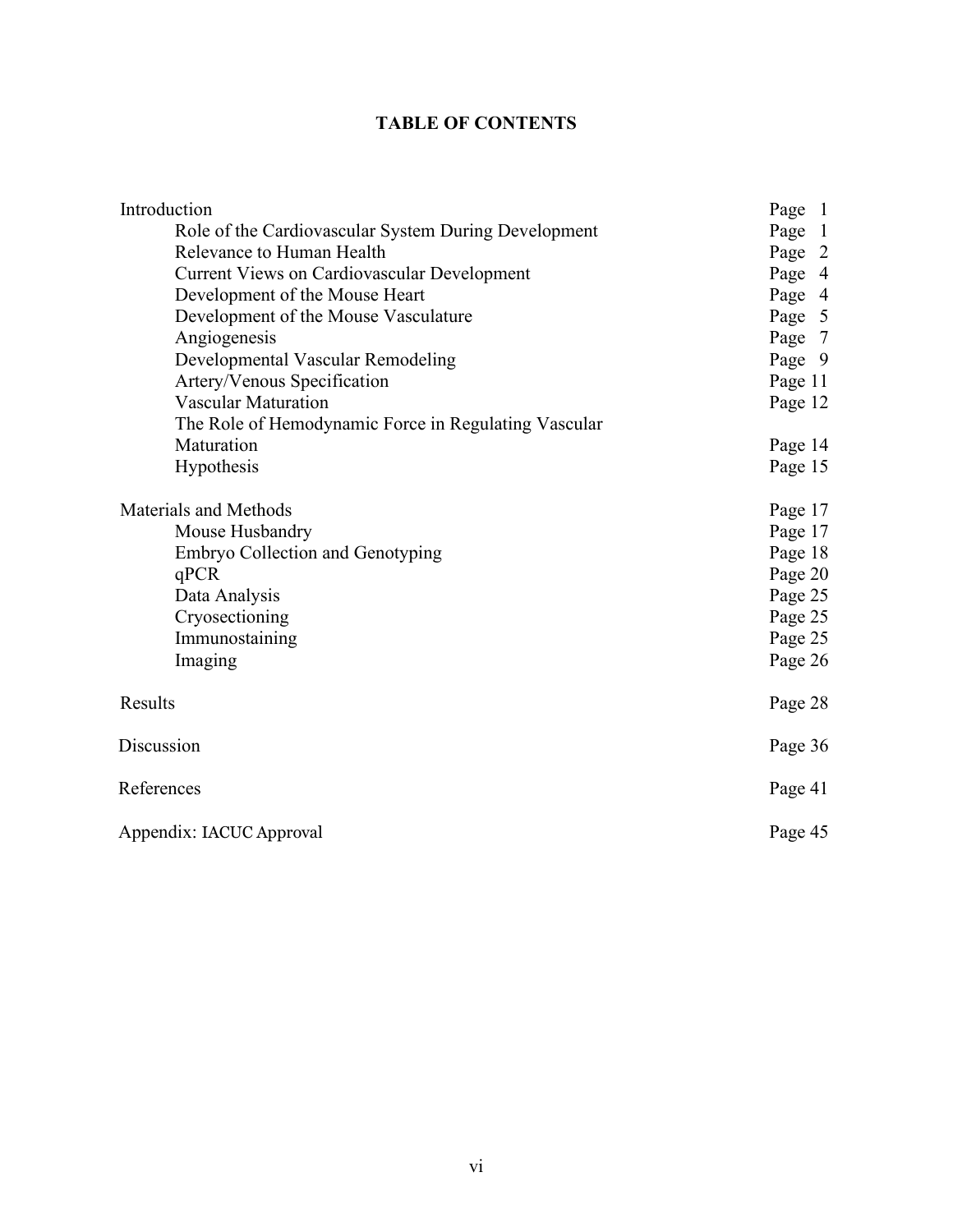## **LIST OF TABLES**

| Table 1. Primers used in the study                                                                        | Page 22 |
|-----------------------------------------------------------------------------------------------------------|---------|
| Table 2. Antibodies used in the study                                                                     | Page 26 |
| Table 3. CT values for ECM and ECM related genes in control and<br>experimental samples in the qPCR study | Page 30 |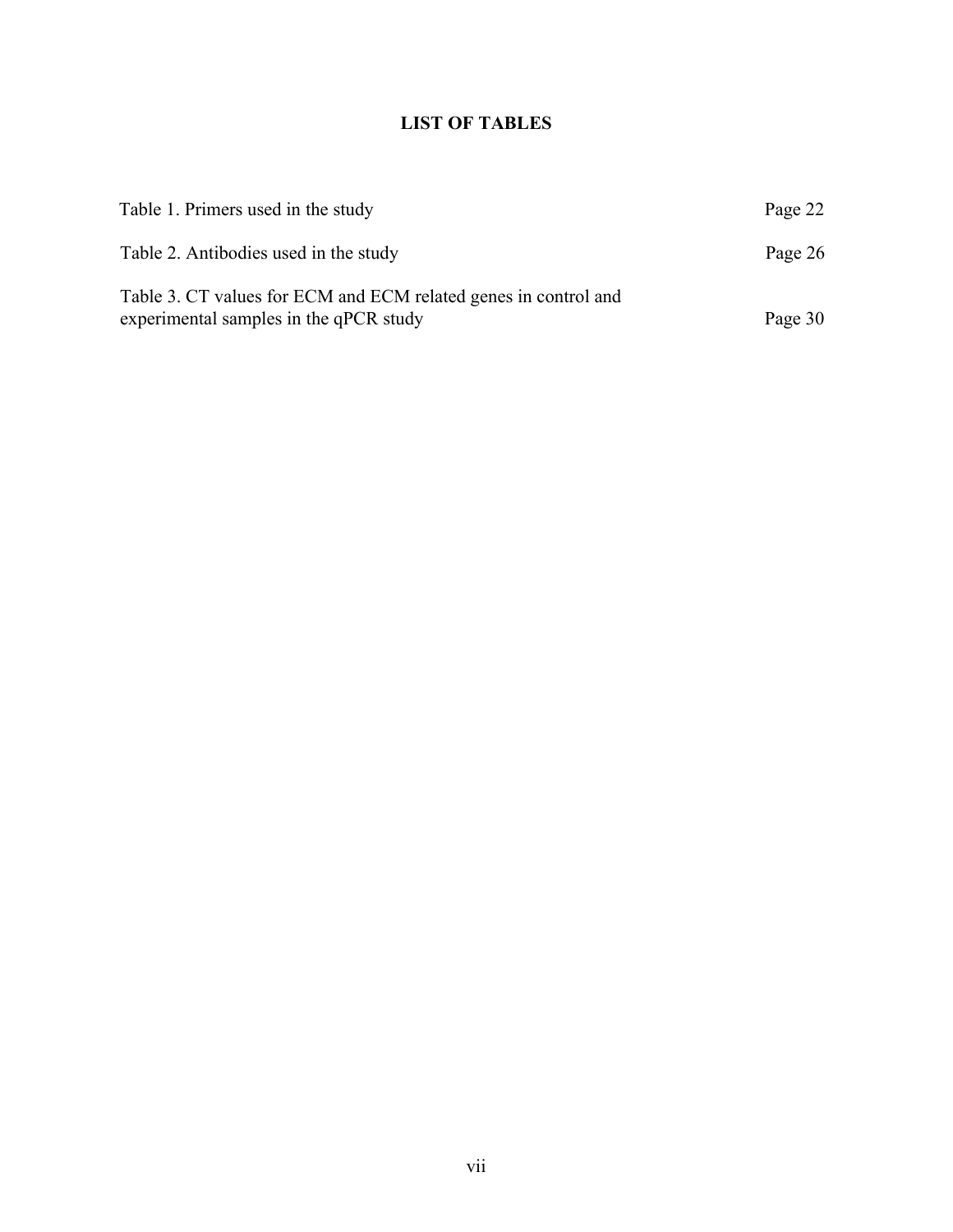## **LIST OF FIGURES**

| Figure 1. Change in ECM gene expression                                          | Page 31 |
|----------------------------------------------------------------------------------|---------|
| Figure 2. Change in ECM remodeling gene expression                               | Page 32 |
| Figure 3. Dorsal Aorta cross-section of normal-flow embryos with<br>collagen IV  | Page 33 |
| Figure 4. Dorsal Aorta cross-section tissue of normal-flow embryos<br>with MMP-9 | Page 34 |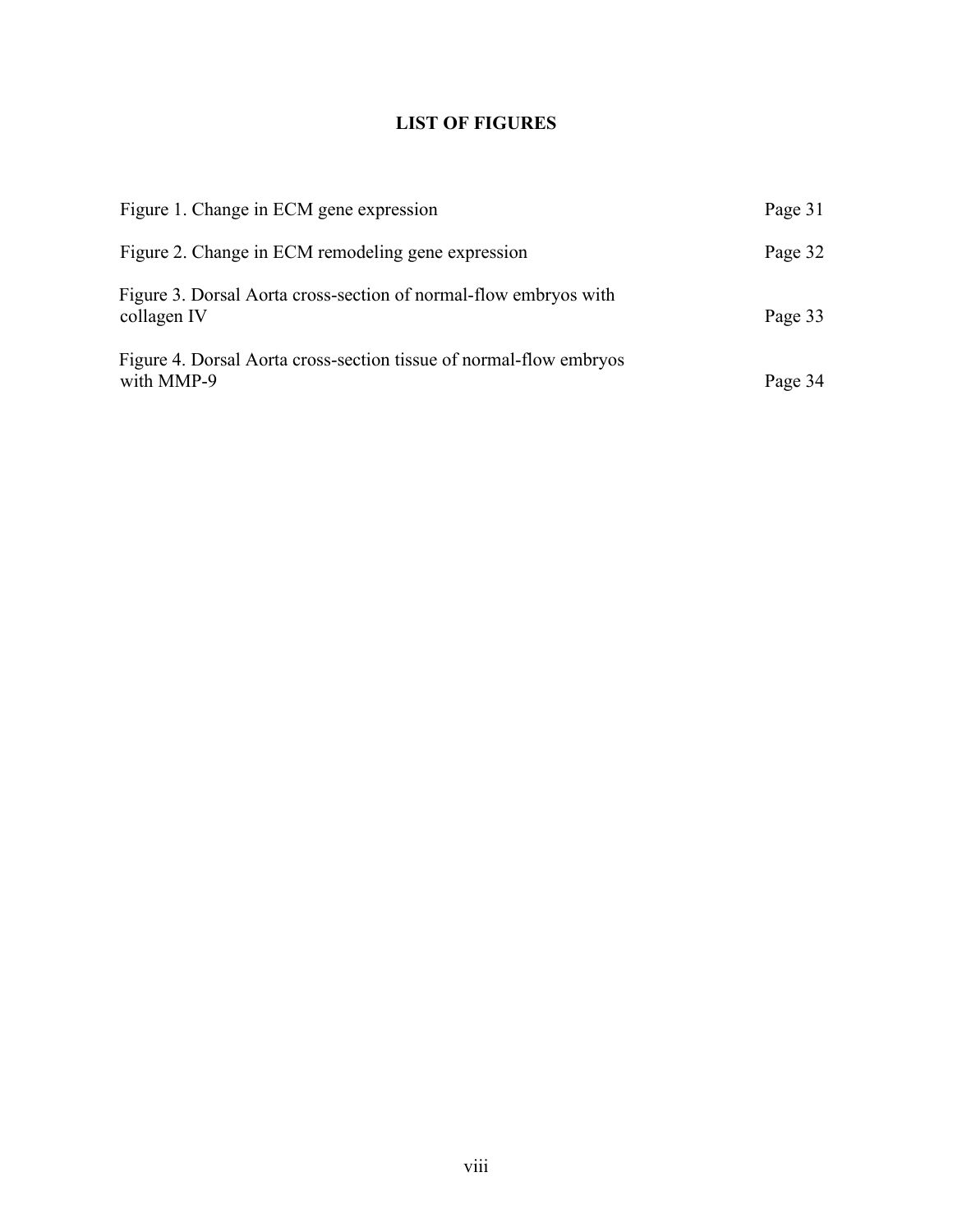#### **INTRODUCTION**

The cardiovascular system is the first functional organ system that starts working at the beginning of the fourth week of embryonic development in humans (Mathew, Bordoni, 2021). In mammals, the cardiovascular (CV) system is composed of the heart and blood vessels. Its major role is to enable gas exchange, supply nutrients, and remove waste products, but it also plays a role in endocrine signaling and serves as a conduit for the movement of immunological cells throughout the body (Udan, Culver, & Dickinson, 2013). At the center of the CV system is the heart. The heart is comprised of left and right atria and left and right ventricles. Through coordinated contractions, blood is efficiently pumped to the lungs or to the body via the vasculature. The right side of the heart receives deoxygenated blood from the body and transfers it to the lungs to be oxygenated. The left side of the heart receives the oxygenated blood from the lungs and transmits it to the rest of the body through the vasculature. The vasculature is a complex system comprised of a hierarchy of different vessel subtypes (from arteries to arterioles, capillaries, venules, and veins). Arterial walls are thicker and more elastic than other vessels to withstand the high blood pressure, whereas veins are less elastic and less muscular due to the presence of reduced blood pressure. Capillaries, which have lower blood flow and are much smaller, facilitate the diffusion of gases and nutrients. Collectively, the heart and vasculature are highly organized structures that are required for embryonic/fetal survival.

#### **Role of the Cardiovascular System During Development**

The CV system forms during embryonic development. When a mammalian embryo embeds into the uterus, it is still devoid of a CV system, but eventually, it develops one to meet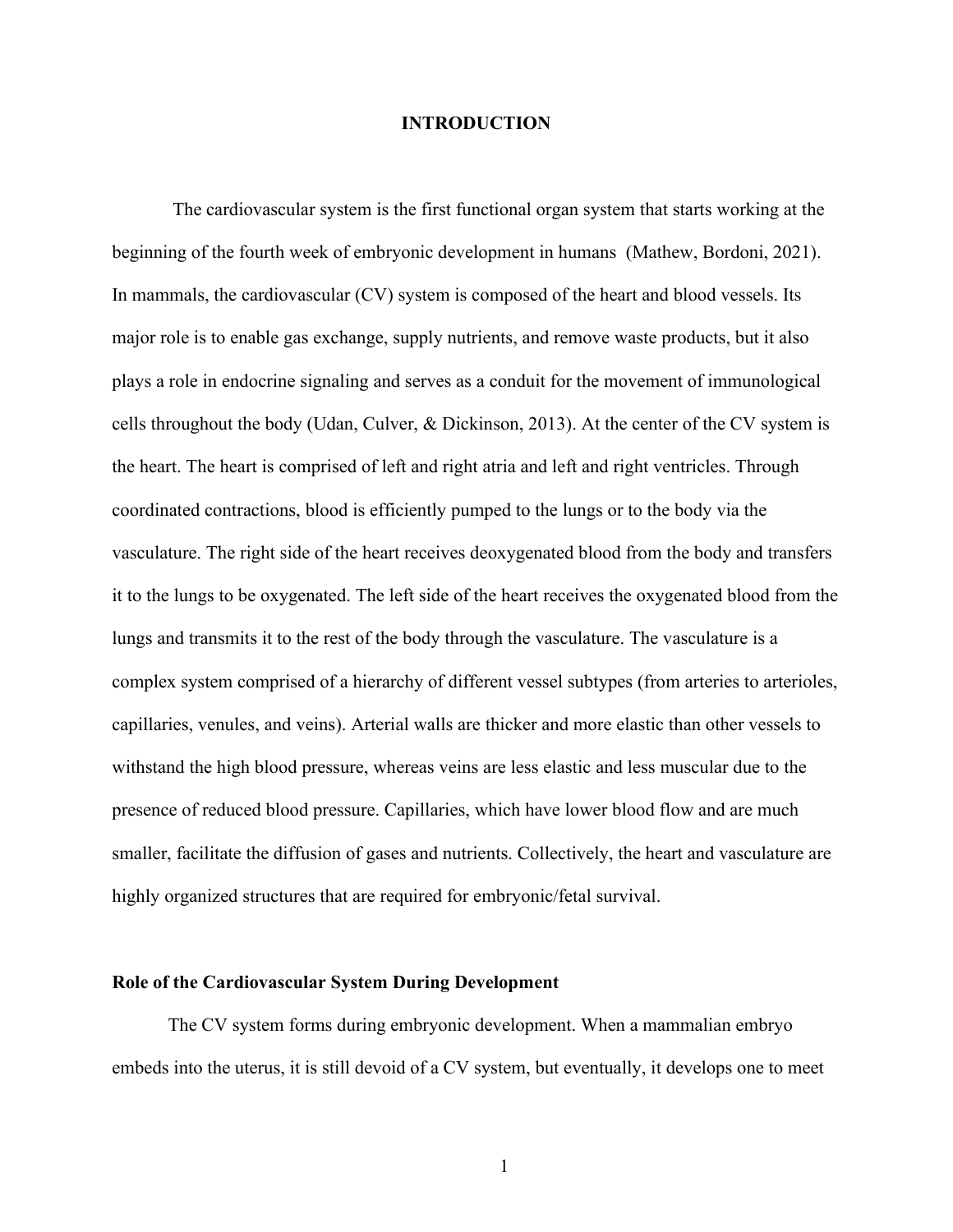increasing metabolic demands of the embryo. Through several cellular and molecular mechanisms, some known and some unknown, the CV arises. However, there are some situations where the CV system does not form, or it does not form properly, and this can be disadvantageous to human health.

#### **Relevance to Human Health**

The way in which defective CV development can impact the health of people is through the formation of congenital heart and vascular defects. For example, there are a wide variety of congenital heart defects (CHDs) that affect the size of the heart or thickness of the heart tissue. They can also affect the separation of the chambers of the heart or the fusion of the vessels that are directly connected to the heart (Suluba, Shuwei, Xia, & Mwanga, 2020). Those defects can impair normal blood flow and can affect further heart development. Children born with CHDs may develop some complications like developmental delay, repeated respiratory infection, pulmonary hypertension, and heart failure while other children may not experience cardiovascular issues until much later in adulthood.

Another type of defect in the development of the CV system is congenital vascular anomalies (CVAs). CVAs can affect different vascular structures like arteries, veins, lymphatic vessels, and capillaries separately, or sometimes involve two or more vascular structures that are known as mixed lesions (Eerola, Boon, Mulliken 2003). Though less prevalent, there are a wide variety of these anomalies. For example, arterial-venous fistulas, hemangiomas, and congenital aneurysms. Clinical presentations depend on the type of malformation, location, size, and relationship with other structures and can be named according to the affected structure. Arteriovenous (AV) fistulas are an abnormal connection between an artery and a vein without an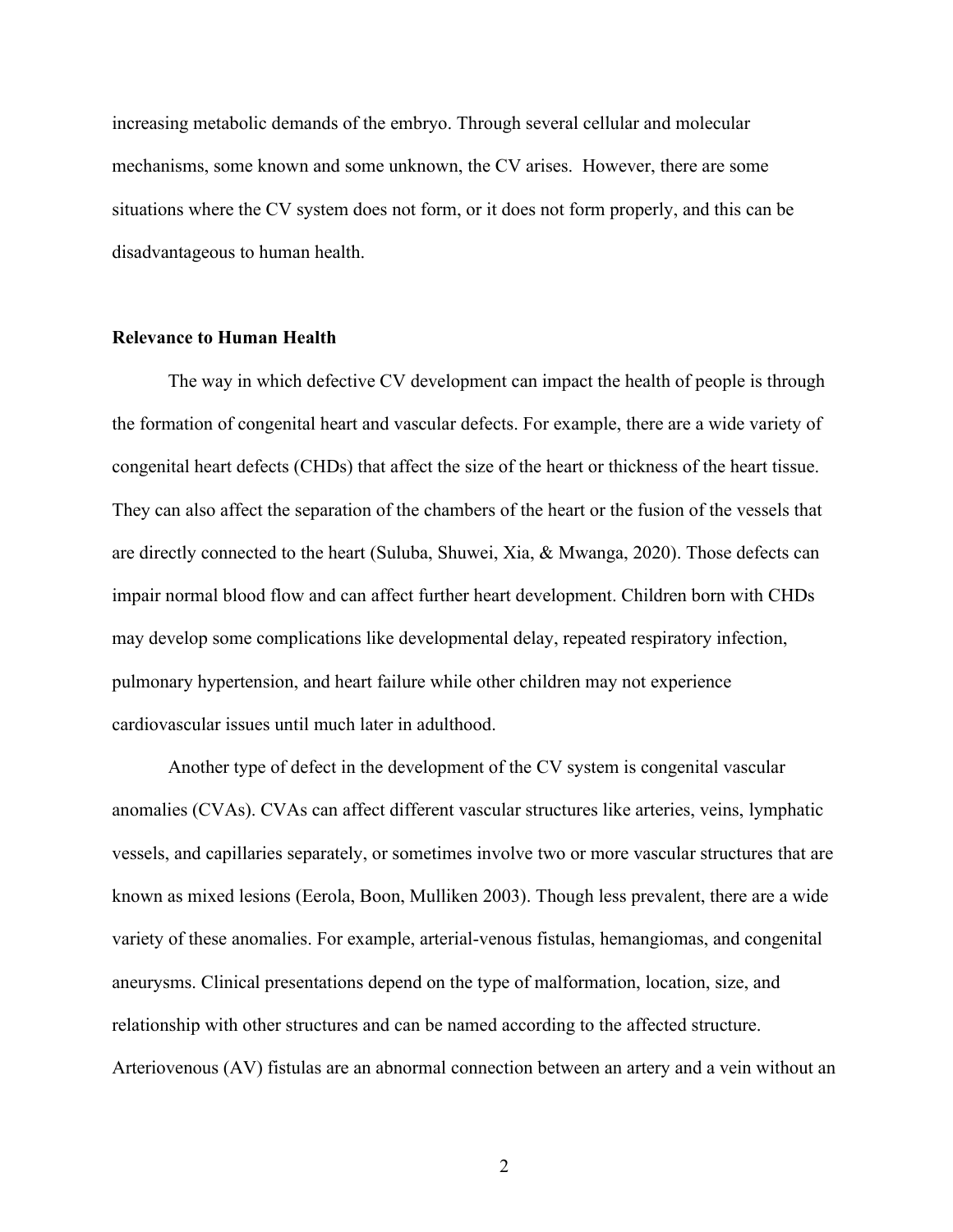intervening capillary bed that can lead to venous hypertension, arterial insufficiency, high cardiac output failure, and hemorrhage (Jayroe, 2020). Children can be born with this condition in different locations of the body including pulmonary, hepatic, aortocaval, coronary, and carotid-cavernous vessels (Reynolds, Lanzino, & Zipfel, 2017). Despite the frequent occurrence of these conditions, the etiology of AV fistulas is not well understood.

A congenital aneurysm is a rare case that can occur where infants are born with weak vessels having thin layers of tissues. Weak or thin-walled vessels are prone to hemorrhaging, and in some cases, they only cause birthmarks, but in other cases, it can involve larger vessels that are prone to rupture later in life. In cerebral aneurysms, most of the aneurysms are located along the bifurcation of the Circle of Wills which can cause subarachnoid hemorrhaging (SAH) after rupture. A rupturing aneurysm is one of the major causes of atraumatic SAH in children, and approximately 65% of patients present with rupture at the time of diagnosis (Amacher & Drake, 1975). Sudden thunderclap headache, loss of consciousness, seizure, and coma are the common presenting features of a ruptured aneurysm, and some patients may present with recurrent bleeding episodes. The overall mortality rate of children after a ruptured aneurysm is 13% to 34% (Levy, 2021).

To understand how these vascular anomalies such as congenital aneurysms arise, we first must learn the fundamental mechanisms governing the growth, development, and maturation of these vessels. This will allow us to elucidate important mechanisms and molecules needed for proper growth of the vasculature, and this information may also allow us to develop therapeutic approaches to repair improperly developed vessels. Knowledge about vascular maturation is also important in utilizing tissue-engineering approaches (Jain, 2003). Every year many people need organ transplantation but one of the major impediments in organ transplantation is finding an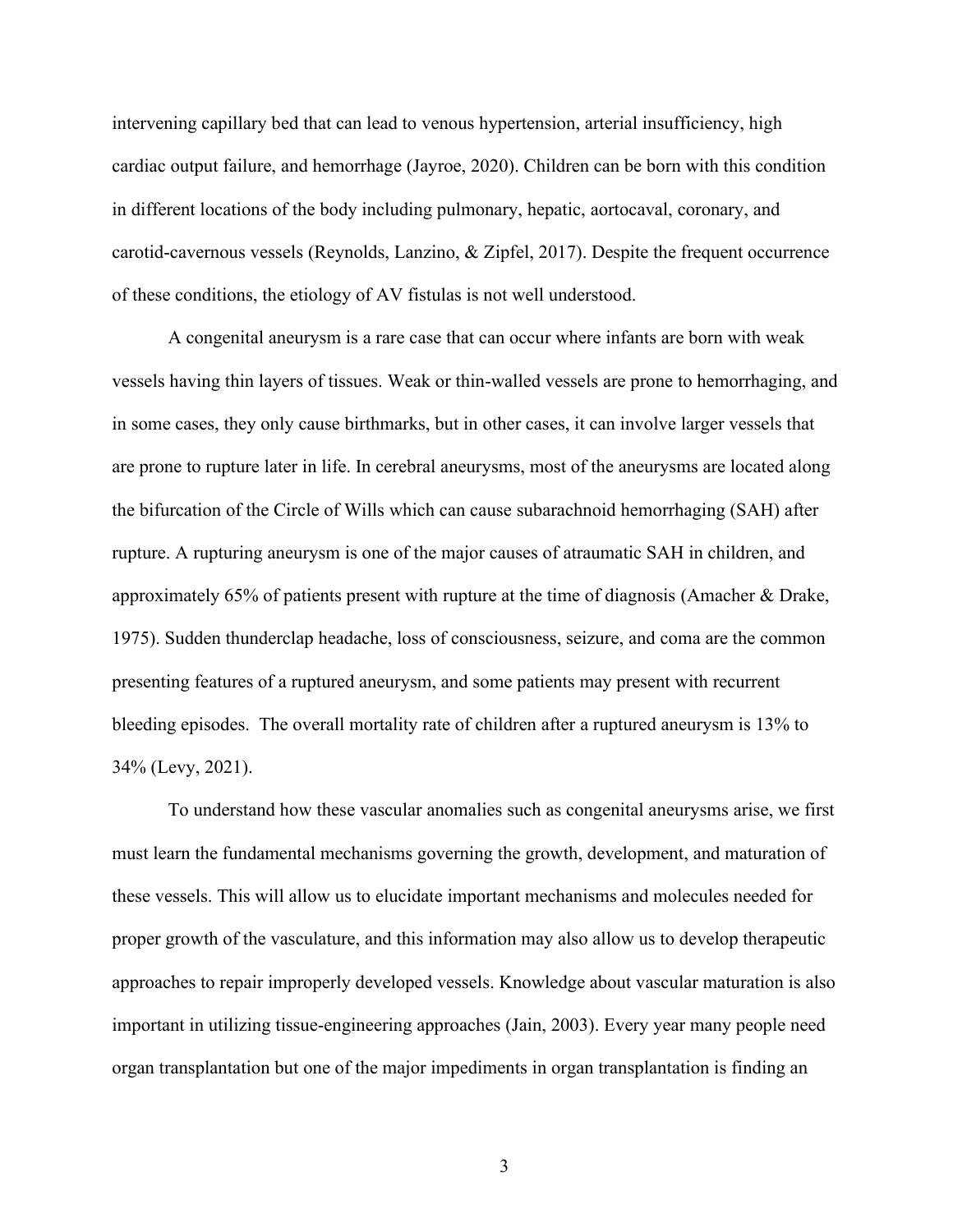appropriately matched donor. The problem in donor finding can be solved by designing artificial organs. One of the challenges of designing artificial organs is developing a functional 3D vasculature to regulate blood flow to the organ. Uncovering the unknown information about cellular, molecular, and biochemical cues of blood vessel formation can help in designing a functional vasculature.

#### **Current Views on Cardiovascular Development**

The early post-implantation mammalian embryo lacks a CV system because it is supported by simple diffusion of gas and molecules from the maternal tissues. However, as the embryo increases its size, it will need a functional circulatory system (Udan, Vadakkan, & Dickinson, 2013). How does the cardiovascular system form?

#### **Development of the Mouse Heart**

Much of what we know about heart development has been elucidated in model organisms such as the mouse. In the mouse, heart development begins with a subset of lateral plate mesoderm, referred to as cardiogenic mesoderm, found on the left and right sides of the developing embryo (Paige, Plonowska, Xu, & Wu, 2015). This cardiogenic mesoderm coalesces into two tubes of tissues. Each tube is comprised of an inner layer (endocardium) and outer layer (myocardium), and these tubes ultimately fuse together to form one unit referred to as the heart tube. This heart tube will continue to develop by a process of looping, ballooning, septa growth, and valve growth (Anderson, Webb, Brown, Lamers, & Moorman, 2022). This results in a fourchambered heart that ultimately becomes connected to the following vessels (aorta and vena cava, and pulmonary artery and vein).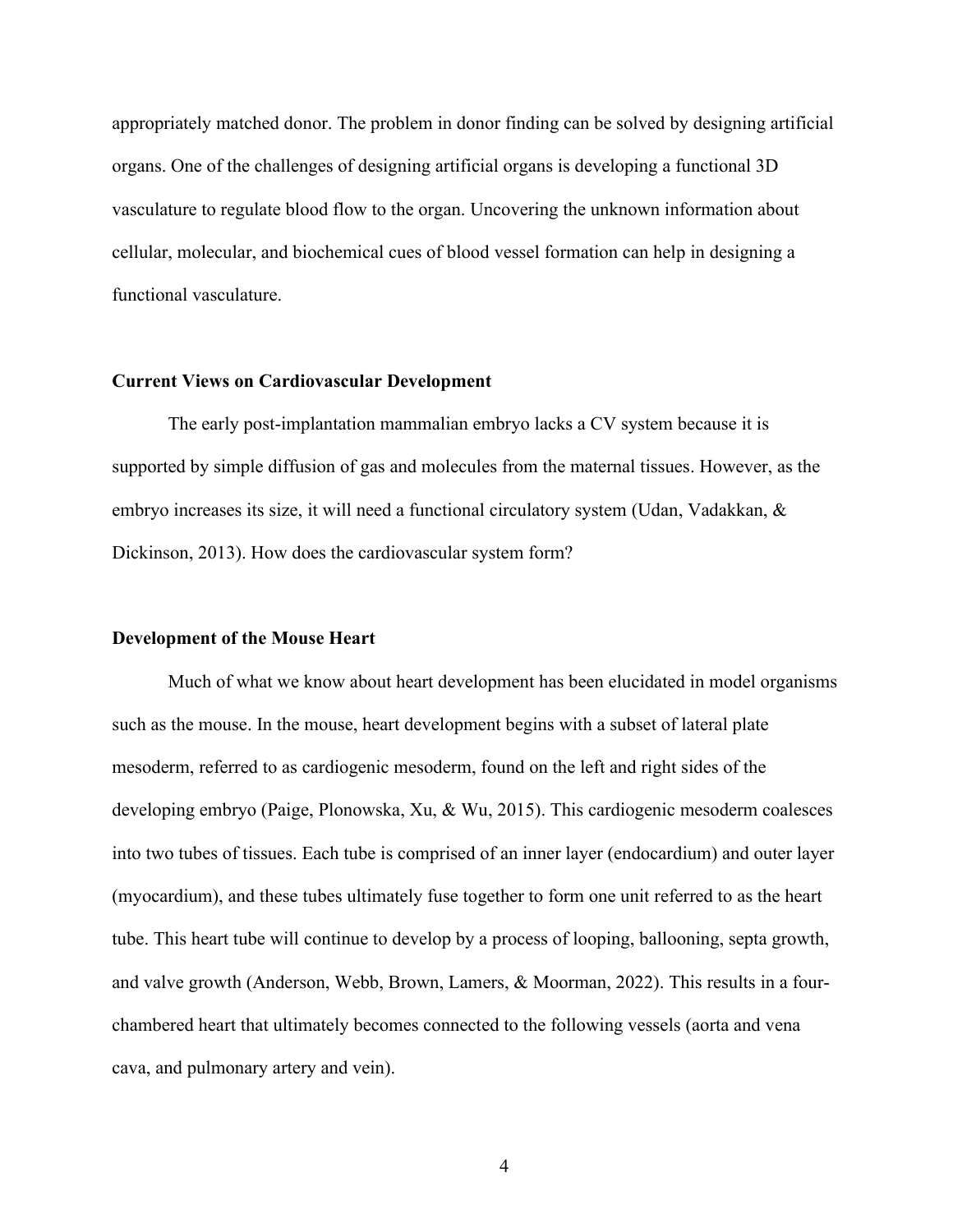#### **Development of the Mouse Vasculature**

Vessel development in the mouse begins slightly earlier than the heart. It occurs initially at several sites (the yolk sac, the embryo, and the chorion/placenta). Vessel development begins by the process of vasculogenesis. Vasculogenesis is a *de novo* process where endothelial cell precursors (angioblasts) assemble and form a new functional vessel. This process is not limited only during embryogenesis, but it can occur at different stages from embryogenesis to adulthood. To start vasculogenesis, the angioblasts must first be specified. Regardless of the location of vasculogenesis, all angioblasts form from a subset of mesoderm. One of the important signaling molecules that helps to specify angioblasts from the mesoderm is the vascular endothelial growth factor (VEGF) (Ferrera, 2000). VEGF binds to a subset of mesoderm via its cognate receptor, vascular endothelial growth factor receptor 2 (VEGFR2). VEGF has been shown to be important in specifying angioblasts, and hence endothelial cells. This is based on evidence revealing that removal of VEGF signaling impedes endothelial cell formation (Shalaby et al., 1995).

In the mouse embryo, the angioblasts that are specified by VEGF arise from a subset of mesoderm that is actively migrating through the primitive streak. These cells ingress between the epiblast and primitive endoderm layers through a circular cavity known as a primitive pit. Eventually, these cells arrive at the embryo proper (where the intraembryonic vessels form), as well as the extraembryonic region of the embryo (where the yolk sac vessels form).

The yolk sac is the first location where vasculogenesis takes place. In the yolk sac, angioblasts are found in close proximity to hematopoietic precursor cells. Here, the angioblasts surround the hematopoietic precursor cells and form several clusters of cells called blood islands (Udan, Culver, et al., 2013). These blood island cells condense (allowing angioblasts to adhere to each other) and the angioblasts between neighboring blood islands adhere with one another. This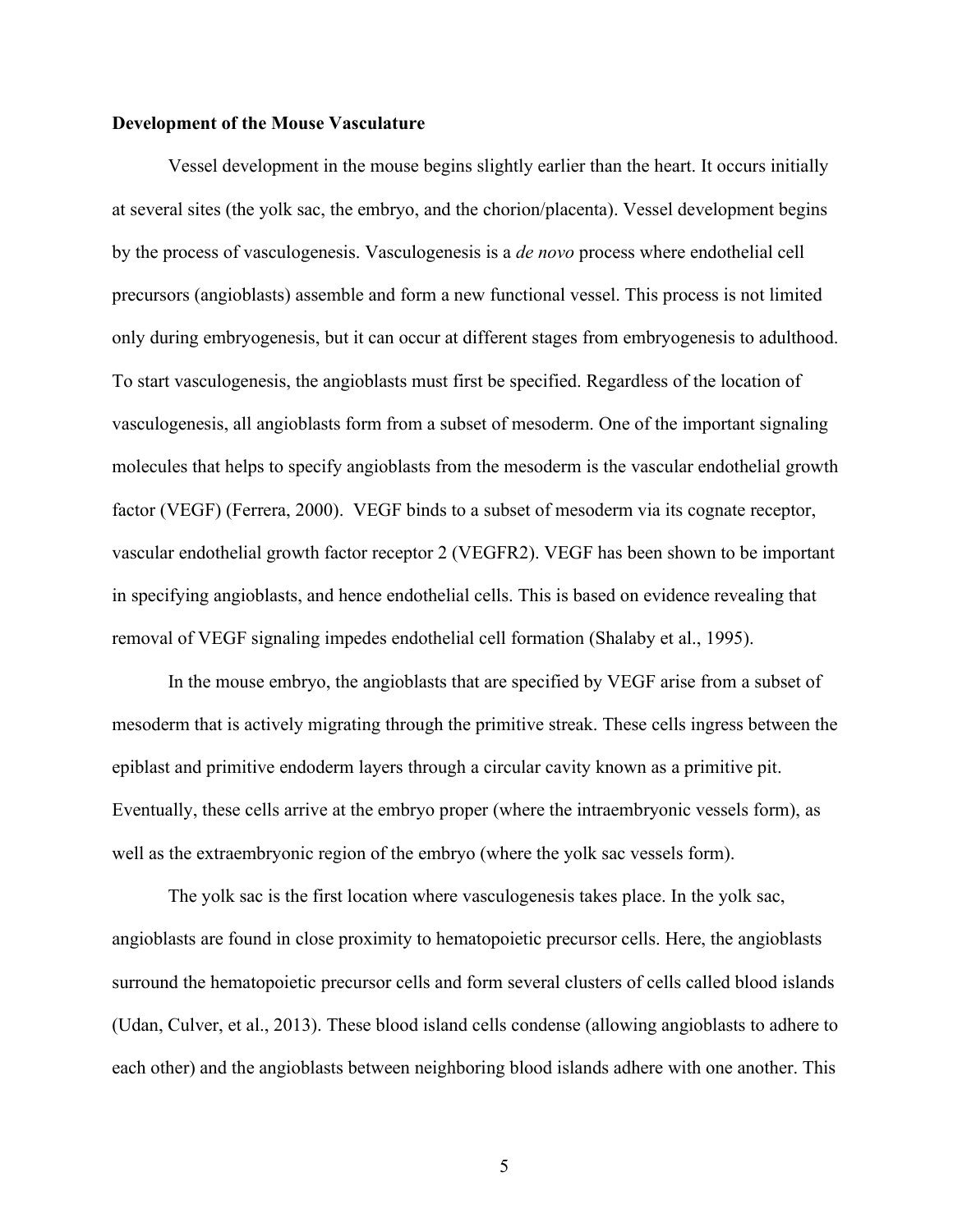ultimately results in a network of interconnected tubes of angioblasts (now called endothelial cells) that surround the hematopoietic precursor cells that are referred to as primitive blood cells (Majesky, 2018; Patan, 2004; Risau & Flamme, 1995). Here the network is called a capillary plexus. During this process, the tubes become lumenized and filled with plasma.

Shortly after extraembryonic vessel formation in the mouse embryo at embryonic day (E) 7.3, the dorsal aorta starts to form from the intraembryonic angioblasts as two separate vessels that later fuses in the midline to form one single vessel (Collart et al., 2021). There are some differences between extraembryonic and intraembryonic vessel formation. During intraembryonic vascular formation, the new vessels do not surround hematopoietic precursor cells, as in the yolk sac vessels. However, in a small paraaortic region, and at a slightly later stage, some of the blood vessel endothelial cells have hemogenic potential, as they have been shown to be hemogenic endothelium, which are cells capable of giving rise to primitive blood cells (Garcia, Lopez, Larin, & Larina, 2015). However, a majority of early embryonic erythropoiesis occurs almost exclusively at the yolk sac.

One of the last steps before the onset of angiogenesis in mouse embryos is the connection of the extraembryonic/yolk sac vasculature and the intraembryonic vasculature with each other as well as to the heart. This occurs at E8.0 and is quickly followed by the initiation of heart contractions at E8.25. During this time, the force of plasma flow allows for the primitive blood cells in the yolk sac vessels to enter circulation, resulting in blood moving into the heart and through the dorsal aortae. Thus, a circulatory connection develops between extraembryonic and intraembryonic tissues.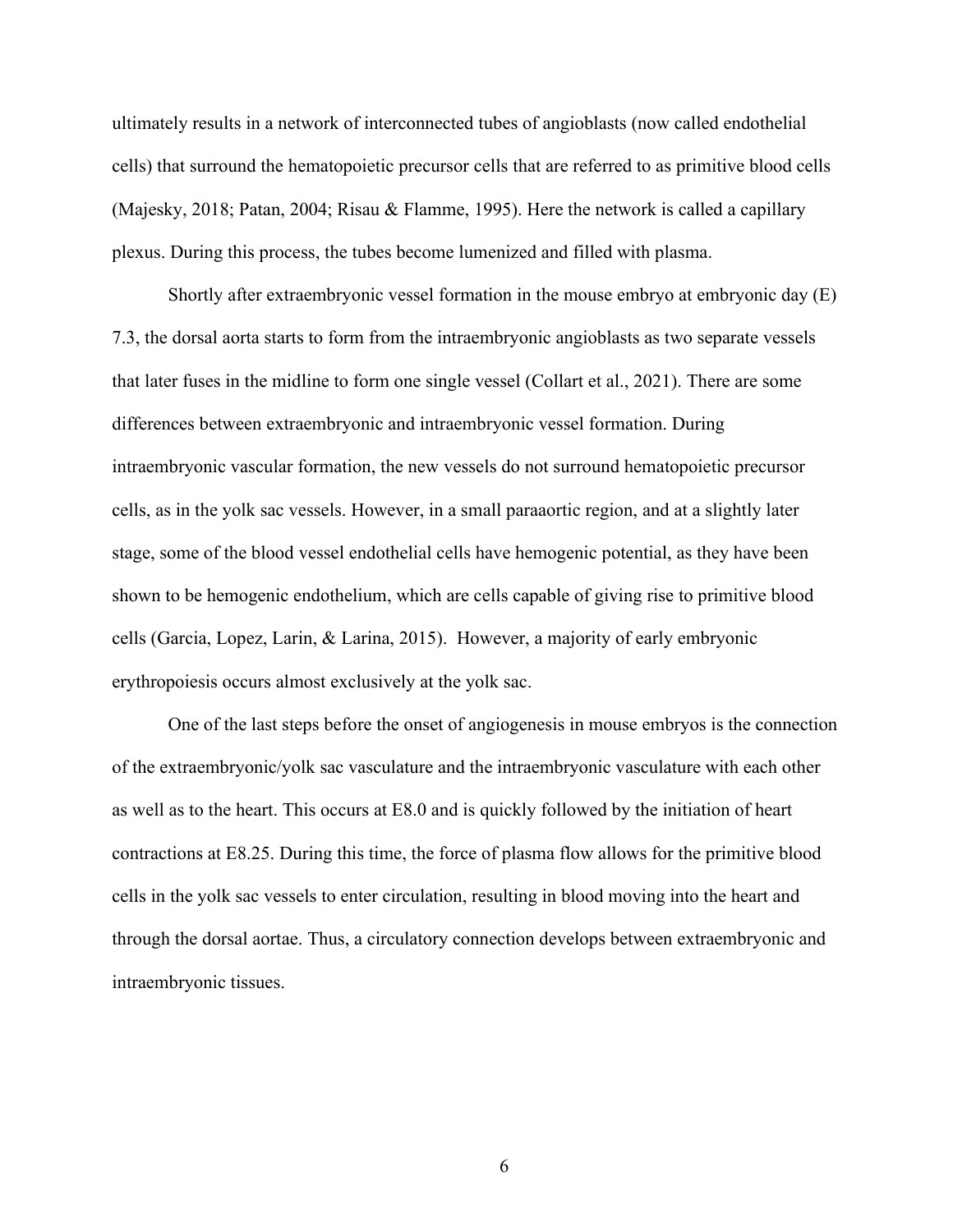#### **Angiogenesis**

Angiogenesis is the formation of vasculature from pre-existing vasculature. This process is not only limited to developing embryos but can occur in different stages of life in response to hypoxia, wound healing, and tumor growth. In adult life, this process needs to be regulated tightly because both overproduction and reduced production of blood vessels can be associated with diseased conditions. Tissue hypoxia can activate the cellular production of VEGF and cytokines that are the key regulators to start angiogenesis. VEGF together with NOTCH signaling can exert diverse biological effects like endothelial cell differentiation, migration, maintaining vascular diameter, and so on. In the mouse embryo, angiogenesis starts approximately at E8.5 from the newly formed primitive vascular plexus (Lucitti et al., 2007). Angiogenesis may occur via four distinct mechanisms such as sprouting, fusion, intussusception, and regression.

The predominant mechanism governing angiogenesis is a process called sprouting. Sprouting angiogenesis is a process where specialized endothelial cells (found within functioning vessels) grow a new vessel (called a sprout) to create a new tube that ultimately connects to another vessel. When this is repeatedly done, it forms a new functional vascular network. To start sprouting, endothelial cells turn into two distinct phenotypic forms known as tip cells and stalk cells; each having special functional characteristics. Endothelial cells which are exposed to the highest amount of VEGF through its receptor (Vegfr2) turn into tip cells. Tip cells are in the distal end of the sprouting vessel and can migrate due to the presence of lamellipodia and filopodia extensions. Due to VEGF signaling, tip cells upregulate expression of the notch ligand, delta like ligand-4 (Dll4), which plays an important role in specifying stalk cells in neighboring cells, as well as proteinases that promote sprouting into the surrounding tissue. Through Dll4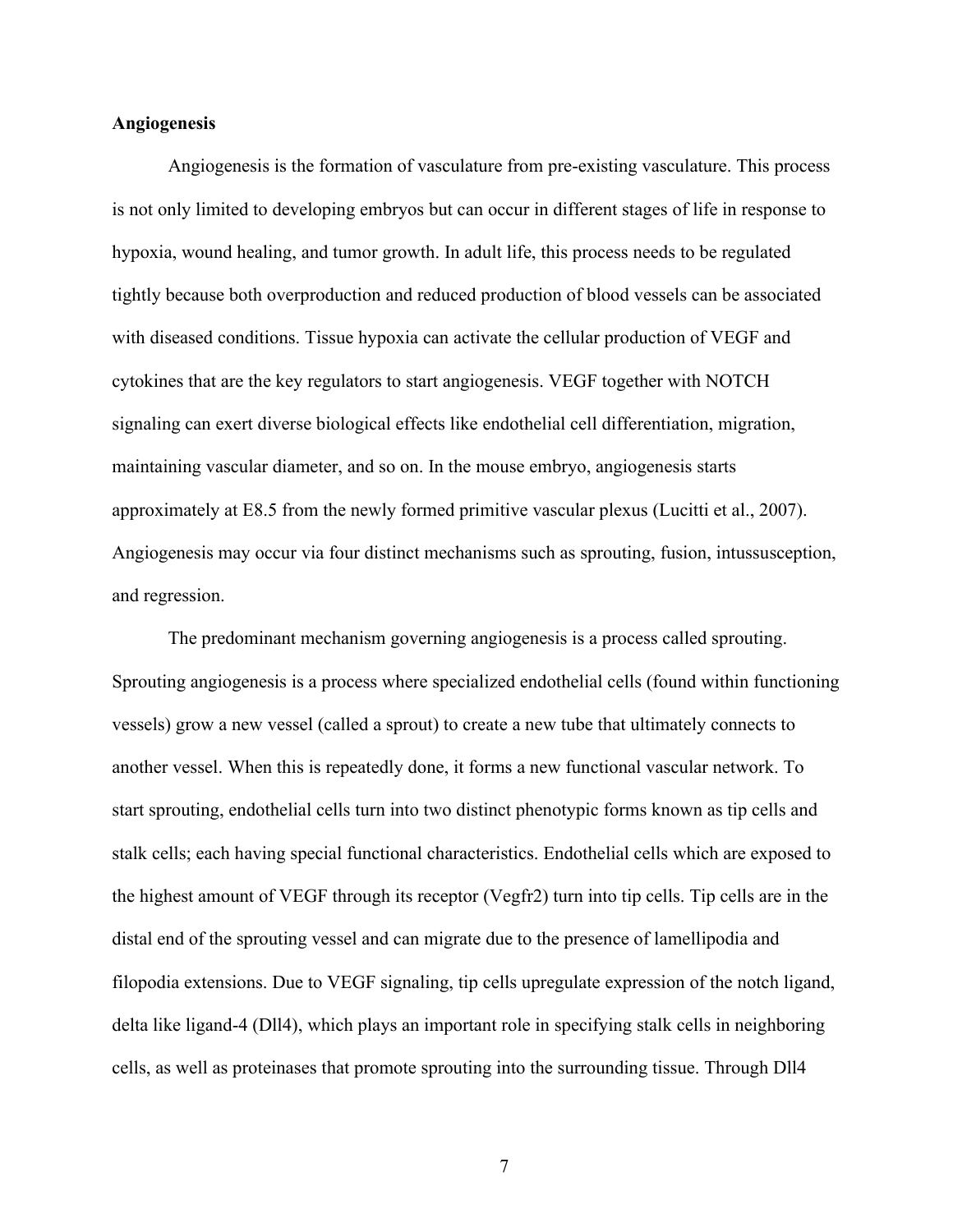induction of notch signaling in neighboring cells, the identity of those neighboring cells become stalk cells (D'Alessio, Moccia, Li, 2015). These endothelial stalk cells have fewer filopodia, but a higher proliferative capacity, allowing a new vessel to extend outward into the tissue. In addition, stalk cells stabilize the new sprout by expressing adherens junction proteins and creating the lumen in the new vessel. To ensure stalks cells do not become tip cells, the elevated notch signaling within the stalk cells results in a decrease in VEGFR2 expression. This reduces the cellular response of stalk cells to VEGF. After specification of the tip cell and the stalk cells, vessel outgrowth occurs perpendicularly due to the release of soluble fms like tyrosine kinase (FLT1) from the stalk cells, which causes a steepness of VEGF gradient and enhances proliferation of stalk cell, so that the vessel grows outwardly.

Fusion is another process of angiogenesis where vessels combine. This can occur by joining two sprouts together in a process called anastomosis or by fusing two parallel blood vessels together. Though the exact mechanism of the latter process is not known, in the former process, macrophages can secret VEGF-C, which promotes the conversion of two contacting tip cells to form new stalk cells, resulting in the fusion of two sprouted blood vessels (Tamella, Zarkada, et al., 2011).

Another mechanism to either create new vessels, or to change the branching angles of vessels is called intussusception or splitting angiogenesis. This process is essentially the opposite of fusion. Intussusception occurs by the formation of intraluminal vascular pillars that invaginate into a capillary lumen. Though this form is the least common, this process has been observed in different species and in different organs/tissues like the lung, chorioallantoic membrane, kidney, heart, and endometrium (Udan, Culver, et al., 2013). According to morphological characteristics, intussusception can be divided into three types such as intussusceptive microvascular growth,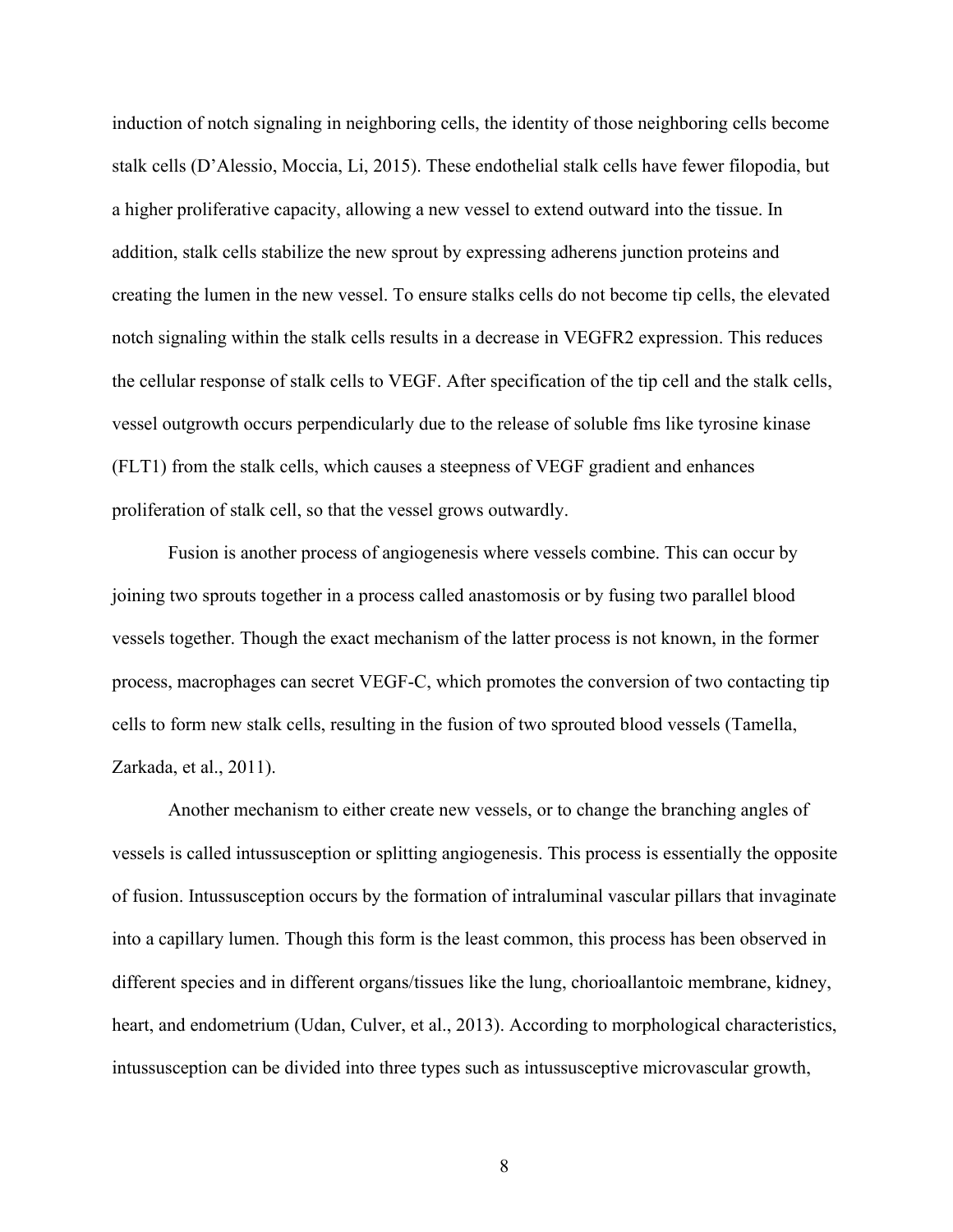intussusceptive arborization, and intussusceptive branching remodeling. Intussusceptive arborization can help in vascular remodeling by creating new vessels, whereas intussusceptive branching remodeling changes the angles of blood vessel branches.

The last mechanism of angiogenesis, vascular regression, is utilized to remove supernumerary vessels. It is the systemic pruning of unnecessary vessels to create a stable vascular network that is important to maintain vascular homeostasis. Various factors including reduced shear stress and decreased hypoxia can cause vascular pruning by inducing antiangiogenic signaling (Ricard & Simons, 2015).

In early development, newly formed blood vessels are mostly equivalent in diameter. However, they eventually develop into different diameters to form a hierarchy. This occurs by the process of vascular remodeling, which utilizes some of the processes of angiogenesis.

#### **Developmental Vascular Remodeling**

Developmental vascular remodeling is a process that leads to the correct branching and growth (diameter increase) of vessels to form a hierarchy of large-diameter proximal vessels (located closer to the heart) that branch into small-diameter distal vessels (located away from the heart). This hierarchy is crucial in directing blood to tissues and to facilitate diffusion in small capillaries while maintaining the correct dimensions that allow for the heart to physically pump blood through the body.

Vascular remodeling takes place in the mouse between E8.5-9.5 (Armulik, Abramsson,  $\&$ Betsholtz, 2005), and any impairment of remodeling halts further development of embryos since underdeveloped vessels will fail to provide oxygen and nutritional support to the tissues). Besides molecular cues, it has long been known that hemodynamic force plays a very critical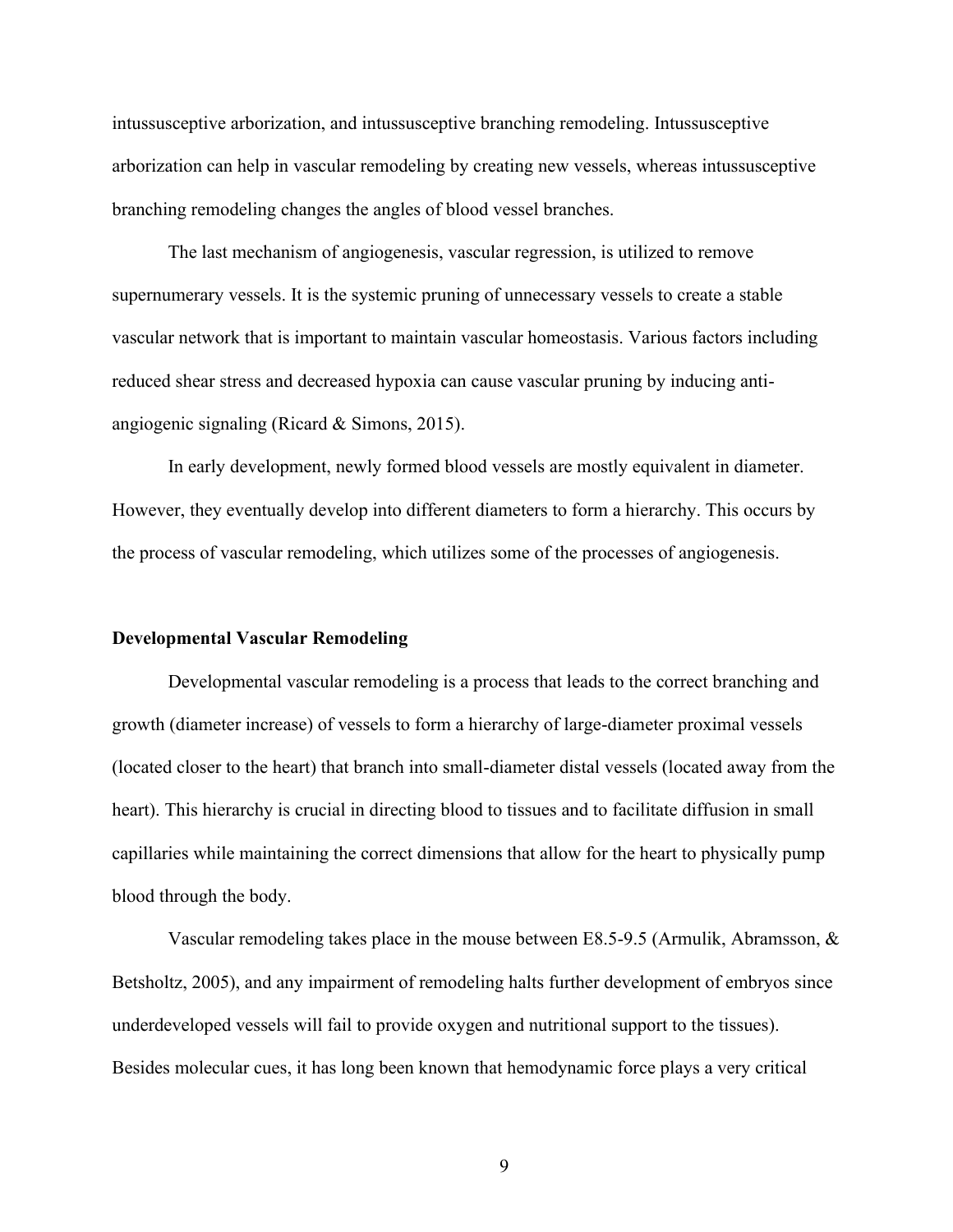role in vascular remodeling, as disruptions in normal blood flow in mouse embryos result in a failure for the blood vessels to properly remodel. For instance, functional mutation of *myosin light chain 7 (Myl7 / Mlc2a*), which is a structural component of atrial myofibril, can disrupt the ability of the atria of the heart to contract, only allowing the ventricles to pump blood throughout the embryo. As a result, this reduces the hemodynamic force that the blood vessels of the embryo are exposed to, which results in impairment in vascular remodeling at E9.5 (Lucitti et al., 2007). To prove that impaired vascular remodeling was specifically caused by a reduction in hemodynamic force, and not due to inadequate oxygenation of the tissue, Lucitti *et al.* compromised remodeling in a different way, by experimentally removing erythroblasts from cultured mouse embryos to produce low-hematocrit embryos (Lucitti et al., 2007). This lowers the viscosity of the plasma, which in turn reduces the hemodynamic force that the vessels are exposed to. Then, the researchers were able to rescue the vascular remodeling defect in the lowhematocrit embryos by injecting hetastarch into the vessels. Since hetastarch does not provide oxygenation to the tissues but does increase plasma viscosity, the experiment demonstrated that the hemodynamic force exerted by flow was essential for vascular remodeling.

To understand how hemodynamic force accounts for the changes in vessel diameter that occur during remodeling, another study was performed using live confocal imaging to visualize vessel diameter increases (Udan, Vadakkan, et al., 2013). In this study, the dynamics of vessel remodeling were visualized by comparing the proper remodeling that occurs in normal-flow mouse embryos (wild type) versus the abnormal remodeling that occurs in reduced-flow (*Myl7<sup>-/-</sup>*) mouse embryos. Results from that study revealed that normal-flow mouse embryos exhibit a variation of hemodynamic force throughout the vascular bed (in this case the yolk sac tissue). Vessels that have high blood flow (high hemodynamic force) and tend to be located closer to the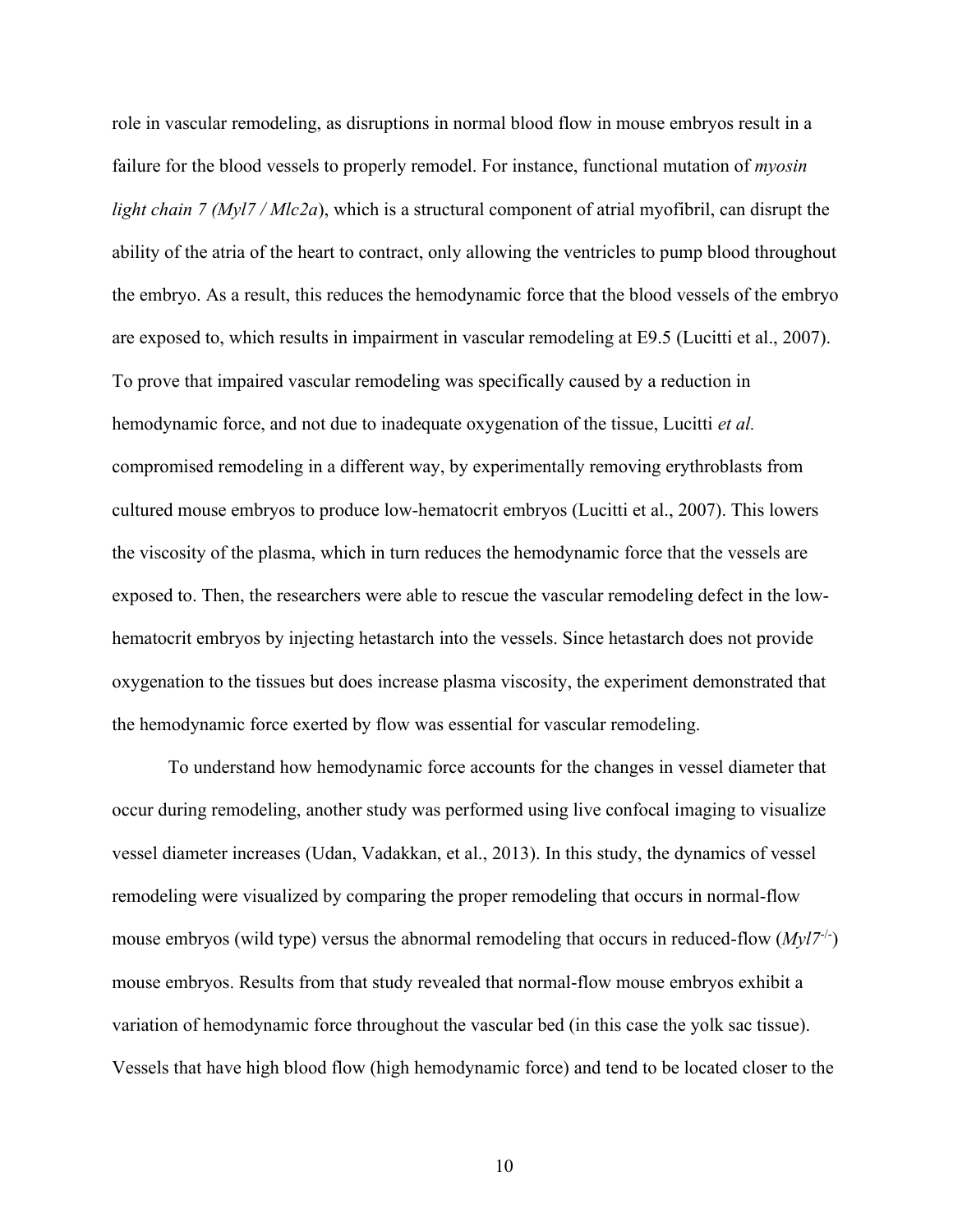heart (proximal) then fuse with neighboring vessels to create larger-diameter vessels. Also, the proximal vessels continue to grow larger, as endothelial cells can migrate collectively towards the proximal vessel. This further increases diameter of the proximal vessel, while diminishing vessel diameter at vessels located farther away from the heart and downstream (distal vessels). Interestingly, hemodynamic force is required for these dynamic cell and tissue movements, as reduced-flow embryos lack the ability for vessels to fuse and for the endothelial cells to migrate towards proximal vessels. Therefore, it is obvious that hemodynamic force plays a crucial role in vascular remodeling.

#### **Artery/Venous Specification**

Before vascular remodeling occurs, the vessels begin to display differences based on their proximity and location to the heart. Vessels that pump blood away from the heart become arteries, and those that move blood toward the heart become veins. There is much experimental evidence to show that arterial and venous identities are specified before remodeling. Several genetic mechanisms may be involved including Notch signaling and Ephrin/Eph receptor signaling (Lawson, Scheer, Pham, Kim, & Chitnis, 2001). In the mouse yolk sac vessels, presence of EphrinB2 determines arterial endothelial cell and EphrinB4 determines venous endothelial cells (Fang & Hirschi, 2019). Also, Notch and their downstream effector molecules are required for arterial specification, whereas venous specification does not require Notch signaling. However, other evidence suggests that these identities are not necessarily irreversible, as they have to be reinforced/maintained during vascular remodeling (Oliver & Srinivasan, 2010). For example, Le Noble et. al showed that ligation (blockage of blood flow) in the right vitelline artery of chick embryos resulted in a downregulation of several arterial markers (le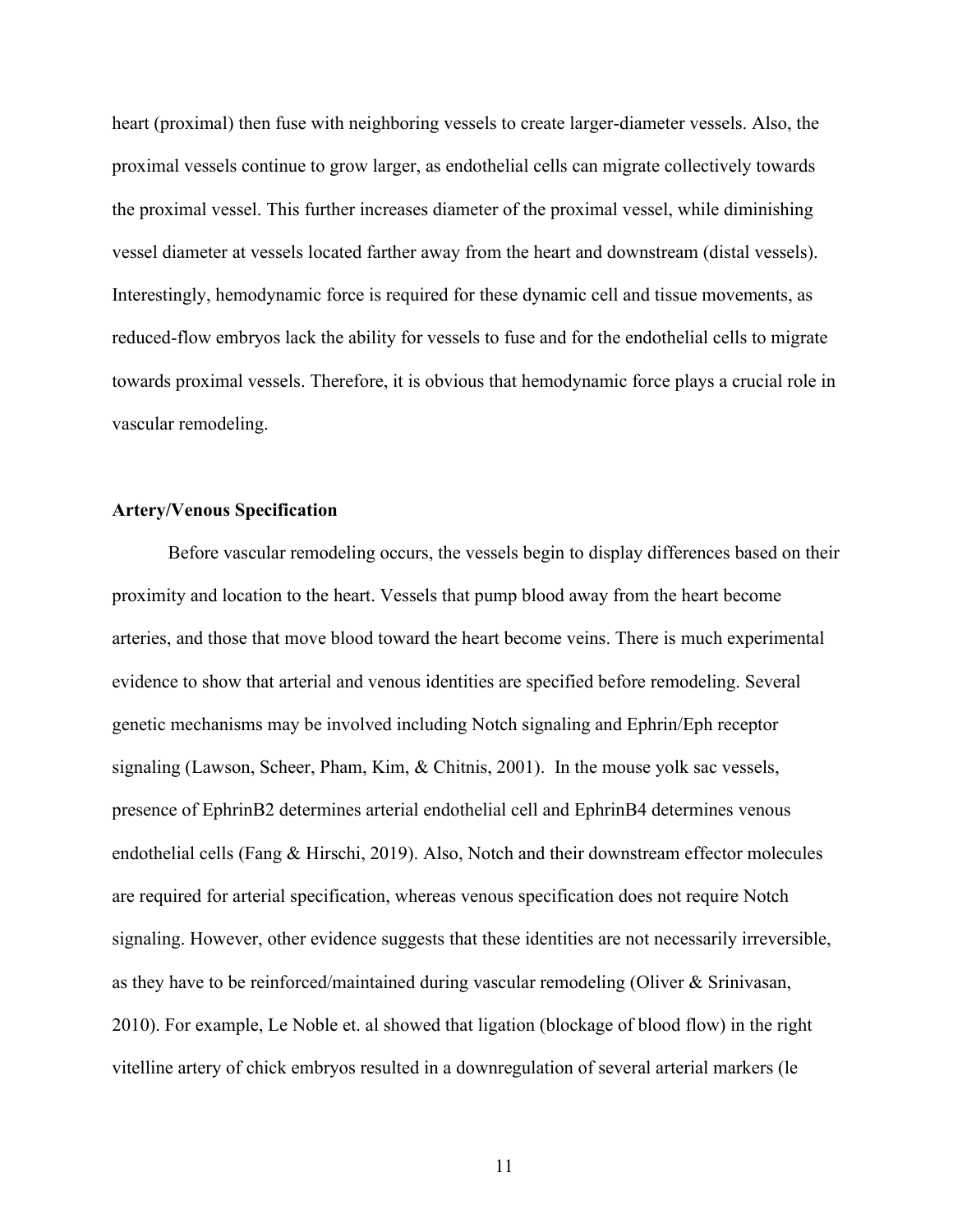Noble et al., 2004) whereas, in mouse embryos, cessation of flow only results in a downregulation of some arterial markers but not others (Jones, Yuan, Breant, Watts, & Eichmann, 2008). The consensus within the field, from studies such as these, is that hemodynamic force is not required for arterial/venous specification, but instead is required for maintaining expression or arterial or venous markers/fates (Buschmann et al., 2010; Campinho, Vilfan, & Vermot, 2020). Once specified, arteries can adopt structural differences than veins such as a thicker layer of surrounding tissue while veins can adopt a larger diameter than arteries and the presence of valves.

#### **Vascular Maturation**

After vessel hierarchy forms, the next step is for the vasculature to become surrounded by extra layers of cells. In E9.0 mouse embryos, the vasculature is just a single-cell layer of endothelial cells, but in the mature embryo, fetus, and adult, vessels can form multiple layers in a process called vascular maturation. Vascular maturation occurs by the recruitment and attachment of mural cells around the newly remodeled endothelial layer. Mural cells can be either vascular smooth muscle cells (vSMCs) or pericytes. Pericytes usually cover micro vessels like capillaries and vSMCs deposit around large diameter vessels as a tissue layer. A mature vasculature usually contains three layers of tissues, such as the tunica intima, tunica media, and tunica adventitia. The tunica media is the middlemost layer formed by the deposition of vSMCs around an immature blood vessel which is crucial to maintain vascular tone and integrity. There is also an outer layer referred to as a tunica adventitia. It is comprised of connective tissues cells that deposit an extracellular matrix, provide elasticity, and support to the vessel, and allow the vessels to connect to other tissues. Interestingly, the existence and number of layers vary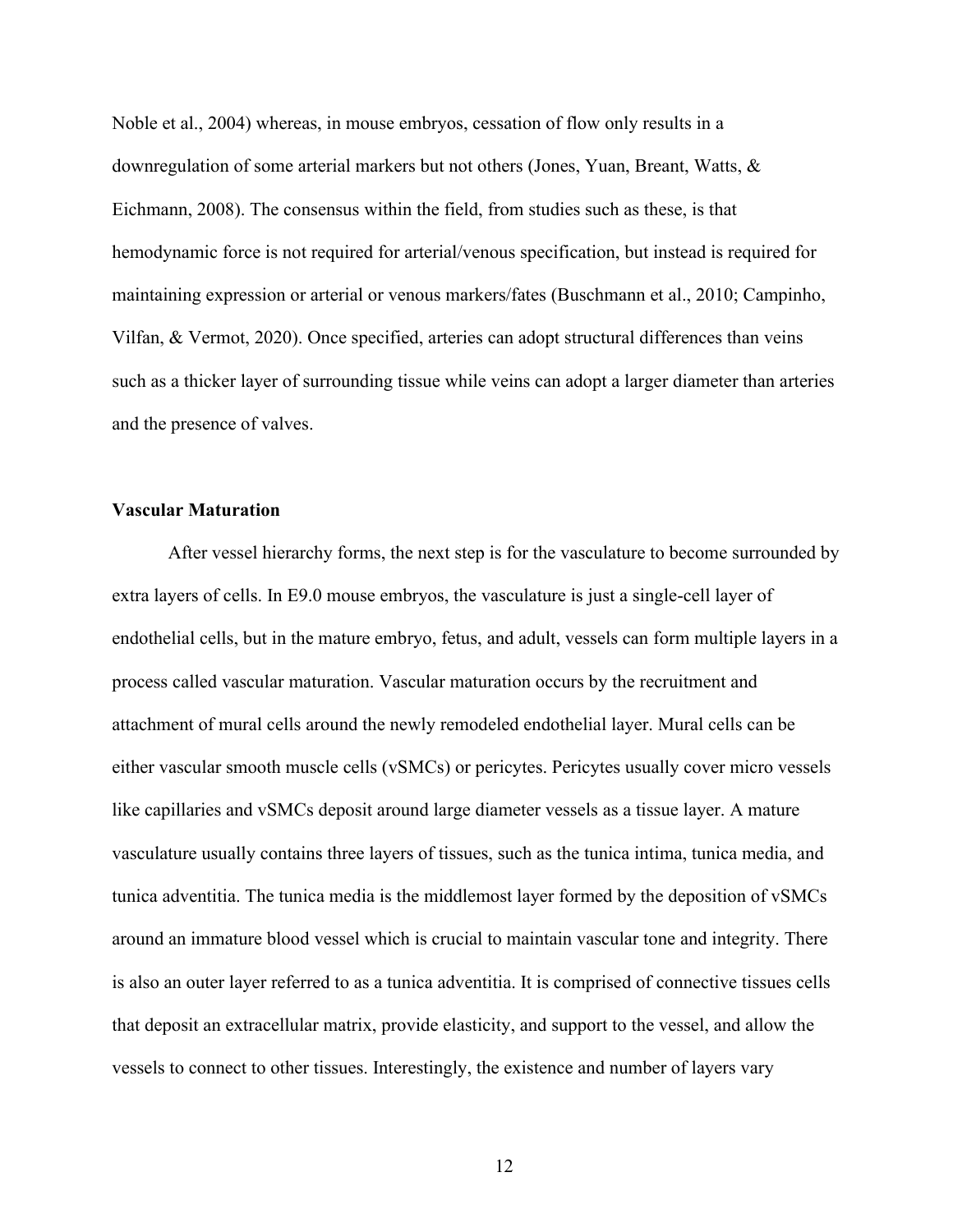depending on the vessel subtype. Arteries have a thick tunica media to withstand with large pressure force generated by transporting oxygenated blood throughout the body. The tunica media of the vein is thinner than arteries and capillaries (the latter being usually devoid of tunica media).

Though vascular maturation has been studied for many years, queries regarding the molecular mechanisms of this process remains unclear. It was long known that during maturation, endothelial cells secret platelet-derived growth factor b (PDGFB) which is a key regulatory molecule for vSMC recruitment and proliferation (Lindblom et al., 2003). But new studies suggest that instead of recruitment, PDGFB acts to enhance the proliferation of vSMCs only. It has been observed that any mutation in PDGFB reduces the total number of vSMCs, but available vSMCs are still have the capability to recruit to the vessel (French, Creemers, & Tallquist, 2008). So, there must be some other mechanism that regulates vSMCs recruitment. Upon recruitment, vSMCs undergo reciprocal signaling by releasing AGPT1 (Angiopoietin1) to activate the TEK receptor in endothelial cells, which is thought to activate the endothelial expression of adhesion molecules to promote vessel stability. Stabilization of immature vessels make them leak resistant. Transforming growth factor  $\beta$  1(TGF $\beta$ 1) is another important factor of vessel maturation that is activated after vSMC-EC interaction. TGFβ1 promotes vascular maturation by promoting extracellular matrix (ECM) formation and by initiating differentiation of mesenchymal cells into vSMCs. Though these signaling molecules seem to play a role in vessel stability and vSMC-EC attachment, it is not clear whether they play a role in controlling the extent of vSMC coverage in different vessels of the hierarchy. Part of the mechanism for understanding the control of this hierarchical difference in tunica media coverage was elucidated in the Udan lab (Padget, Mohite, et al., 2019).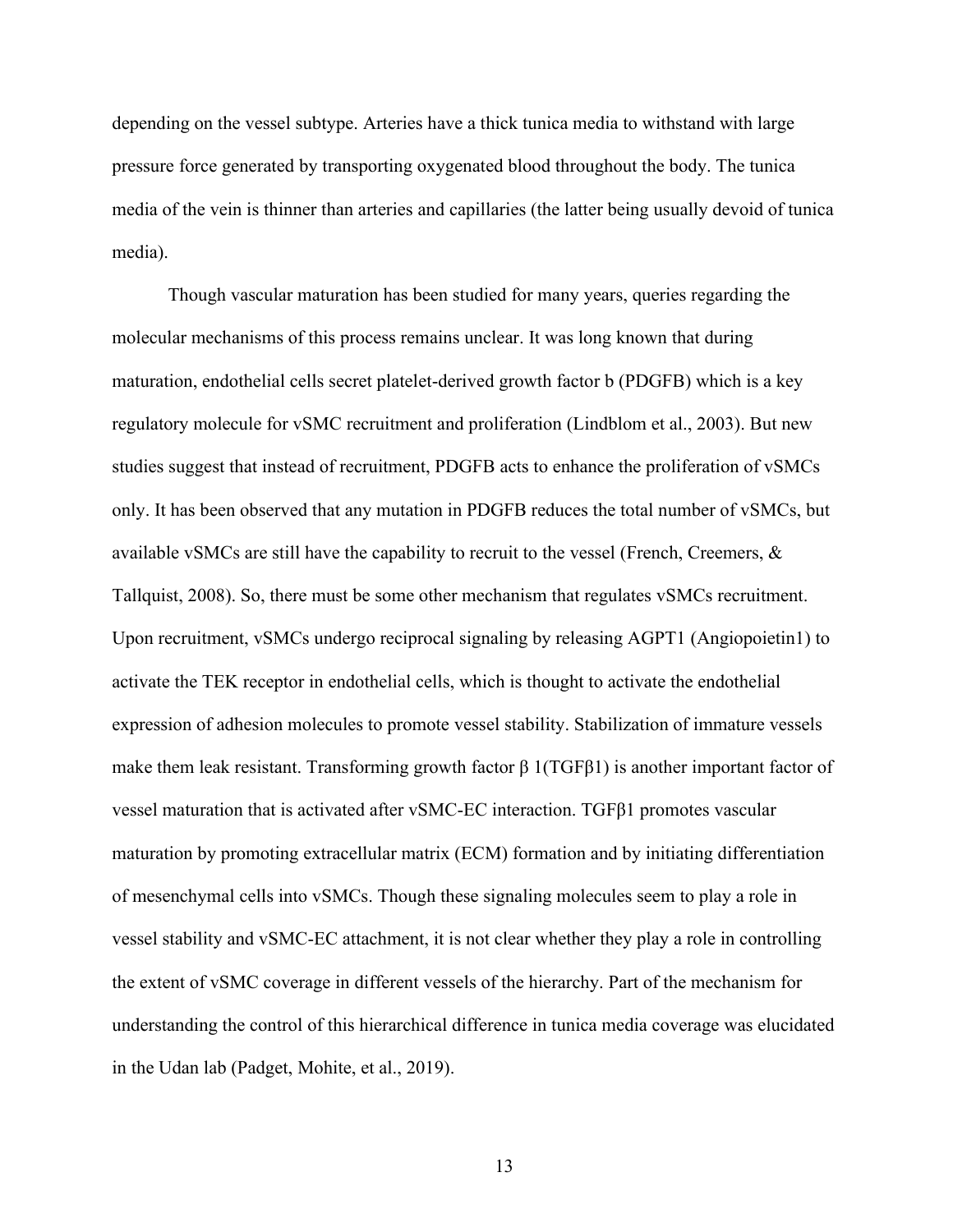#### **The Role of Hemodynamic Force in Regulating Vascular Maturation**

An interesting observation regarding the regulation of vascular maturation is the differences in vSMC coverage throughout the vascular hierarchy. For example, proximal arteries of the developing mouse yolk sac contain the highest vSMC coverage, whereas, extent of coverage diminishes gradually in proximal veins and capillaries (Padget, Mohite, et al., 2019). This difference provides the first clue that hemodynamic force may be responsible for regulating the extent of vSMC coverage, as these different vessels of the yolk sac have a matching level of hemodynamic force (Udan, Vadakkan, et al., 2013). Specifically, proximal arteries have the highest hemodynamic force and greater amount of vSMCs coverage. Whereas capillaries have the lowest vSMCs coverage and the lowest hemodynamic force. To determine whether hemodynamic force is required for vascular maturation, Padget *et al.* sought to determine if reduction of hemodynamic force (in  $Myl7^{-/-}$  mutant embryos/yolk sacs) impairs maturation (Padget, Mohite, et al., 2019). Indeed, reduction of hemodynamic force results in a reduction of vSMC coverage, including in the proximal arteries of the yolk sac, as well as the dominant intraembryonic vessel, the dorsal aortae. To determine the cellular mechanism of this diminished vSMC coverage, Padget *et al.* revealed that hemodynamic force does not alter the ability of the vSMCs to proliferate or differentiate and thus, there was no change in the total number of vSMCs. Instead, vessels exposed to high-hemodynamic force (high-flow vessel) promote the recruitment and attachment of unattached/migratory vSMCs from neighboring low-flow capillaries. Thus, hemodynamic force is an upstream signal controlling the extent of vSMC coverage and hence the tunica media formation. What remains unknown are the molecular mechanisms governing how the unattached/migratory vSMCs recruit to the high-flow vessels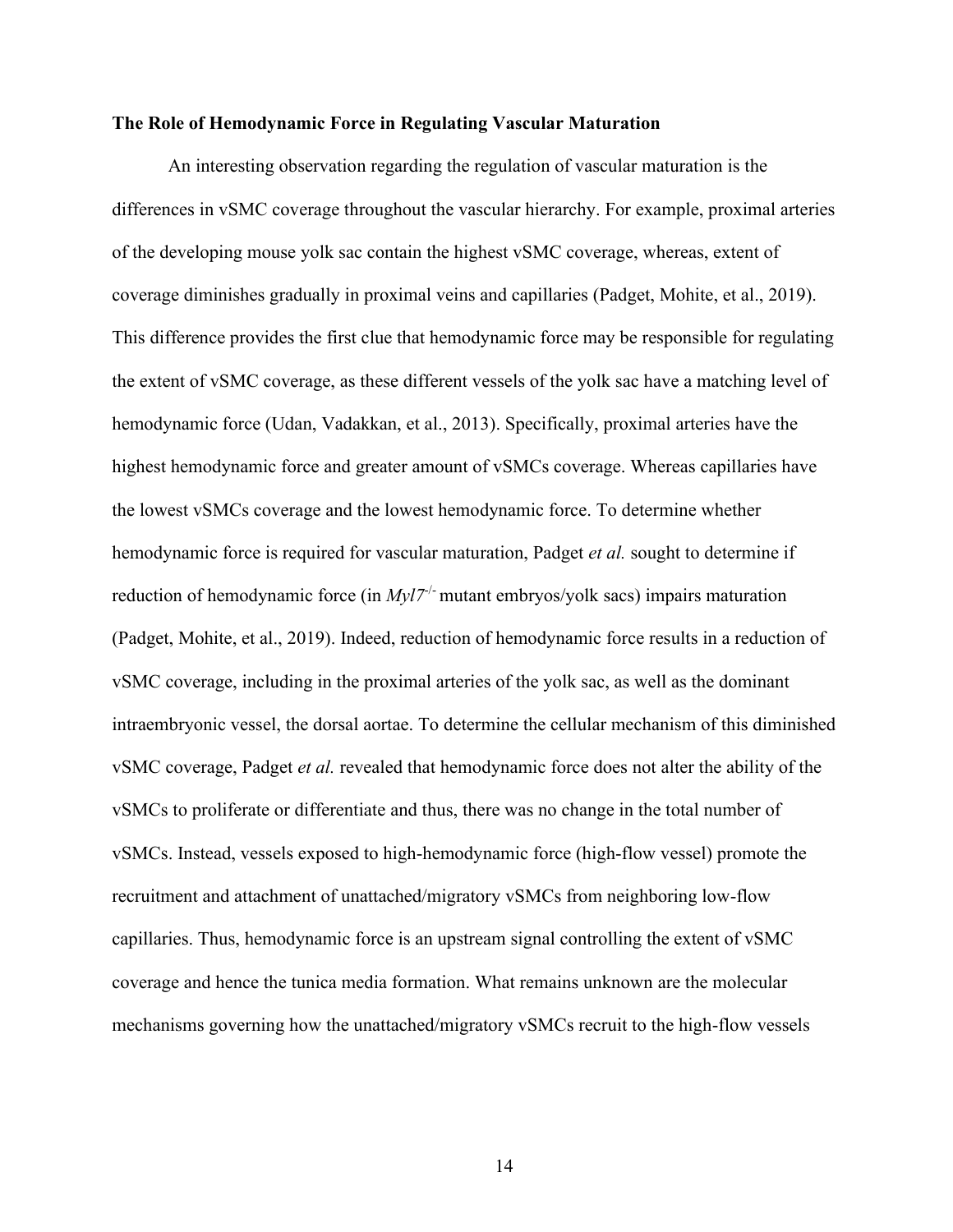and how they subsequently attach to the high-flow vessels instead of the low-flow vessels that they encounter along their journey.

#### **Hypothesis**

Though we now know that hemodynamic force is required to regulate the extent of vSMC coverage, we still do not know the molecular mechanisms governing the recruitment and attachment of vSMCs to high-flow vessels. The premise of my thesis is to better understand the molecular mechanisms specifically governing why migrating/unattached vSMCs attach to the high-flow vessels, while avoiding attachment to low-flow vessels. I propose that to high hemodynamic force on blood vessel regulates endothelial expression of several genes to control vSMCs attachment. This concept is described in the following hypothesis.

*If hemodynamic force modulates expression of extracellular matrix (ECM) and ECM remodeling genes that promote deposition of a thick basement membrane around immature highflow vessels, then this will increase its adhesiveness to migrating vSMCs.*

How (molecularly) does flow/force affects ECM expression or deposition? I posit that the endothelium of high-flow vessel causes some change in protein expression that increases its adhesiveness to vSMCs. There are several candidate genes that may be involved in promoting ECM formation in high-flow vessels. This can occur in two ways: 1) hemodynamic force regulates endothelial expression of ECM genes, or 2) hemodynamic force regulates endothelial expression of genes that regulate ECM deposition. For example, in the first way, there are several ECM proteins like *collagen, laminin, fibronectin, perlecan*, and *nidogen*. Hemodynamic force may upregulate the expression of these ECM proteins resulting in a thicker ECM. Considering that vSMCs express integrin proteins, which are transmembrane proteins that anchor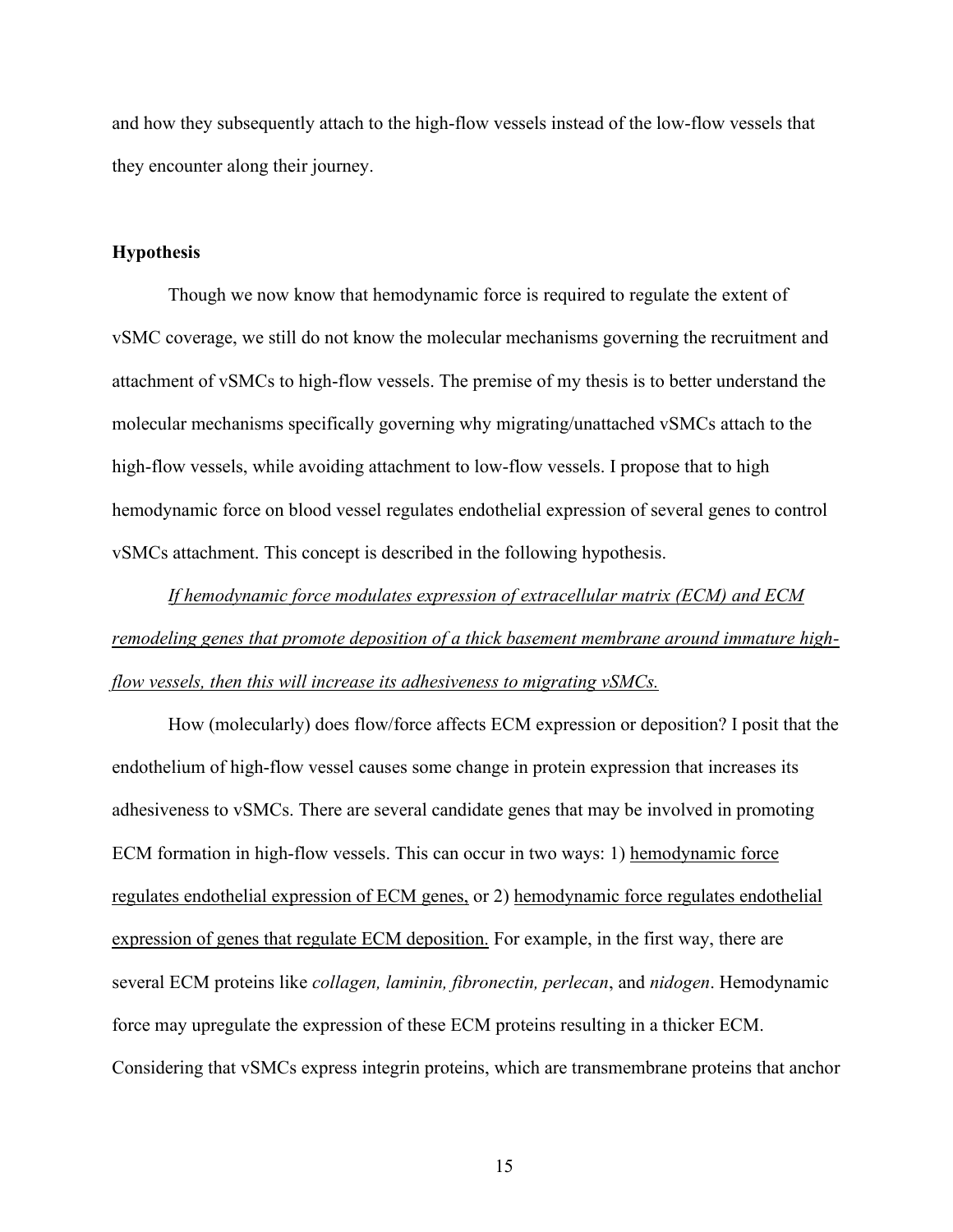cells to the ECM, then tissues that have a thicker ECM will more likely adhere to vSMCs (Yousif, Russo, 2013). In the second way, ECM gene expression may not be altered, but basement deposition could still be affected by modulating *matrix metalloproteinase* (*MMP*) and *tissue inhibitor of matrix metalloproteinase* (*TIMP*) gene expression. During embryogenesis, *MMPs* and *TIMPs* play a balancing act at promoting ECM degradation or preventing ECM degradation by inhibiting *MMP* activity, respectively. Due to the opposing effects of *MMPs* and *TIMPs*, I posit that high-flow blood vessels may downregulate *MMPs* and upregulate *TIMPs* expression to promote formation of a thicker ECM (or basement membrane of the endothelium). An opposite expression pattern might be found in low-flow vessels. If this occurs, this may explain the difference in adhesiveness of vSMCs to different vessels of the hierarchy.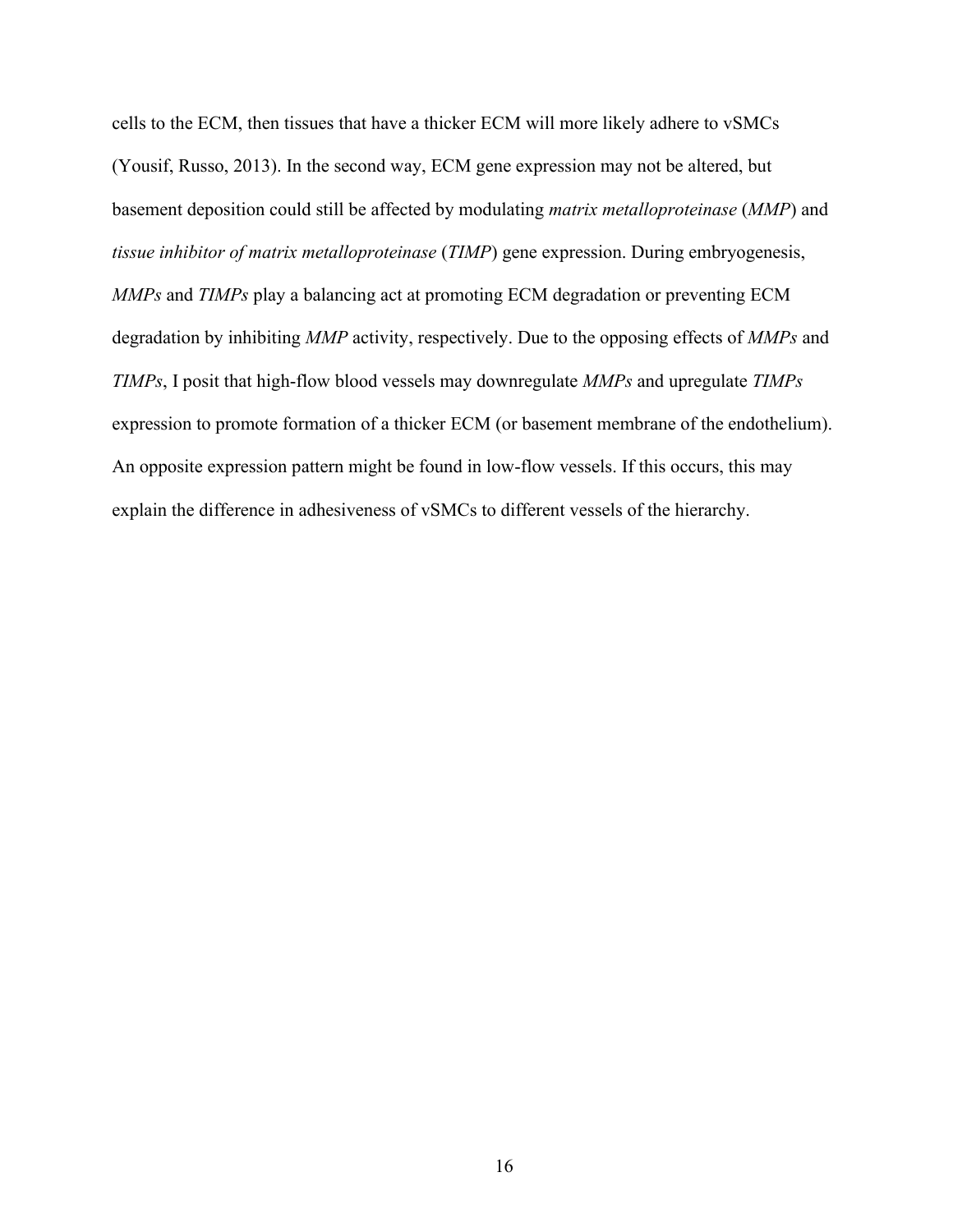#### **MATERIALS AND METHODS**

#### **Mouse Husbandry**

Mice were accommodated in the Missouri State University Temple Hall vivarium and this project was approved by the Institutional Animal Care and Use Committee (Breeding Protocols: #18-018.0 [November 2017], #2020-21 [October 2020]; Experimental Protocols: #18- 019.0 [November 2017], #2020-22 [October 2020] see appendix). The National Institute of Health's animal care and use guidelines were followed when caring for mice. Mice were kept in either an Ancare standard mouse cage or a standard rat cage with either a maximum of 4 mice per mouse cage or 10 mice per rat cage. The rat cage also provided more space for movement and enrichment (mouse wheel), while other forms of enrichment were provided in the mouse cages. Animals were housed in a mammal room that has consistent air flow, a temperature set between 20-23℃, and a diurnal cycle of 12h light/12h dark. Purina Labdiet 5001 was used as a maintenance diet and Purina Formulab diet 5008 was given when mice were used for breeding or experimental purposes. A veterinarian would evaluate the health of the mice at a regular weekly interval, while vivarium staff and Dr. Udan's lab personnel would provide an additional evaluation on a daily basis. Using the breeding protocol, mice were bred to expand the line. Mice having the following mutation, *myosin regulatory light chain 7 (Myl7<sup>+/-</sup>)*, and on a CD1 background were bred and a colony maintained to ensure sufficient availability of mice for the study. Mice needed for this study were *Myl7*+/- females at an ideal age of 2-8 months, and *Myl7*+/ males at an ideal age of 2 months to one year. To collect embryos for experiments, a heterozygous *Myl7<sup>+/-</sup>* dam was bred with a heterozygous *Myl7<sup>+/-</sup>* stud. Plugs were checked daily and every morning. Presence of a plug in the afternoon would mark the female having embryos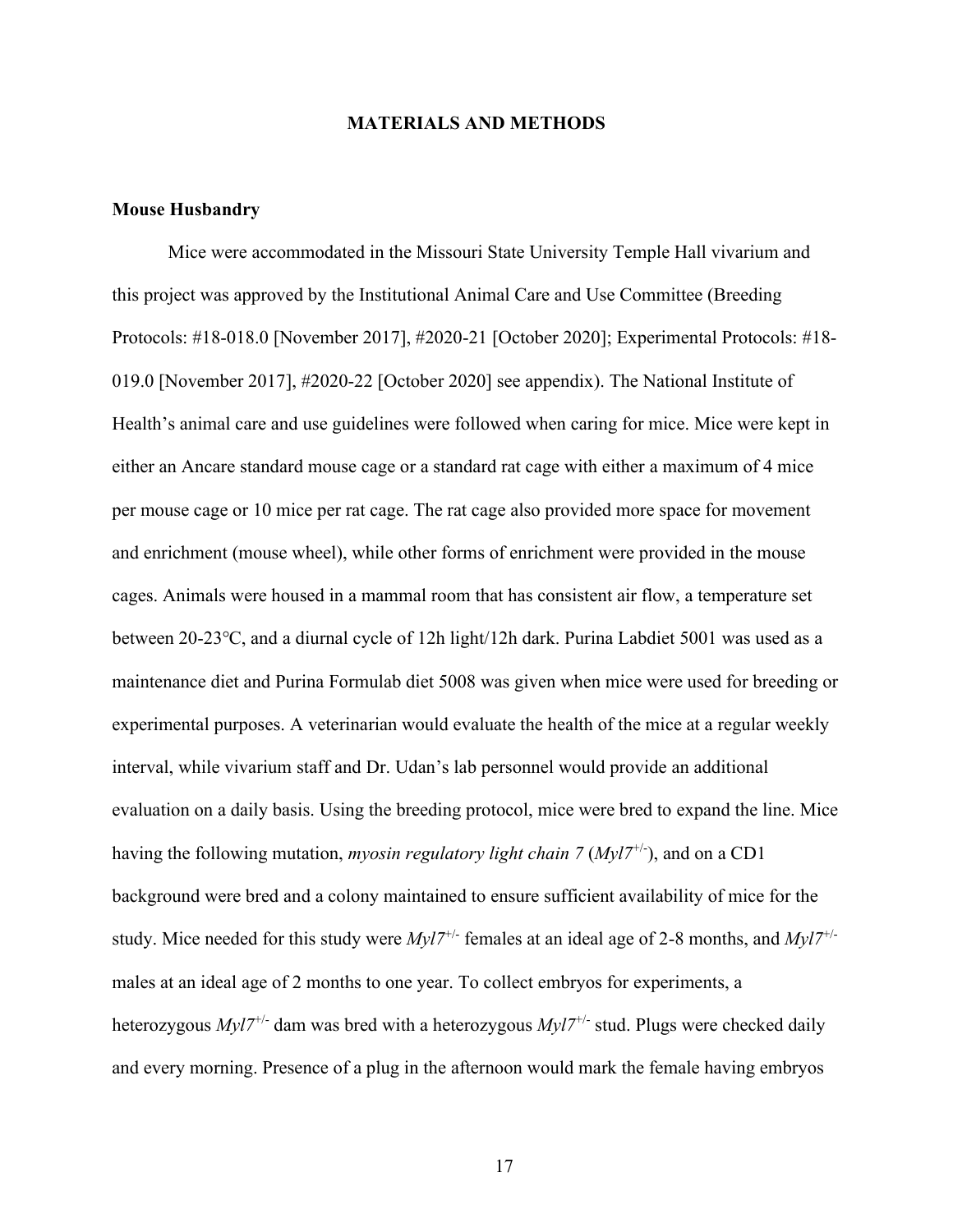that are at embryonic day (E) 0.5, and the pregnant female would then be humanely euthanized 10 days later to collect E10.5 mouse embryos for the project.

#### **Embryo Collection and Genotyping**

To collect embryos, pregnant dams were euthanized by  $CO<sub>2</sub>$  inhalation followed by cervical dislocation. Dissections were done to remove the uterus, and the uterus was moved to a Petri dish full of ice-cold phosphate buffer saline (PBS). Embryos were dissected out of the uterus, while keeping the yolk sac intact. At this point, the procedure would differ depending on whether embryos were used for isolating RNA from the yolk sac tissue (for quantitative polymerase chain reaction [qPCR] studies) or to prepare the embryos for cryosectioning and immunostaining. For qPCR studies, yolk sacs were isolated per embryo for the purposes of extracting RNA, while the corresponding embryos were used to determine the genotype of the respective yolk sacs. For the cryosection/immunostaining experiments, embryos were prepared for cryosectioning, while yolk sacs were used for genotype determination.

Genotyping was an important aspect of the study, as comparisons needed to be made between the control group (*Myl*<sup>7+/-</sup> embryo) and the experimental group (*Myl*<sup>7-/-</sup> embryo). The *Myl7* gene is an atrial specific myosin that is required for contractility of the atria of the heart. The null mutation does not result in a phenotype when heterozygous. However, homozygous mutant embryos have impaired heart contractility and poor blood flow. Thus, mutant embryos were used to determine the effect that poor blood flow has on the development of the embryonic vasculature. To genotype the embryos or yolk sacs, DNA was extracted from the relevant tissue. If extracting DNA from embryos, only a piece of the embryonic tail was required. If extracting DNA from yolk sacs, then the whole yolk sac was used. Regardless of the tissue type, samples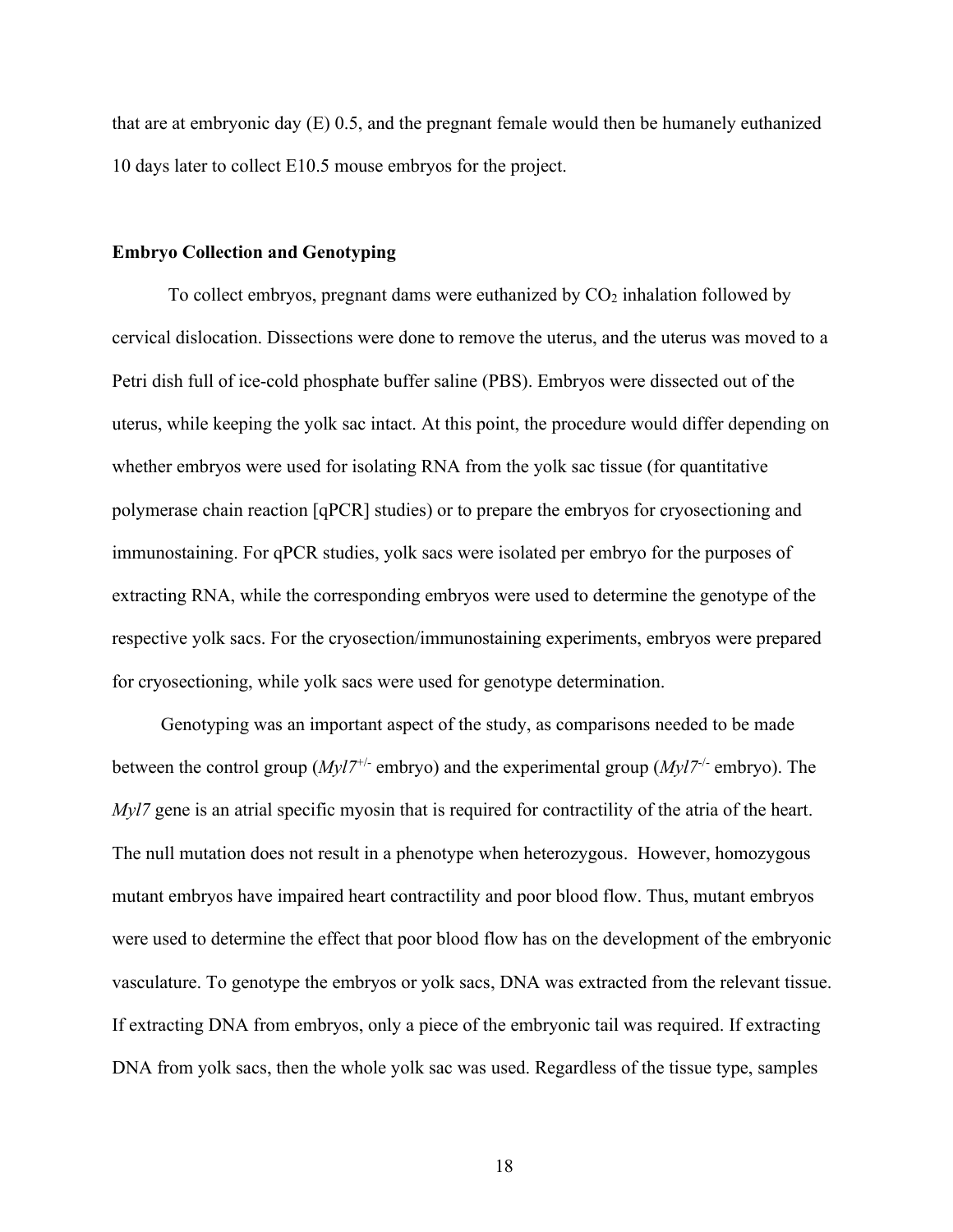were placed in a microcentrifuge tube and treated overnight at  $55^{\circ}$ C with  $200 \mu$ L embryo lysis buffer (50mM Tris, [pH 8.0], 100mM EDTA, 0.5% SDS) with 8µL of Proteinase K. The next morning, phenol:chloroform:isoamyl alcohol reagent was added to each sample in a 1:1 ratio. Then, the microcentrifuge tubes were shaken up and down for 20-30 times until the solution turned white. Then, the tubes were centrifuged at a maximum speed of 13.3g for 10 minutes. Next, the aqueous phase of the tubes (top layer) was transferred in a clean microcentrifuge tube, and this was followed by precipitation of DNA with 100% isopropanol. After gently discarding the solution, the DNA pellet was washed with 70% ethanol and centrifuged 10 minutes at 13.3g. The ethanol was removed carefully, and tubes were dried at room temperature. The pellet was then suspended with 75-100µL of distilled water and kept at 4°C to use later.

The DNA was used to determine the genotype of each tissue by performing PCR. To determine presence of the mutation, the following primers were used: *Myl7* mutant forward primer (5'-3') ACAGGGAATCACA, *Myl7* mutant reverse primer (5'-3') CGAACCTGGTCGA. To determine the presence of the wild type version of the *Myl7* gene, the following primers were used: *Myl7* wild type forward primer (5'-3') GGCACGATCACTC, *Myl7* wild type reverse primer (5'-3') ATCCCTGTTCTGG. To prepare the sample for PCR, a 40 µL reaction mixture was prepared per sample by mixing  $25\mu$ L of the Pro-Taq DNA polymerase master mix (Denville scientific Inc, CB-4065-4), with  $4\mu$ L of the forward and reverse primers,  $20\mu$ L of distilled water, and 1µL of genomic DNA. The PCR reaction was performed on a TECHNE thermocycler at the following conditions: 95°C for 5 minutes, followed by 35 cycles of 95°C for 30s, 56.5°C for 30s, and 72°C for 1 minute. At the end of the cycle, there was a final extension at 72°C for 5 minutes. Electrophoresis of the amplicon was done in a 2% agarose gel supplemented with  $20\mu$ L of ethidium bromide and run at 100V. The Azure Biosystems c300 transilluminator and digital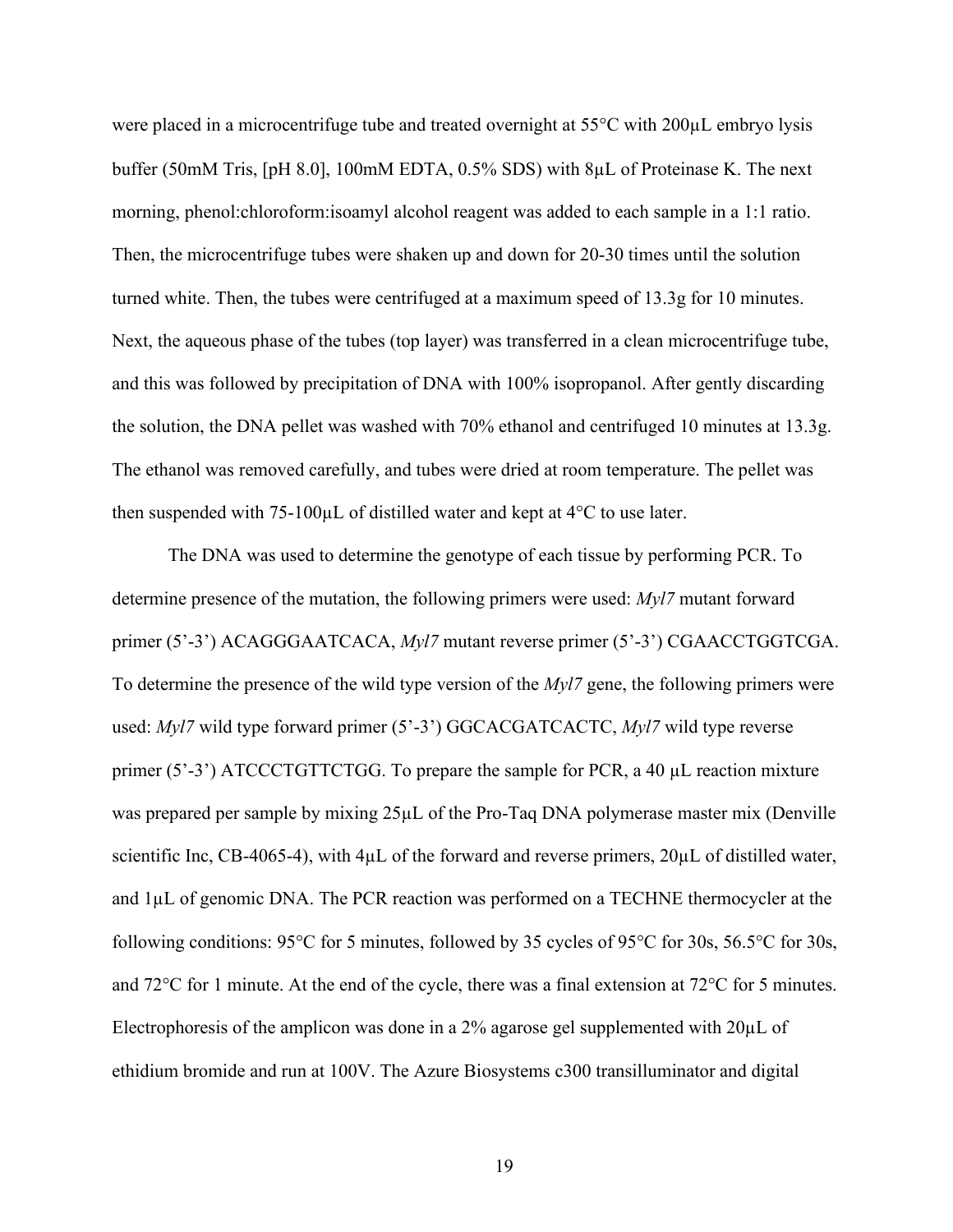imaging system was used to visualize the presence or absence of mutant and wild type bands in the respective samples.

#### **qPCR**

**Obtaining Samples to Extract RNA.** Yolk sacs were used to extract RNA. Yolk sacs are thin tissues that are only comprised of endoderm and mesoderm with substantial vascular structures. So, gene expression changes in yolk sacs usually denotes gene expression changes in the vasculature. Yolk sacs were collected by dissecting E10.5 mouse embryos. The dissection method is described above in the embryo collection and genotyping section. Six mutant and six wild type yolk sacs were used for RNA extraction. The respective tails of the embryos were used to determine the genotype of the yolk sacs.

**RNA Extraction.** RNA was extracted from yolk sacs using Qiagen RNeasy mini kit (cat. no. 74104) and following the company's instructions. Briefly, 400µL of RLT buffer supplemented with 4μL of β-mercaptoethanol (β-ME) was added to each yolk sac. Then, the yolk sacs were disrupted by pipetting. After centrifuging the lysate for 3 minutes at maximum speed, the supernatant was carefully transferred to a new microcentrifuge tube. Four hundreds micro liter of 70% ethanol was added to the tube and the mixture was then transferred into a RNeasy mini column which was placed into a 2 ml collection tube. This tube was then centrifuged for 15 secs at maximum speed. After, the flow-through was discarded. Subsequently, 350µL of RW1 buffer was poured into the RNeasy mini-column, centrifuged for 15 secs, and the flow-through was discarded after. The RNeasy mini column was then treated with a mixture of RDD buffer and DNase for 15 mins. To eliminate DNA nucleotides remaining on the column,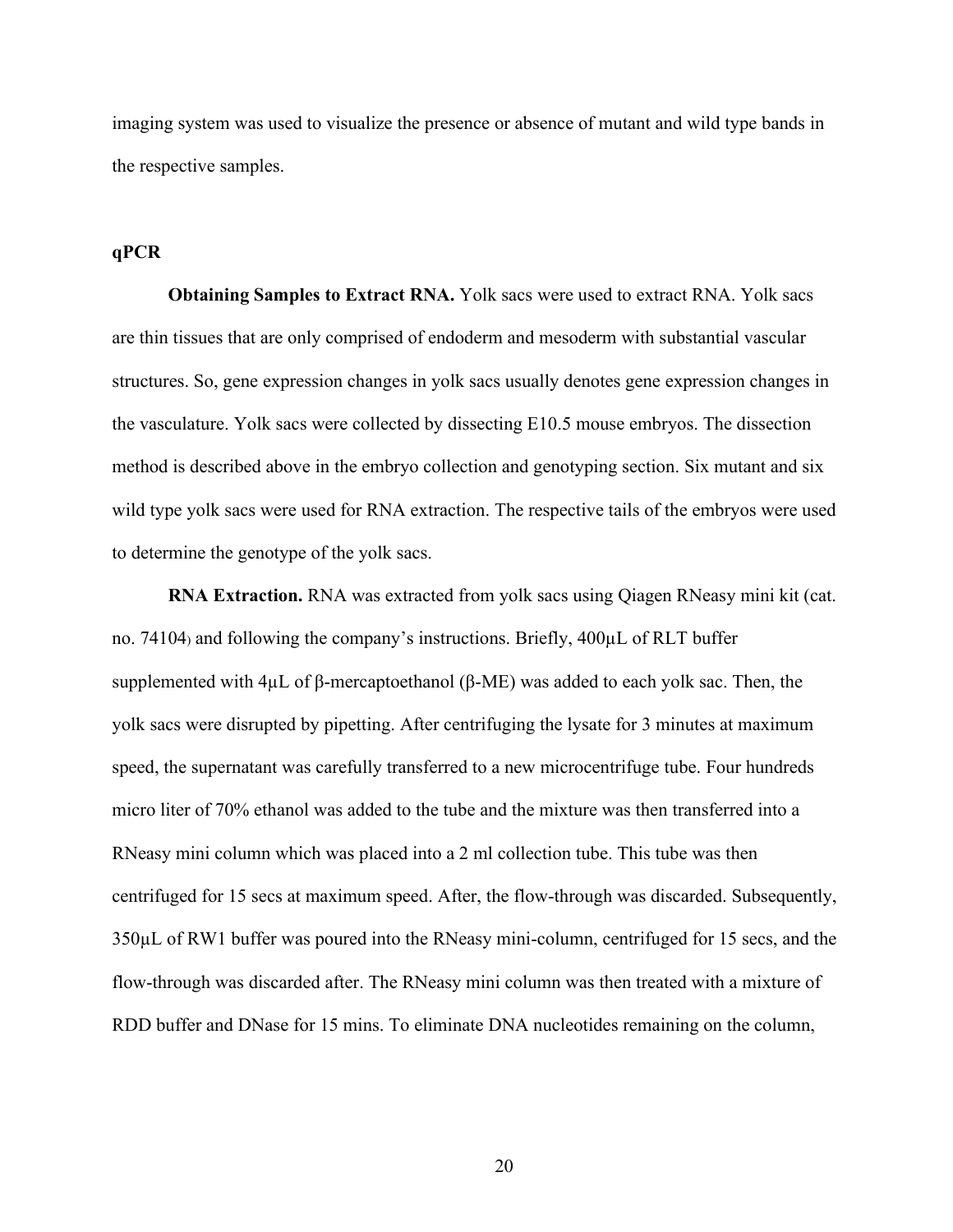the column was subsequently washed first with the RW1 buffer then the RPF buffer using similar procedures as described above.

To extract RNA from the column, the RNeasy column was then placed in a new 2 ml collection tube and centrifuged for 1 min at maximum speed to dry the membrane. After drying, the RNA column was transferred to a new 1.5mL collection tube and 40µL RNase free water was pipetted directly onto the spin column. Finally, the tube was centrifuged for 1 min and the spin column was disposed of. The flow-through that has been collected at this point contains RNA, which was preserved at -80°C for further use.

**Primer Design.** Primer design involves multiple steps. At first, the sequence of the gene of interest for the qPCR study was obtained by using the Ensembl website [\(http://www.ensembl.org/index.html\)](http://www.ensembl.org/index.html). The desired transcript was then selected and downloaded. After opening the document in Microsoft word, the exon was marked in red font. To minimize the amount of troubleshooting in the design of efficient primers (for PCR), the Thermo Fisher Scientific qPCR website was used to find the genomic map of efficient primers used by the company. Primers supplied by the Thermo Fisher company are verified for their efficiency, but these primers are expensive, and the sequence information is proprietary. However, the company does publish the approximate locations of these efficient primers (i.e., the exon-exon boundaries), and the predicted size of the PCR product made using a cDNA template. Thus, the sequence of these efficient primers can be deduced for each gene. Based on the exon-exon boundaries of the genomic map provided by Thermo Fisher Scientific, primers were designed from those exon sequences. Sequence information of these exon-exon boundary were used in the Primer 3 program/website [\(https://bioinfo.ut.ee/primer3-0.4.0/\)](https://bioinfo.ut.ee/primer3-0.4.0/) and the parameters were adjusted to identify potential primers that span the intron and would produce a 50-125 bp amplicon from a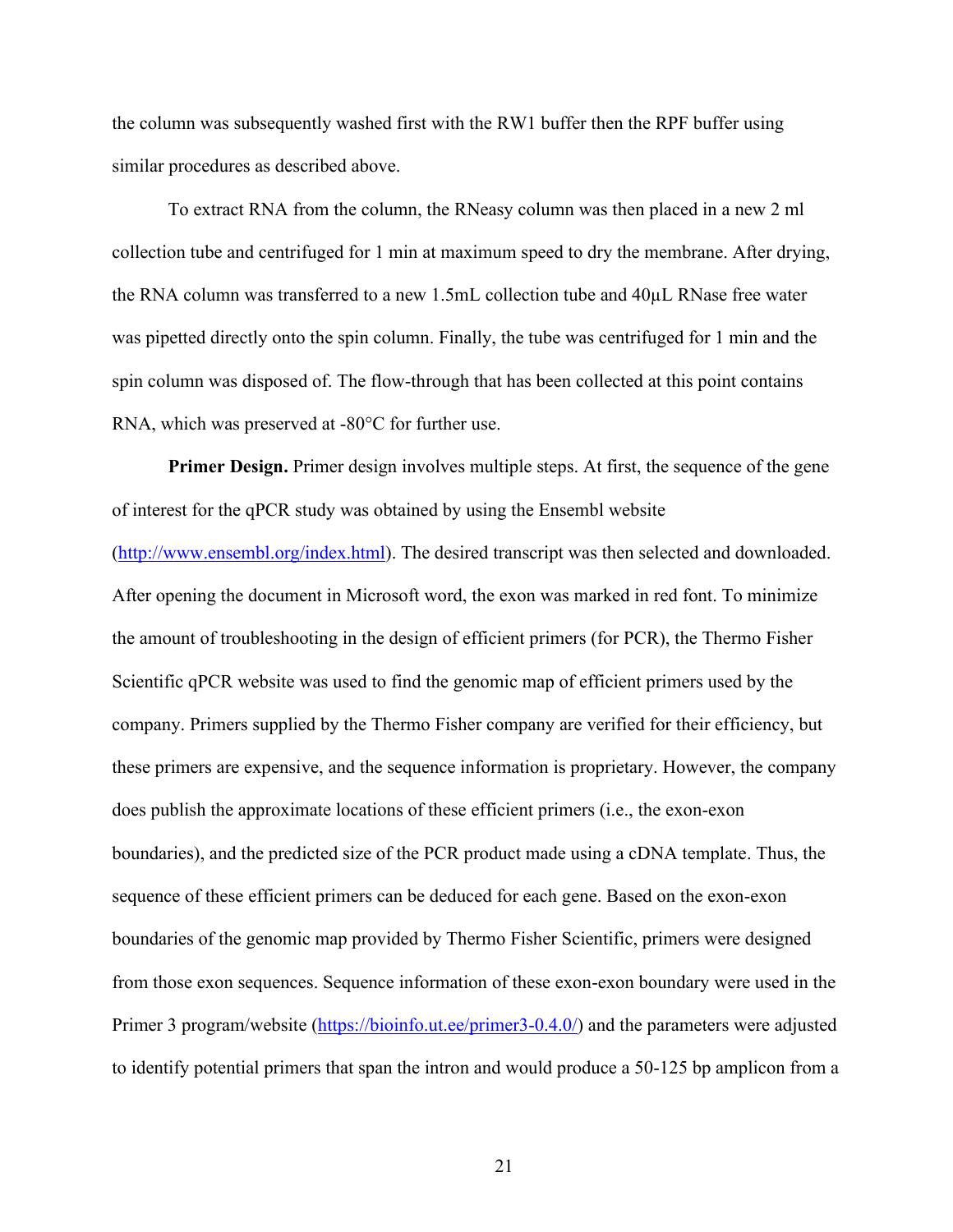cDNA template. A successful design of primers would reveal various options of forward and reverse primers that would produce the correct amplicon. These primers were then validated subsequently. Further, these primers were tested in an in-silico PCR (UCSC in silico PCR) to ensure that they will not amplify other regions of the genome.

Primers were designed to detect different ECM and ECM-related genes. The forward and reverse primer sequence of those genes are described in Table 1.

| Primer           | Table 1: Primers used in my study<br>Forward primer | Reverse primer              | Company    |
|------------------|-----------------------------------------------------|-----------------------------|------------|
| Name             |                                                     |                             | name       |
| Collagen<br>-IVa | <b>GAGAAGGCGCACAATCAAG</b>                          | TGGATGTTGCAGTAGGCAAA        | Invitrogen |
| MMP-9            | TAATTGGGGCTGGCTTACAG                                | <b>TCACACGCCAGAAGAATTTG</b> | Eurofins   |
| Lama1            | <b>CTAAGAATGGCGTCCTCCTG</b>                         | CACCGTTGTTGACGTGAAAT        | Eurofins   |
| Fn               | ATTTGCTCCTGCACGTGTTT                                | CAGGTCTACGGCAGTTGTCA        | Eurofins   |
| HsPg2            | <b>GCCTCTGTCAAGATGGCTTC</b>                         | AGGTGCCACCATTCAGACAT        | Eurofins   |
| Lama 4           | TGTTTGTTGGAGGTGTTCCA                                | AATTACAAAGTGGCGGATGC        | Eurofins   |
| Lamac1           | <b>GAAAGGCCAAAAACCTGTCA</b>                         | AGGGAGCCTTCGATCTCATT        | Eurofins   |
| Nidogen-<br>1    | ATTCTCGCACAGGACAACCT                                | <b>GTTCAGGCATTCTGCCCTAT</b> | Eurofins   |
| Nidogen-<br>2    | GGATGGCAGAGAGCTACAGG                                | <b>CCACAGATGGAGGAGTCACA</b> | Eurofins   |
| <b>PPIA</b>      | CACAAACGGTTCCCAGTTTT                                | TTCACCTTCCCAAAGACCAC        | Eurofins   |
| $MMP-2$          | <b>ACCCAGATGTGGCCAACTAC</b>                         | GGTTTCAGGGTCCAGGTCAG        | Eurofins   |
| $TIMP-1$         | GCGTACTCTGAGCCCTGCT                                 | TCTCCAGTTTGCAAGGGATAG       | Eurofins   |
| TIMP-2           | AGAAGAGCCTGAACCACAGG                                | <b>GTCCATCCAGAGGCACTCAT</b> | Eurofins   |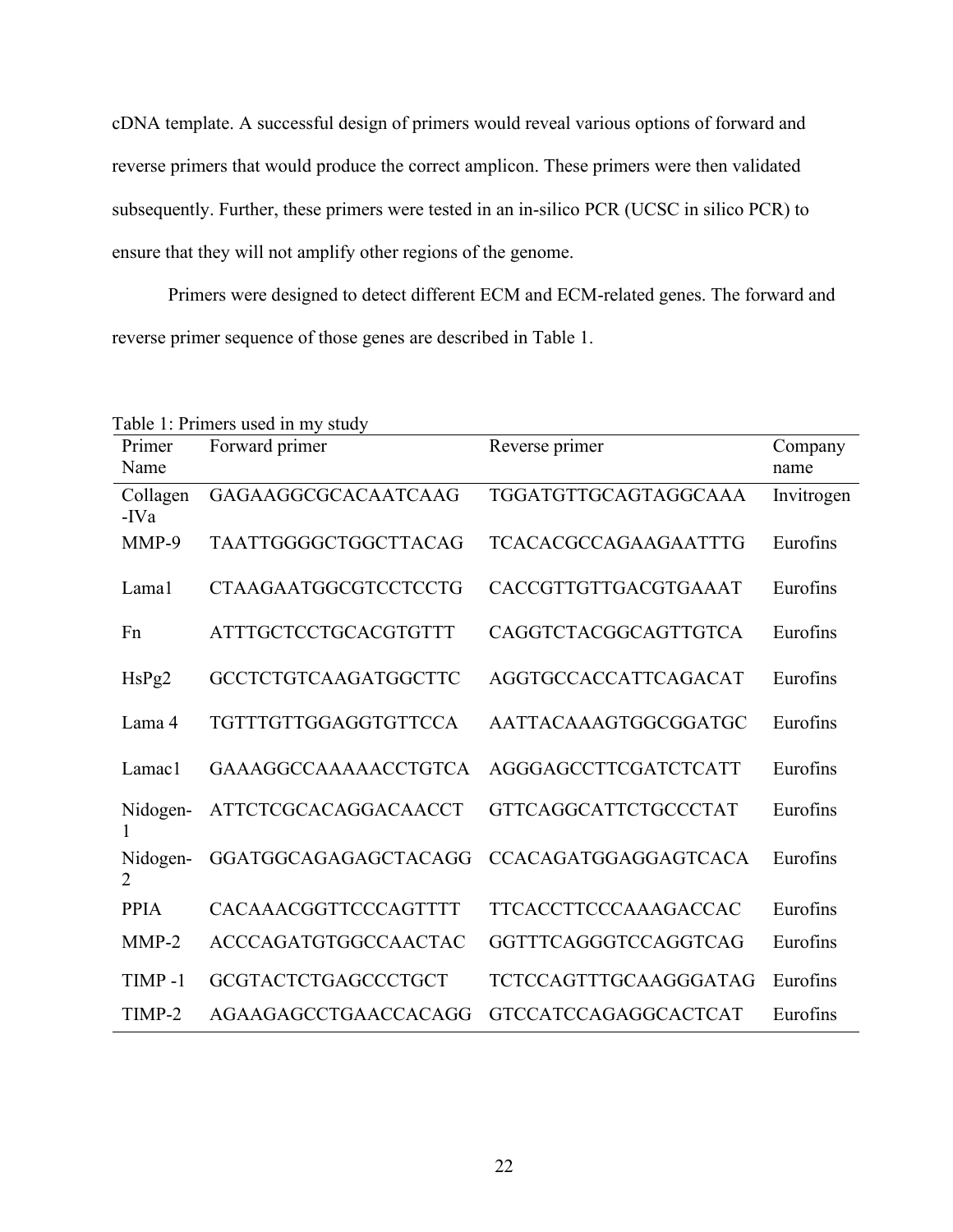The next step was to check the primer validity by performing PCR and qPCR to determine whether the primers amplify one single amplicon or different amplicons. In PCR, primer validity was checked by using cDNA instead of genomic DNA. A master mix was prepared using the previously described PCR protocol. Two control samples were used, one without cDNA and another without primers to validate whether there are any mispriming events. Each PCR tube contained a 40µL reaction volume, and for control samples, the volume was adjusted with PCR grade water. The PCR was run following the parameters described above in genotyping section.

In the qPCR, primer validity was checked by using wild type cDNA as a sample. The master mix was prepared according to the qPCR protocol, and aliquoted to the appropriate well of a 96-well plate. The qPCR was run following the parameters described below in the qPCR section. The melt curves and CT values were used to determine which primers could be used for the experiment.

**cDNA Synthesis.** For the qPCR experiments, a two-step system was used, and as such, the cDNA was synthesized in the first step. The protocol for cDNA synthesis was followed from Promega's GoScript reverse transcriptase system (Promega: A5000). To synthesize cDNA, the RNA concentration for each sample was measured using the Qubit RNA BR assay kit (Invitrogen, REF: Q10210) and the Qubit 3.0 fluorometer (Company: Invitrogen, Catalog Q33216). After determining the RNA concentration for each sample, the next phase of the experiment (cDNA synthesis) took place using the Promega GoScript Reverse Transcriptase kit and protocol (Promega: Cat #A60001). Briefly, to ensure that all samples result in a similar cDNA concentration, the RNA concentrations of each cDNA synthesis reaction were adjusted to the same concentration, and q.s. to a total volume of 8μL per PCR tube. To each RNA sample,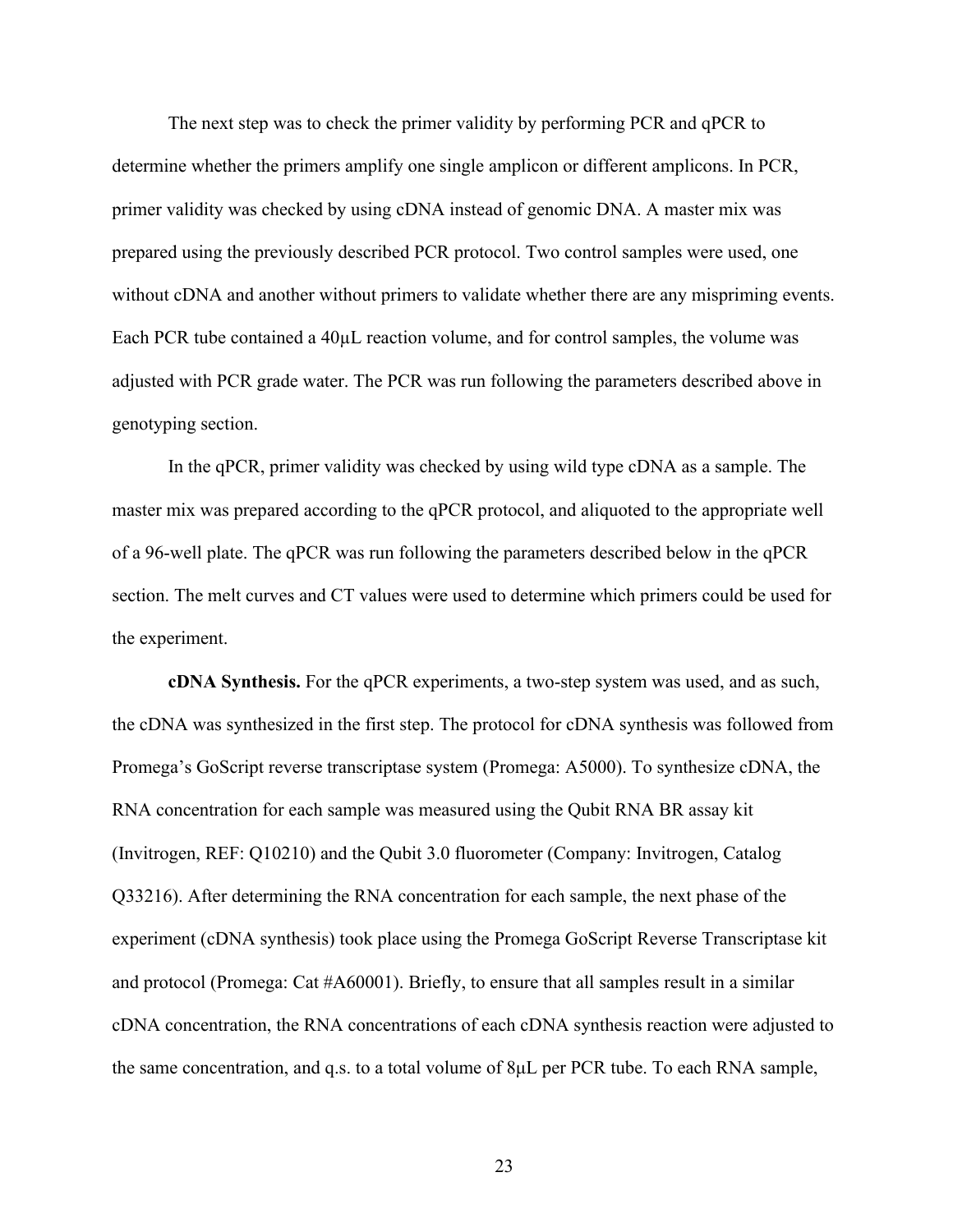1µL of random primer, and 1µL of oligo(dt) primer was added, yielding a final volume of 10μl per tube (first reaction mix). PCR tubes were run in a thermal cycler at 70°C for 5 mins followed by 4°C for 5 mins. For each sample, 10μL of the reverse transcription reaction mix (1.5µL of nuclease free water, 4µL Go-Script 5X reaction buffer, 2.0µL MgCl<sub>2</sub>, 1µLPCR nucleotide mix,  $0.5\mu$ L Recombinant RNasin Ribonulease inhibitor and  $1\mu$ L GoScript Reverse Transcriptase) was made and placed on ice. Upon completion,  $10\mu$ L of the reaction mix was combined with  $10\mu$ L of the first reaction mix. This was then placed in a thermal cycler for another reaction at 25°C for 5 mins, 42°C for 1 hour, and 70°C for 15 mins. The mixture was aliquoted in a new microcentrifuge tube and kept at -80°C for further use.

The cDNA concentration was measured in Qubit 3.0 fluorometer by using Qubit ssDNA assay kit (Invitrogen by Thermo Fisher Scientific).

**qPCR Procedure.** The qPCR experiment was done to see the change of ECM expression in high-flow versus low-flow vessels (i.e., yolk sac tissues). A qPCR plate was designed using the Thermo Fisher Scientific software. Peptidylprolyl isomerase A (PPIA) which catalyzes protein folding was used as housekeeping gene and to conduct this test, cDNA was diluted according to the concentration of cDNA. Diluted cDNA was carefully added in the appropriate well in the 96 well plate. Each cDNA sample had a reference standard which is called technical replicate. The total 40  $\mu$ L of qPCR master mix (GoTaq qPCR master mix, 2x  $25\mu$ L,  $13\mu$ L water, total primer  $2\mu$ L) was prepared for each  $10\mu$ L cDNA. The master mix was combined with each 10µL cDNA template and centrifuged briefly to mix properly. The qPCR reaction was performed using the QuantStudio 6 pro Real-time PCR system under the following conditions: 1 cycle of polymerase activation at 95°C for 2 minutes, 40 cycles of denaturation at 95<sup>o</sup>C for 15 secs followed by 40 cycles of annealing/extension at 60<sup>o</sup>C for 1 minute, and the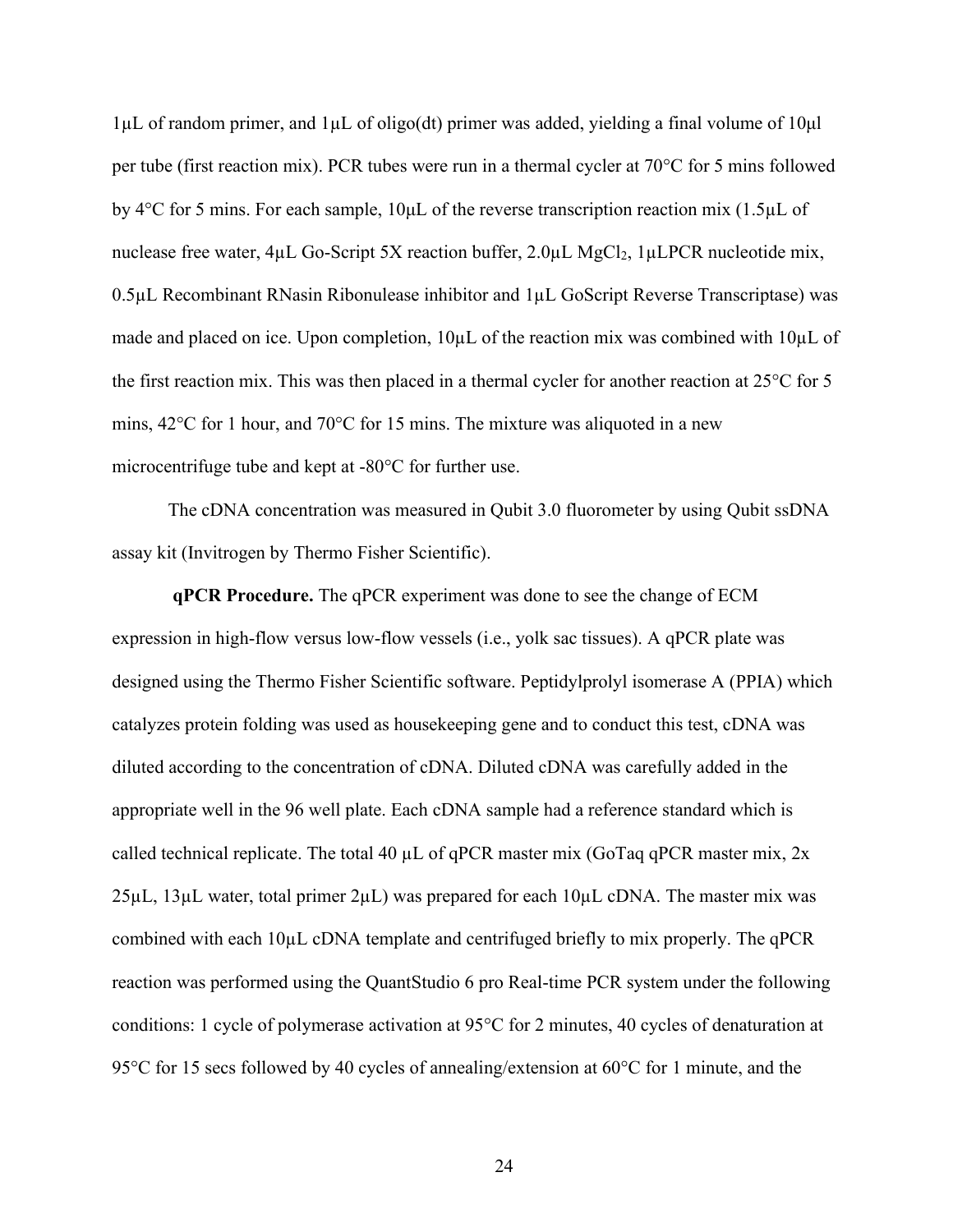final step is 1 cycle of dissociation at 60°C. After completion of the test, qPCR data was transferred to a personal Thermo Fisher account via a cloud-based system.

#### **Data Analysis**

Data analysis was done by using Microsoft Excel software. CT values were taken to calculate gene expression change by using 2-∆∆Ct method [\(Pfaffl,](javascript:;) 2001). Student's t-test was used to determine any gene expression change between reduced versus normal flow yolk sacs.

#### **Cryo-sectioning**

Embryos were processed in different steps to perform Cryosectioning. At first, tissues were fixed 1 hour in 4% paraformaldehyde (PFA) at room temp (RT) followed by washing 4x10 mins each in PBS at 4 deg. The next step was dehydrating the embryos in  $15\%$  sucrose at  $4^{\circ}C$ overnight (O/N), and then embedding the embryos in 30% sucrose at 4°C O/N. Then, embryos were prepared for optical cutting temperature (OCT) penetration by submerging in 1:1 30%/OCT for 6 hours, and again in 1:2 30% sucrose /OCT for 6 hours at 4°C. Finally, an OCT block was prepared by embedding embryos in OCT on dry ice. Embryo sections (10µm) were prepared from the OCT blocks using a cryostat (Leica CM1860 UV) set at -26°C and placed onto polylysine coated positively charged slides. Slides were dried at RT for 6 hours and preserved at - 80°C to use for immunostaining later.

#### **Immunostaining**

For immunostaining, slides were post-fixed in 4% PFA for 10 mins at RT. Slides were marked with PAP pen followed by washing 4 times for 10 mins each with PBT (phosphate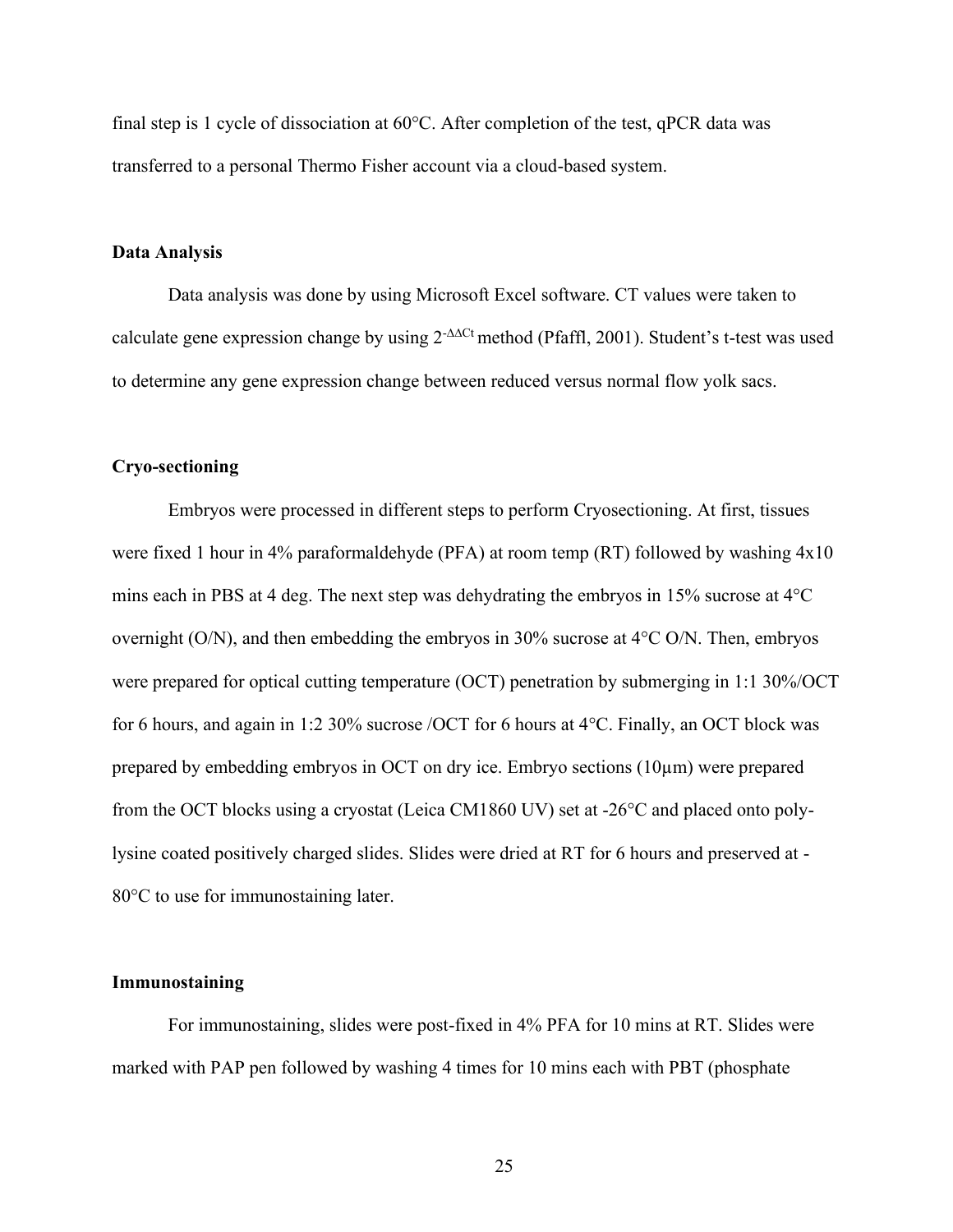buffered saline with 0.1% Triton X-100). Then, samples were blocked in a blocking solution for 1 hour at RT. The blocking solution was prepared with 2% of normal donkey serum (NDS) in PBT. Samples were then incubated with primary antibody overnight at 4°C.

Slides were washed 4 times with PBT 10 mins each at RT. After washing, slides were incubated in secondary antibody for 1 hour at RT followed by 4 times washing with PBT 10 mins each at RT. Excess PBT was wiped from around the specimen and samples were mounted with flourmount (Sigma-Aldrich, f6182). A coverslip was added to each slide and stored at 4°C for imaging later. Primary and secondary antibodies used in this procedure are listed in Table 2.

| Antibody                                                                                        | Dilution | Company        | Incubation period |
|-------------------------------------------------------------------------------------------------|----------|----------------|-------------------|
| Anti-vascular<br>endothelial growth<br>factor Receptor-2<br>(primary antibody),<br>made in goat | 1:200    | <b>SIGMA</b>   | 24 hours          |
| Collagen-4 antibody<br>(primary), made in<br>rabbit.                                            | 1:500    | <b>BIO RAD</b> | 24 hours          |
| MMP-9 antibody<br>(primary)                                                                     | 1:500    | <b>BIO RAD</b> | 24 hours          |
| Alexa flour 488<br>donkey anti-goat                                                             | 1:500    | Invitrogen     | 1 hour            |
| Alexa 568 donkey<br>anti-rabbit                                                                 | 1:500    | Invitrogen     | 1 hour            |

| Table 2: Antibody's used in this study. |  |  |  |
|-----------------------------------------|--|--|--|
|                                         |  |  |  |

#### **Imaging**

Imaging of the immuonstained frozen sections was done on the Olympus IX81-ZDC inverted confocal microscope and imaging data were collected using the Slidebook 6.0 program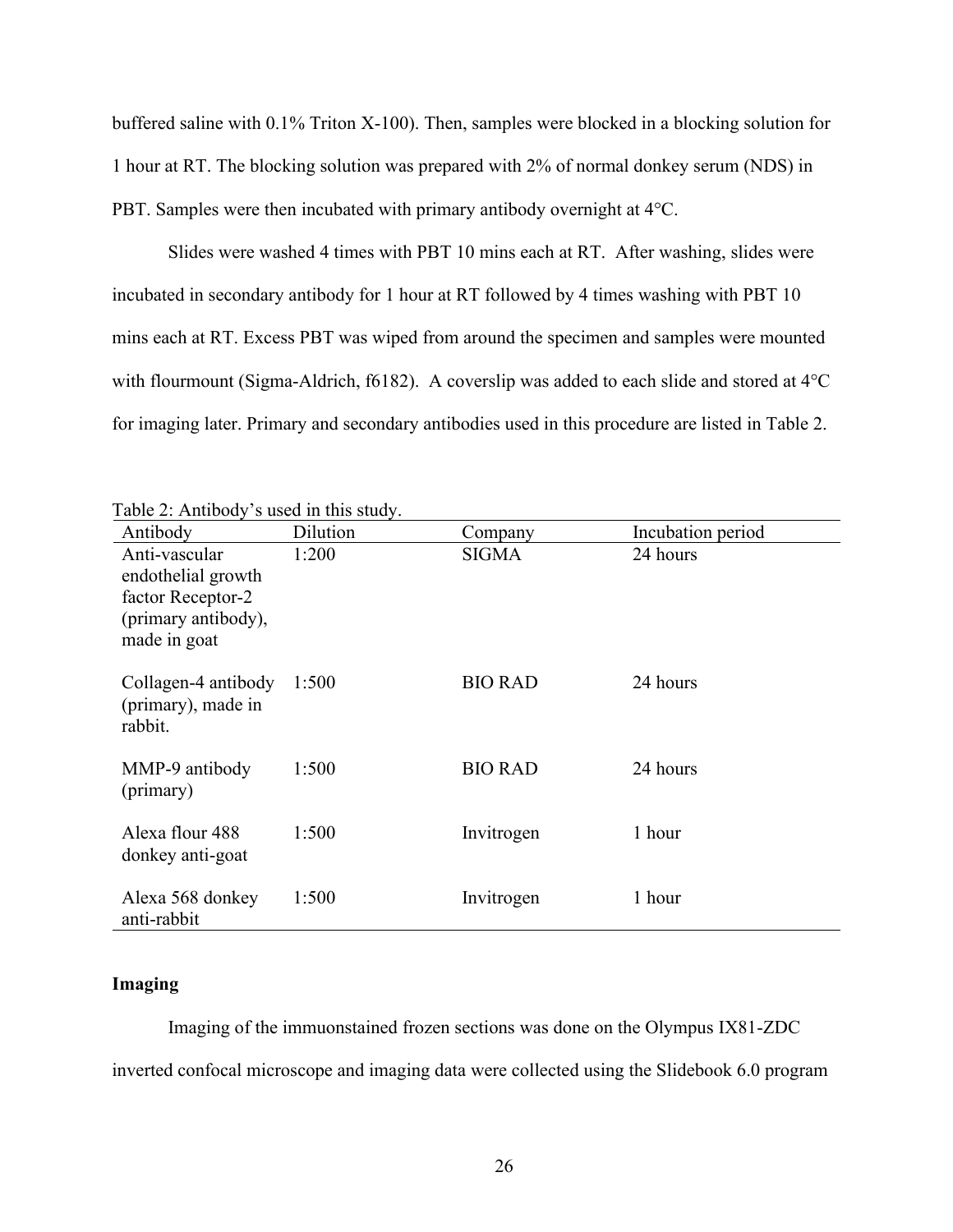as the computer interface. Images were taken using the Olympus 40xUPlanSApo objective, 20xLUCPlanFLN (NA 0.45) objective, and 10xUPlanSApo (NA 0.4). Images were collected using Hamamatsu EM-CCD digital camera and a 3i laser at 488nm and 561nm. Green and red fluorescence intensity was set to 100, averaging was set to 8 and the exposure time was 50ms. Different regions of the samples were imaged to find out basement membrane deposition for both Collagen-IVa and MMP-9.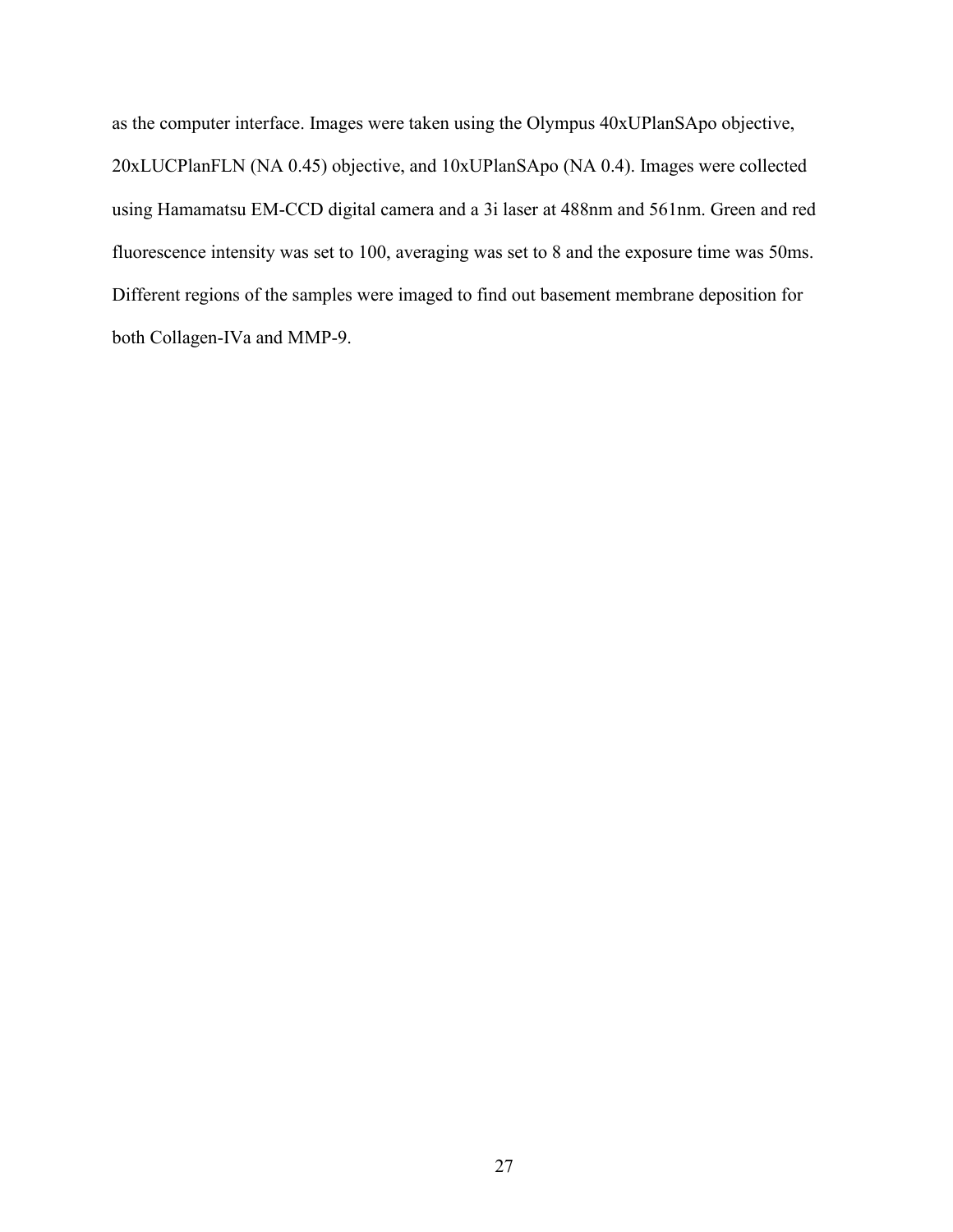#### **RESULTS**

#### **Hemodynamic Force Modulates the Expression of ECM Genes**

In previous studies in the Dr. Udan's lab, it was determined that hemodynamic force regulates recruitment and attachment of vSMCs from neighboring low-flow vessels to the dominant high-flow vessel present within the developing yolk sac. But what has remained unknown is the molecular mechanism that supports the attachment of migratory/unattached vSMCs specifically to the high-flow vessel, as opposed to the low-flow vessels that the vSMCs encounter during their migration. To explain this phenomenon, one hypothesis was formulated: hemodynamic force modulates the expression of ECM and ECM-modifying genes to form a thick basement membrane (BM) that enhances the attachment of vSMCs in high-flow vessels. Formation of a thick BM on the abluminal side of the vessel (the side of the endothelium tissue that does not contact blood flow) may cause the vessel to be more adhesive to extramural cells (cells that surround vessels). Hence, any high-flow vessels present in the developing yolk sac would have a thick BM, whereas the low-flow vessels would have a thin BM. This would favor the unattached migratory vSMCs to specifically attach to the high-flow vessels.

To determine whether hemodynamic force regulates the expression of ECM or ECMmodifying genes, I compared the gene expression of normal-flow yolk sacs (i.e., *Myl7*+/- yolk sacs that contains mostly blood vessels having a diversity of blood flow—(low- and high-flow vessels) with that of reduced-flow yolk sacs (i.e.,  $Myl7^{-/-}$  yolk sacs that contain mostly blood vessels having very low to absent blood flow). Since the yolk sac is a simple tissue comprised of a double sheet of tissues (endoderm and mesoderm) that houses an extensive vasculature, I expect that gene expression analysis will allow us to detect any differences in vessels exposed to normal blood flow versus those exposed to reduce blood flow. The ECM genes that I sought to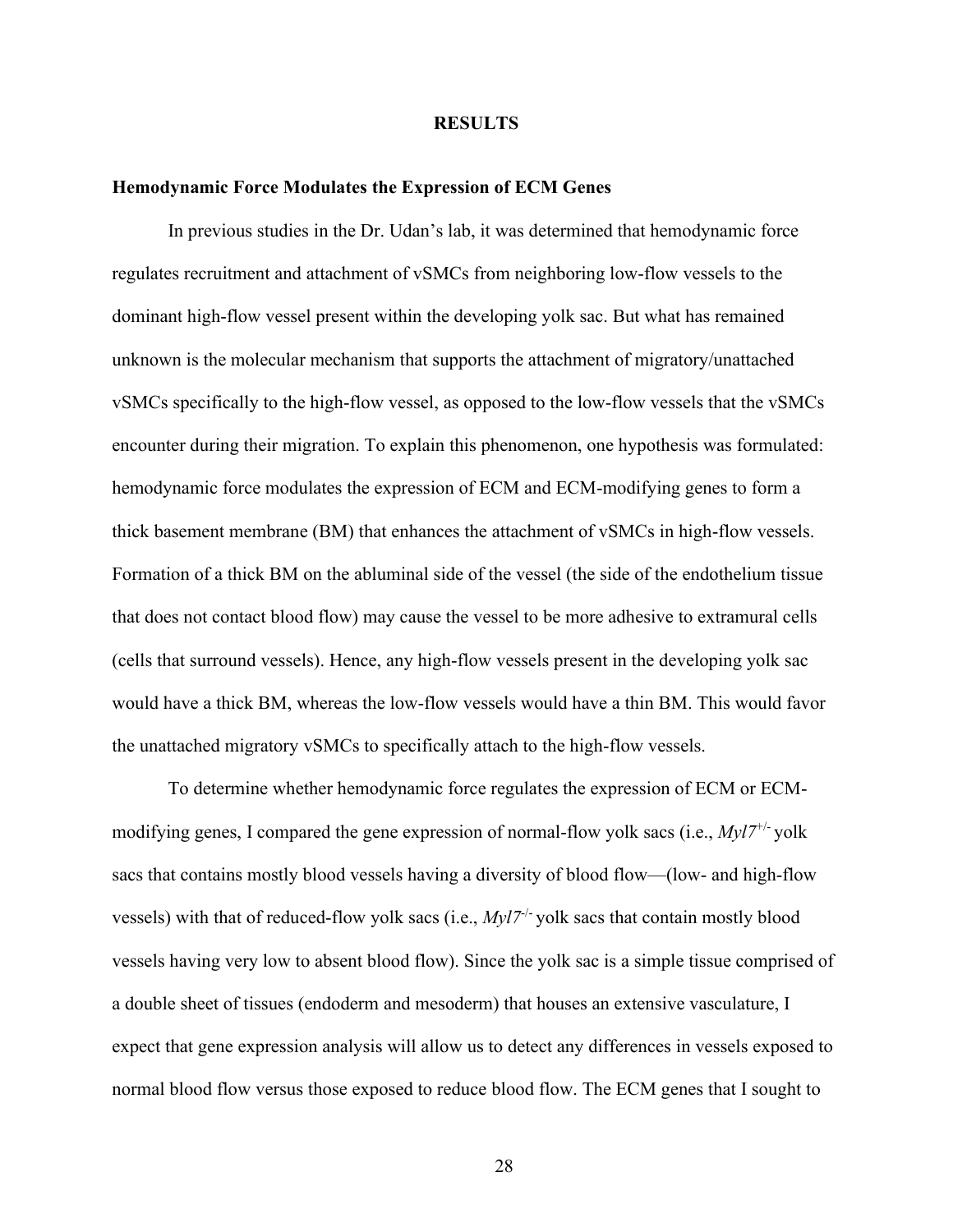evaluate were the following: *Collagen-4*, *Laminin1 alpha*, *Fibronectin*, *Lama4*, *Lamac1*, *Hspg2*, *Nidogen 1*, *Nidogen-2*. The products of these genes are deposited in the ECM to form the basement membrane in the abluminal side of the vessel. I also wanted to evaluate whether blood flow affected expression of ECM-modifying genes. These genes are those whose protein products physically modulate the ECM by either breaking the ECM down (*matrix metalloproteinases* [*MMPs*]) or genes that inhibit the function of enzymes that degrade the matrix (*tissue inhibitors of MMPs known as TIMPs*). Though *MMPs* and *TIMPs* are a rather large family of genes, I sought to evaluate those that are known to be expressed specifically in the endothelium: *MMP-9*, *MMP-2*, *TIMP-1*, and *TIMP-2*.

Assessment of ECM gene expression differences in reduced-flow yolk sacs by qPCR revealed no difference in the expression of *Fibronectin*, *Lama4*, *LamaC*, *Laminin 1 alpha*, *Nidogen 1*, and *Nidogen 2* (Figure 1). However, to my surprise, there was an increase in the expression of *Collagen IVa*. The upregulation was significant, resulting in  $a \sim 3.75X$  (which is a very large amount of change that is not common for these altered flow studies). In addition to the *Collagen IVa* result, there was also a slight increase in *Hspg2*. Both of these were unexpected results, as I posited that decreased blood flow would result in blood vessels secreting a thinner ECM. Gene expression changes are calculated by CT value. CT values are mentioned in Table 3.

To assess whether reduced-flow causes the vessels to deposit less ECM of the BM, perhaps flow regulates the expression of ECM-modifying genes. This category of genes includes *Matrix metalloproteinases (MMPs)* that enhance breakdown of the ECM, or *TIMPs (Tissue inhibitor of matrix metalloproteinases*) that act to inactivate *MMPs*. From my analysis, I determined that *TIMP-1* is upregulated 1.5 fold in reduced-flow embryos, and there was a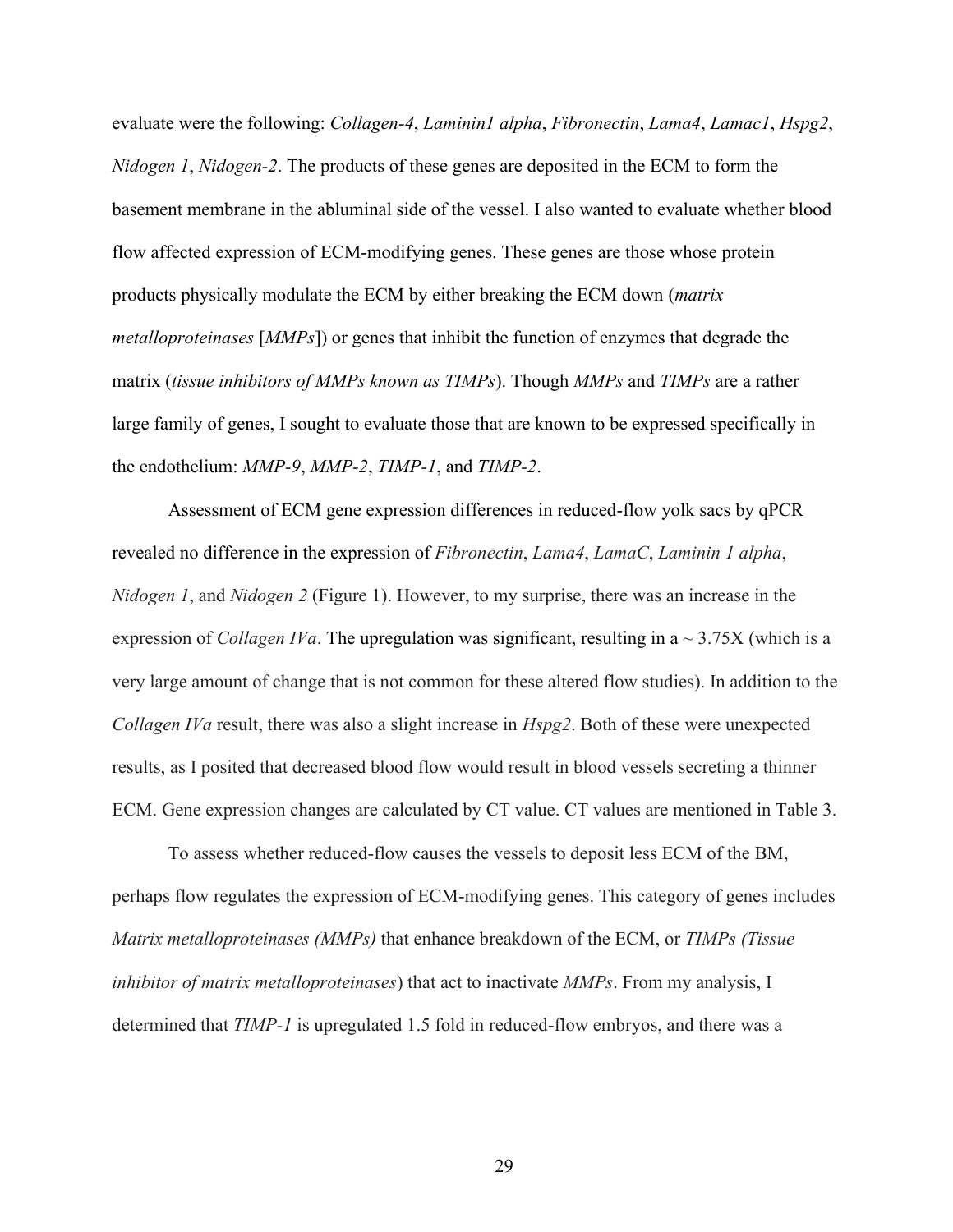dramatic upregulation in one of the two endothelial *MMPs*—*MMP-9* (Figure 2) Thus, in the reduced-flow yolk sacs, *MMP-9* was upregulated by 5.5X.

| Name of the<br>genes | Average CT<br>value for | Average CT<br>values for | Average CT values<br>for housekeeping | Average CT values for<br>housekeeping gene |
|----------------------|-------------------------|--------------------------|---------------------------------------|--------------------------------------------|
|                      | Mutant                  | Normal-flow              | gene PPIA for                         | PPIA for Normal-flow                       |
|                      | reduced-flow            | control                  | mutant samples                        | control samples                            |
|                      | samples                 | samples                  |                                       |                                            |
| Fibronectin          | 22.10                   | 22.13                    | 17.49                                 | 17.56                                      |
| Laminin              | 24.78                   | 25.05                    | 17.86                                 | 17.90                                      |
| Collagen<br>IVa      | 32.56                   | 34.41                    | 17.76                                 | 17.69                                      |
| MMP-9                | 27.22                   | 29.90                    | 17.28                                 | 17.50                                      |
| $MMP-2$              | 26.79                   | 26.53                    | 17.16                                 | 18.04                                      |
| Hspg2                | 27.08                   | 27.59                    | 17.98                                 | 17.83                                      |
| Lama4                | 26.76                   | 27.22                    | 18.44                                 | 18.46                                      |
| Lamac1               | 24.08                   | 24.36                    | 18.08                                 | 18.13                                      |
| Nidogen 1            | 30.15                   | 31.12                    | 17.97                                 | 17.93                                      |
| Nidogen-2            | 24.33                   | 24.65                    | 17.65                                 | 17.51                                      |
| TIMP-1               | 25.41                   | 25.84                    | 18.38                                 | 18.26                                      |
| TIMP-2               | 29.01                   | 28.74                    | 18.48                                 | 18.62                                      |

Table 3: CT values for ECM and ECM related genes in control and experimental samples in the qPCR study.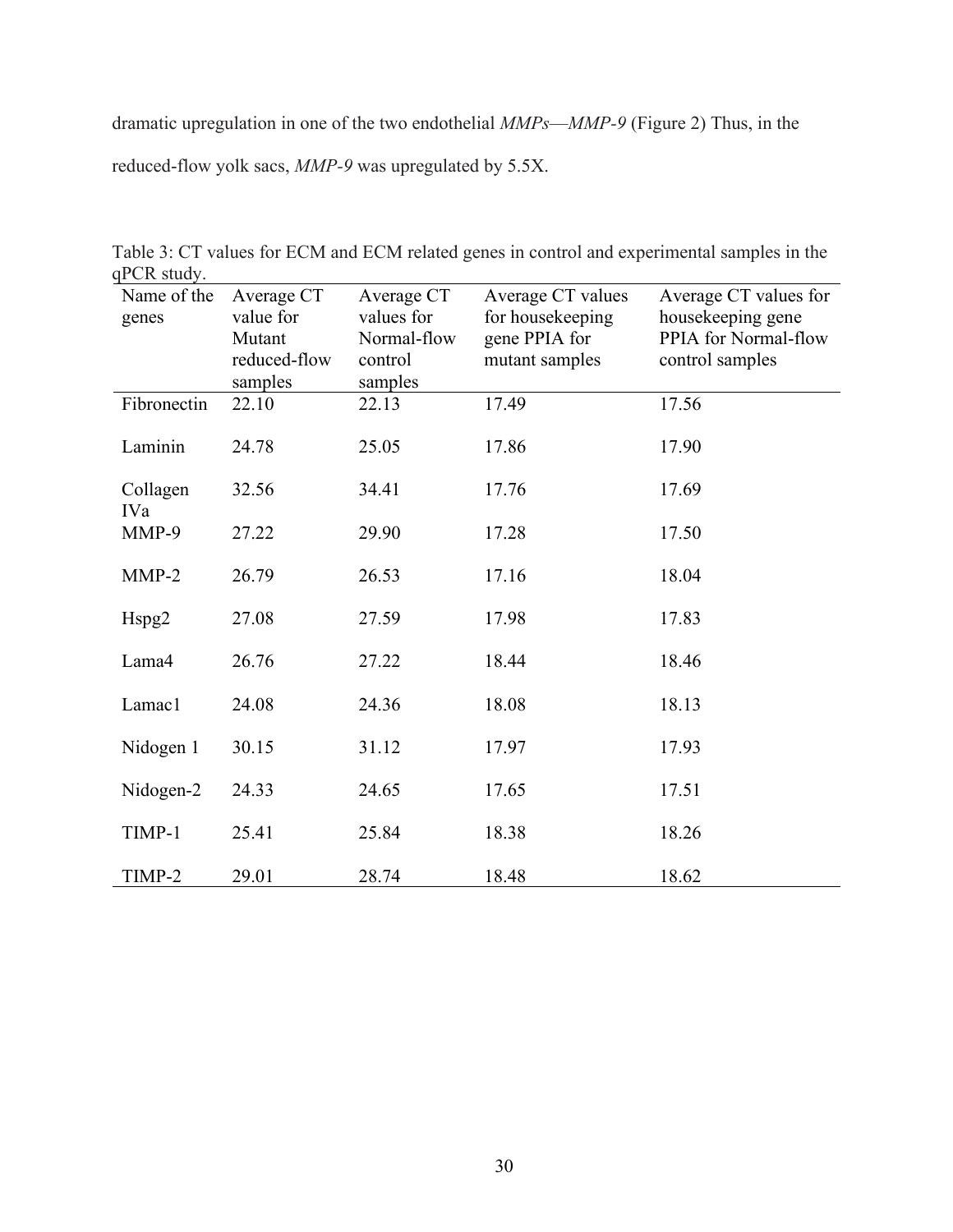

Figure 1: Change in ECM mRNA expression in reduced-flow vessel. *Collagen-IV* is 3.75x upregulated in reduced-flow yolk sacs. *Hspg2* is upregulated 1.25x in reduce-flow vessel. There is no significant change in other ECM genes expression due to low hemodynamic force. Statistical significance was calculated using standard error. Standard error is built into the result. Student's t-test was used. P-value <0.05 and <0.01 respectively.

#### **Immunostaining Results**

Based on the qPCR results, it is unclear how this affects BM formation in the reducedflow vs normal-flow vessels of the yolk sac. Thus, the ideal way to make sense of these results is to assess the deposition of these proteins *in vivo*. I decided to use immunostaining to visualize Collagen IVa deposition (as well as MMP-9) around high-flow and low-flow vessels. For this study, the yolk sac vessels were not evaluated because the large high-flow vessels are very difficult to find amongst all other vessels of the yolk sac in a section, because it would remove morphological hallmarks found in the flat mounted yolk sacs. Thus, I decided to assess ECM deposition of the BM of the large dorsal aortae found within the embryo. I wanted to evaluate whether the immunostaining could be successful, thus I tested them out on wild type samples.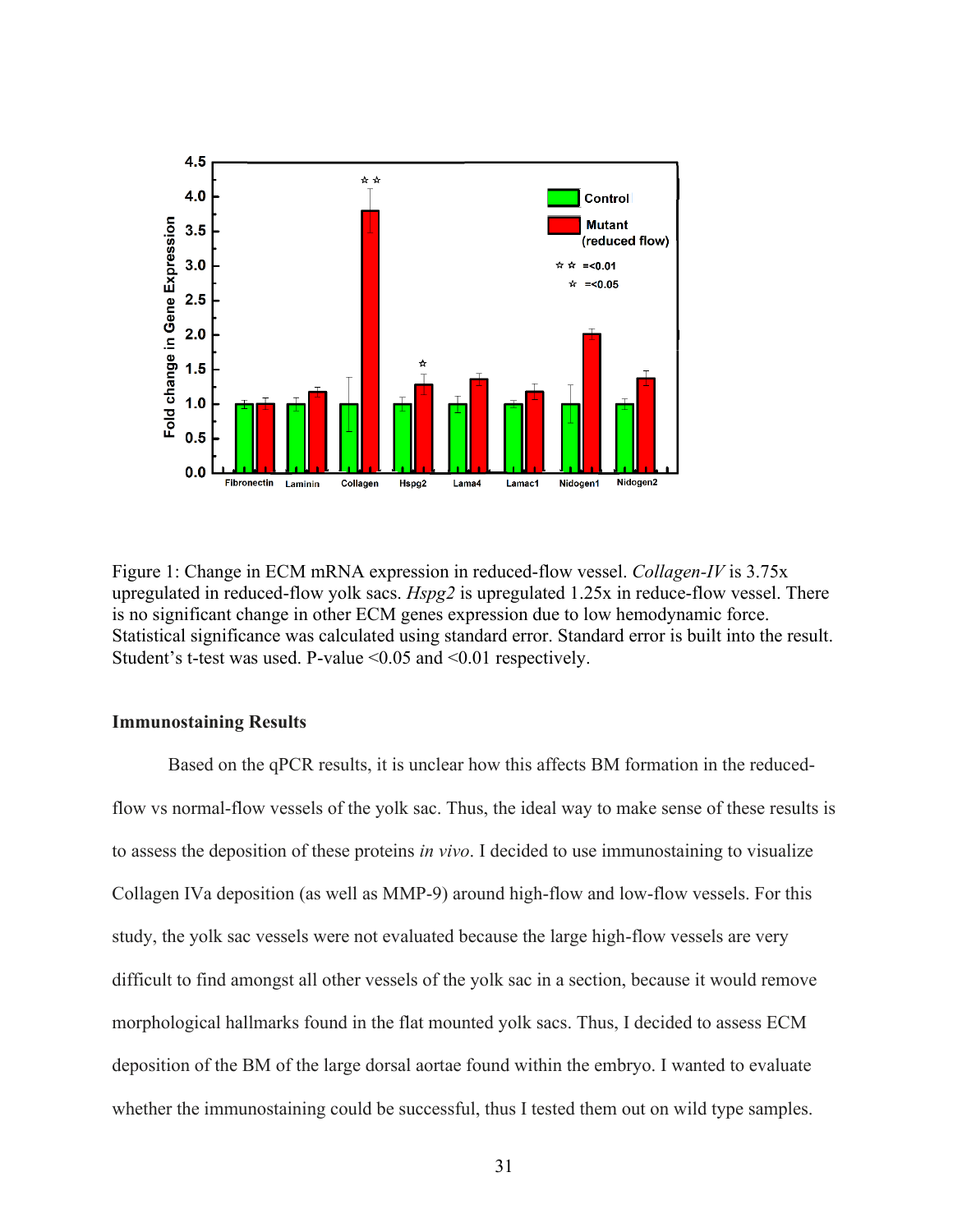

Figure 2: Change in ECM remodeling genes expression in reduced-flow vessel. *Mmp-9* is 5.5x upregulated in reduced-flow mutant vessel. There is no change in other ECM modifying genes due to low hemodynamic force. Statistical significance was calculated using standard error. Standard error is built into the result. Student's t-test was used. P-value <0.05 and<.01 respectively.

Collagen IVa is diffusely distributed throughout the tissue; however, particularly around the epithelial tissues (such as the endothelium of the dorsal aortae, as well as the epithelium of the foregut) where the Collagen IVa staining was very abundant and seemed to be located in a dense band where the BM is expected to be (Figure 3). My data provide evidence of Collagen IVa staining. The Collagen IVa staining did seem to be expressed at low levels in other tissues, which is to be expected for a widely expressed ECM gene. I did not use any primary antibody control. Flk1 is a cell membrane receptor tyrosine kinase also designated as VEGFR-2.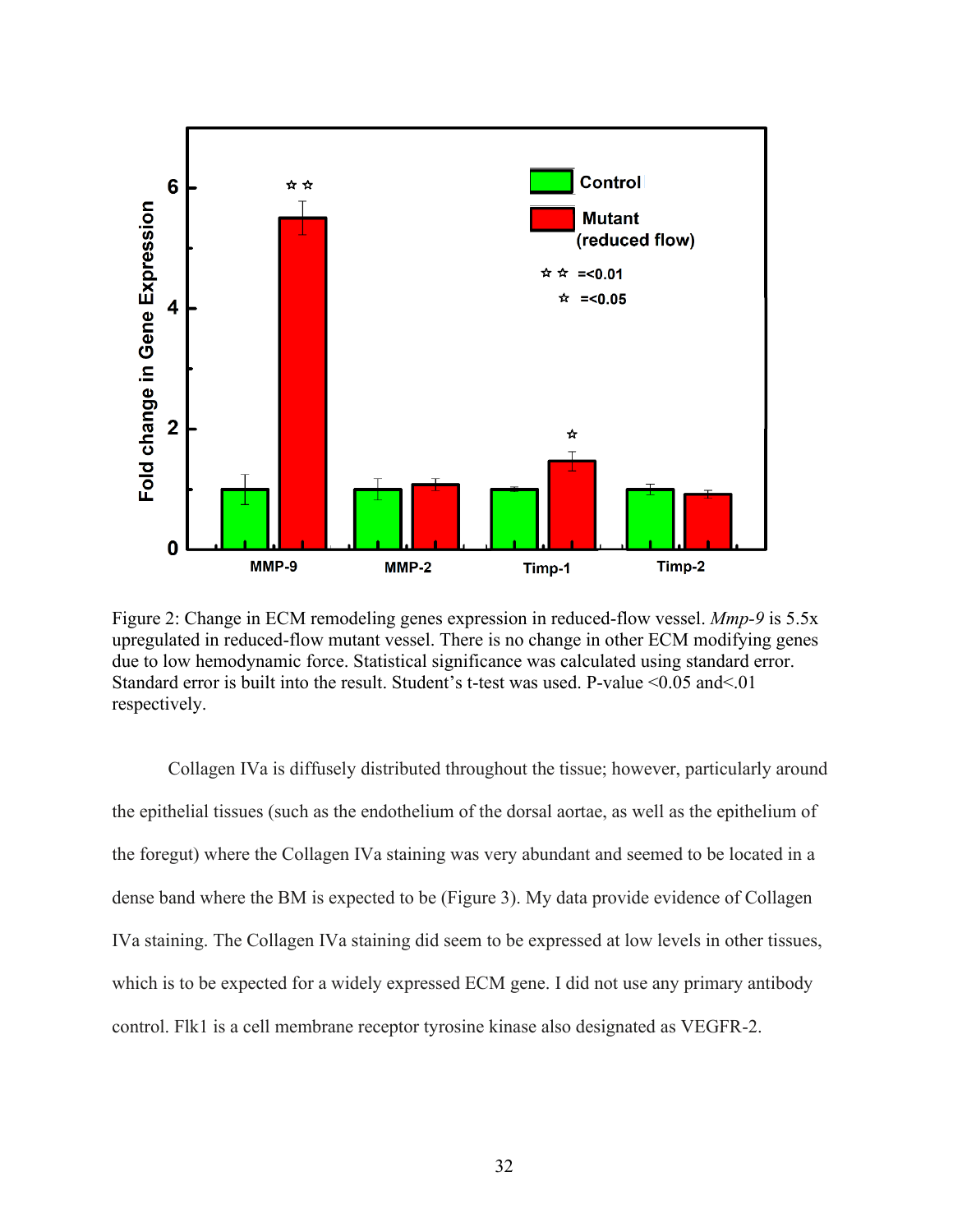

Figure 3: Dorsal Aorta cross section of normal-flow embryos were labeled with Flk1/AlexaFlour 488 and Collagen IVa antibody. Endothelium of dorsal aorta showing thick band of collagen in basement membrane. Collagen-IVa is also expressed in other structures at low level.

MMP-9 is also distributed in a similar manner in the BM of the endothelium of the dorsal aortae, and a little bit around the much smaller foregut. However, the staining appeared to be more diffuse a little further from the endothelium (green staining), which is to be expected for a secreted molecule (Figure 4). Also, MMP-9 seems to be expressed in other tissues, which is not unexpected, because it is not an endothelial-specific gene.

Another major issue that is very common when analyzing vessel cross sections in embryonic samples is the presence of blood cells, which are highly autofluorescent. Further, the fixation process can increase this autofluorescence. So, within the blood vessels there can be blood trapped inside, and that blood autofluorescence is present using both types of excitation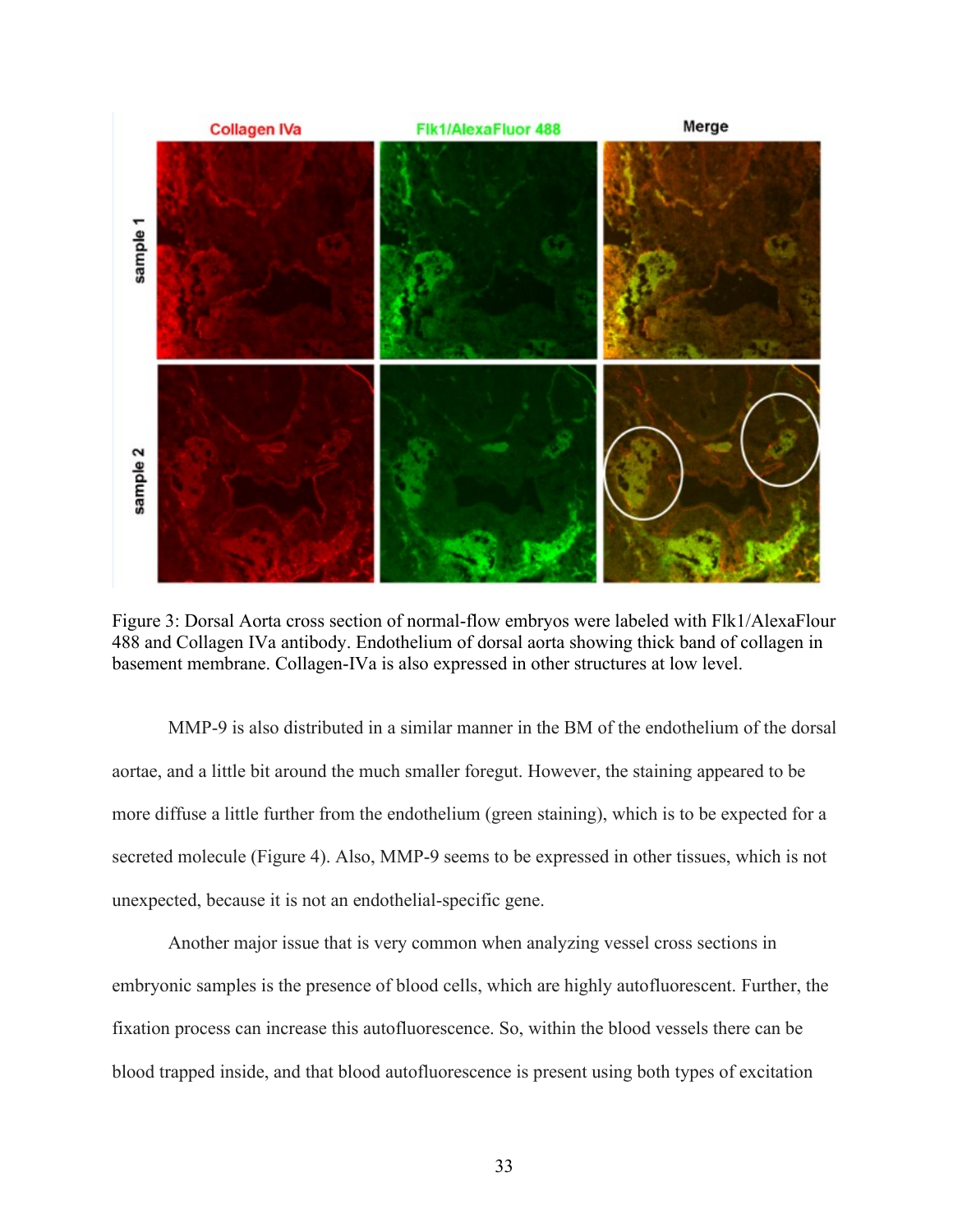

Figure 4: Dorsal Aorta cross section tissue of normal-flow embryos were labeled with Flk1/AlexaFlour488 and MMP-9 antibody. Mmp-9 staining is detected in the endothelium of dorsal aorta and to a lesser amount in the foregut. Other structures also are expressing MMP-9 at a low level.

lasers (488 nm and 561nm) resulting in enhanced red and green background staining inside the dorsal aortae (unless vessel sections lack blood).

The critical experiment, however, was to compare these stainings with that of  $Mvl7^{-1}$ (reduced-flow embryos). But the mutant embryos we collected were decaying and we could not get appropriate samples to observe Collagen-IVa and MMP-9 deposition in the BM of dorsal aortae. Moreover, due to time restrains it was not possible to go for further embryo collection and processing. However, based on the qPCR data, I anticipate that the dorsal aortae of these embryos would exhibit high *MMP-9* expression.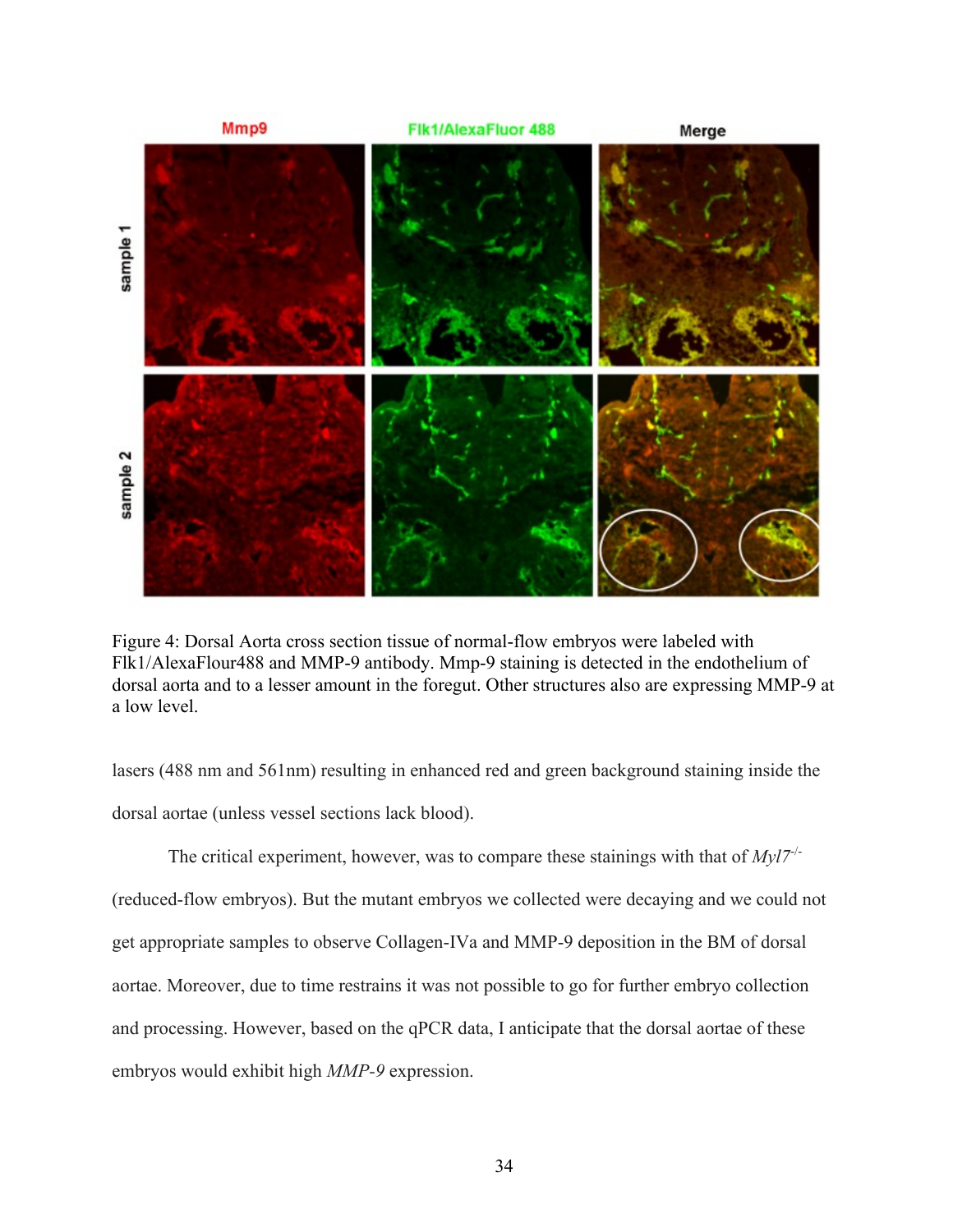With the *Collagen IVa* result, to support our hypothesis, I would expect to see that Collagen IVa would be downregulated in reduced flow. However, the qPCR data shows the opposite result. The ultimate goal would then be to determine whether this translates to protein levels.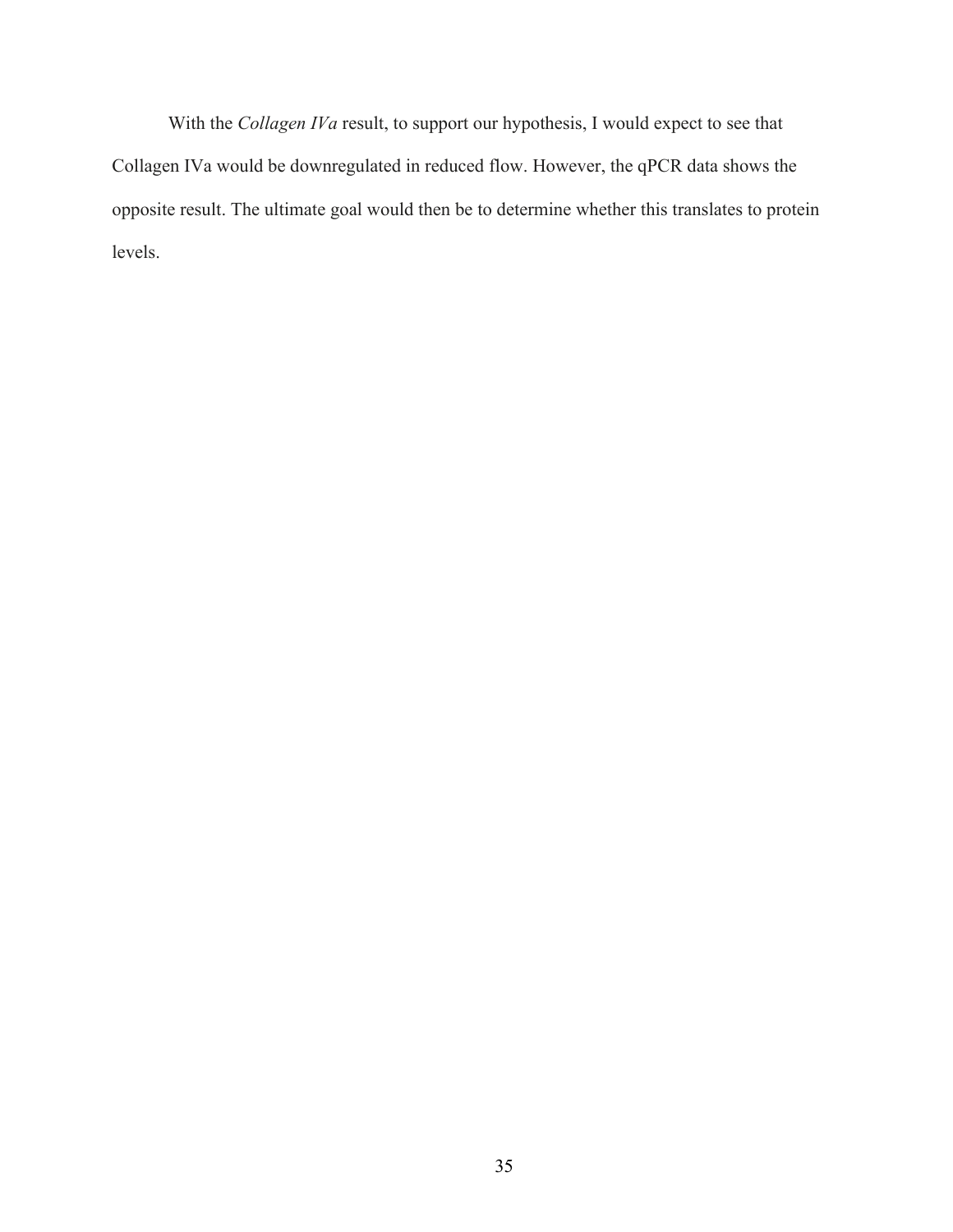#### **DISCUSSION**

The premise of this research study has been to determine the molecular mechanism governing the attachment of unattached/migratory vSMCs to proximal blood vessels exposed to high hemodynamic force/high blood flow. This process of blood vessel maturation is crucial to ensure that proximal vessels receive the appropriate thickness/coverage of the tunica media layer around blood vessels. A thicker coverage is not needed at the same degree in more distally located vessels that are exposed to lower hemodynamic force/low blood flow. This study was conducted to determine whether there are any changes in the gene expression pattern of ECM and ECM-modifying genes between high-flow versus low-flow vessels that may explain the formation of a thicker BM and more vSMCs attachment to high-flow vessels. The mechanism for how vSMCs attach to ECM proteins could be explained by integrin-mediated adhesion. Integrins are heterodimeric transmembrane proteins that promote vSMC-endothelial adhesion by binding to ECM proteins of the basement membrane located in the abluminal side of the blood vessel endothelium. Conditional knock-out studies showed that loss of integrin β1 prevents the attachment of vSMCs to endothelial cells (Abraham, Kogata, Fässler, & Adams, 2008). Thus, it seems that integrin-mediated adhesion is important for vSMC attachment. It was reported in another study that integrin  $\alpha$ 5 $\beta$ 3 is required for vSMC attachment to the endothelial BM. Moreover, different ECM proteins like Collagen, Laminin, Fibronectin, Hspg2 can bind with different subunits of integrin receptor (Scheppke, Murphy, et al., 2012). I thus proposed a hypothesis that hemodynamic force may upregulate the expression of ECM genes or alter the expression of ECM-modifying genes that normally act to control ECM deposition in the BM to enhance the integrin- mediated vSMC adhesion to endothelial cells.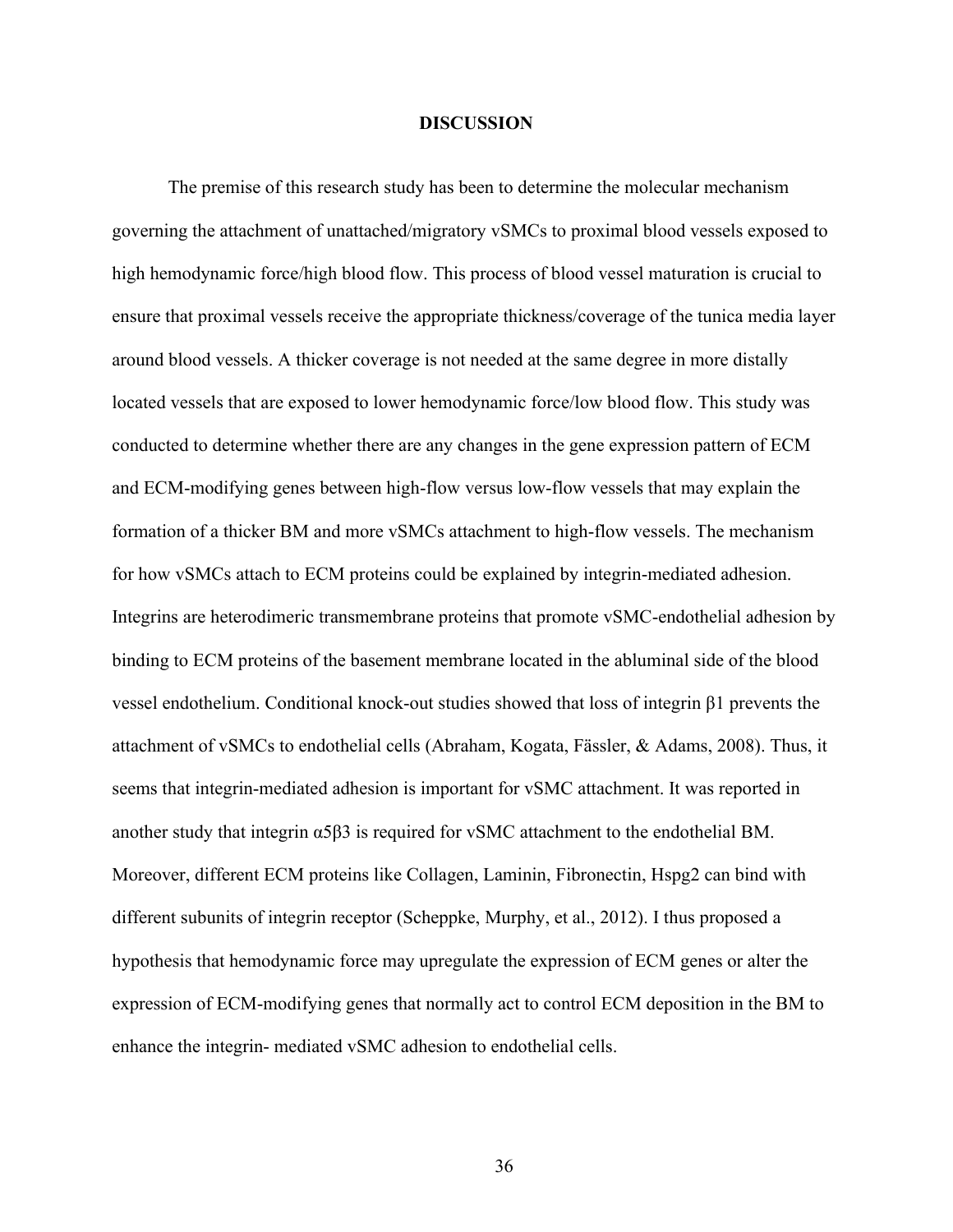The qPCR experiments conducted in this study, comparing reduced-flow yolk sacs with normal-flow yolk sacs, revealed conflicting data. In support of the hypothesis, I observed an upregulation of *MMP-9* in reduced-flow yolk sacs, which may explain why low-flow vessels have less deposition of ECM proteins in the BM. However, conflicting results revealed an increase in *Collagen IVa* expression in reduced-flow yolk sacs, which does not fit with our hypothesis.

*MMPs* are tissue remodeling genes known to be expressed in many cell types, including in endothelial cells, and which act by degrading ECM proteins for different reasons such as to remodel repairing tissue, to promote immunological cell migration through tissues, and to promote changes in development. Thus, *MMPs* play an important role in modifying tissue development such as with the changes that take place during vasculogenesis and angiogenesis (Van Hinsbergh, Engelse, & Quax, 2006). I speculate that vessels exposed to reduced blood flow may upregulate expression of specific *MMPs* that are known to be expressed in the endothelium of blood vessels and downregulate expression of endothelially expressed *TIMPs*. By upregulating *MMPs*, this may enhance breakdown of the BM, while downregulation of *TIMPs* may enhance the function of *MMPs*. Interestingly, my results revealed that there was a 5.5 fold upregulation of *MMP-9* in the reduced-flow yolk sacs as compared to normal-flow yolk sacs. Though there was no change in expression *MMP-2*, the upregulation in *MMP-9* expression was significant and congruent with the hypothesis. Thus, MMP-9 may act to breakdown the ECM within low-flow vessels, much more so than in high-flow vessels that express a lower level of MMP-9. This may support the model that the endothelium of high-flow vessels has a thicker BM. But there was also a 1.5 fold upregulation of *TIMP-1* which is unexpected result because upregulation of *TIMPs* can downregulate *MMP-9*.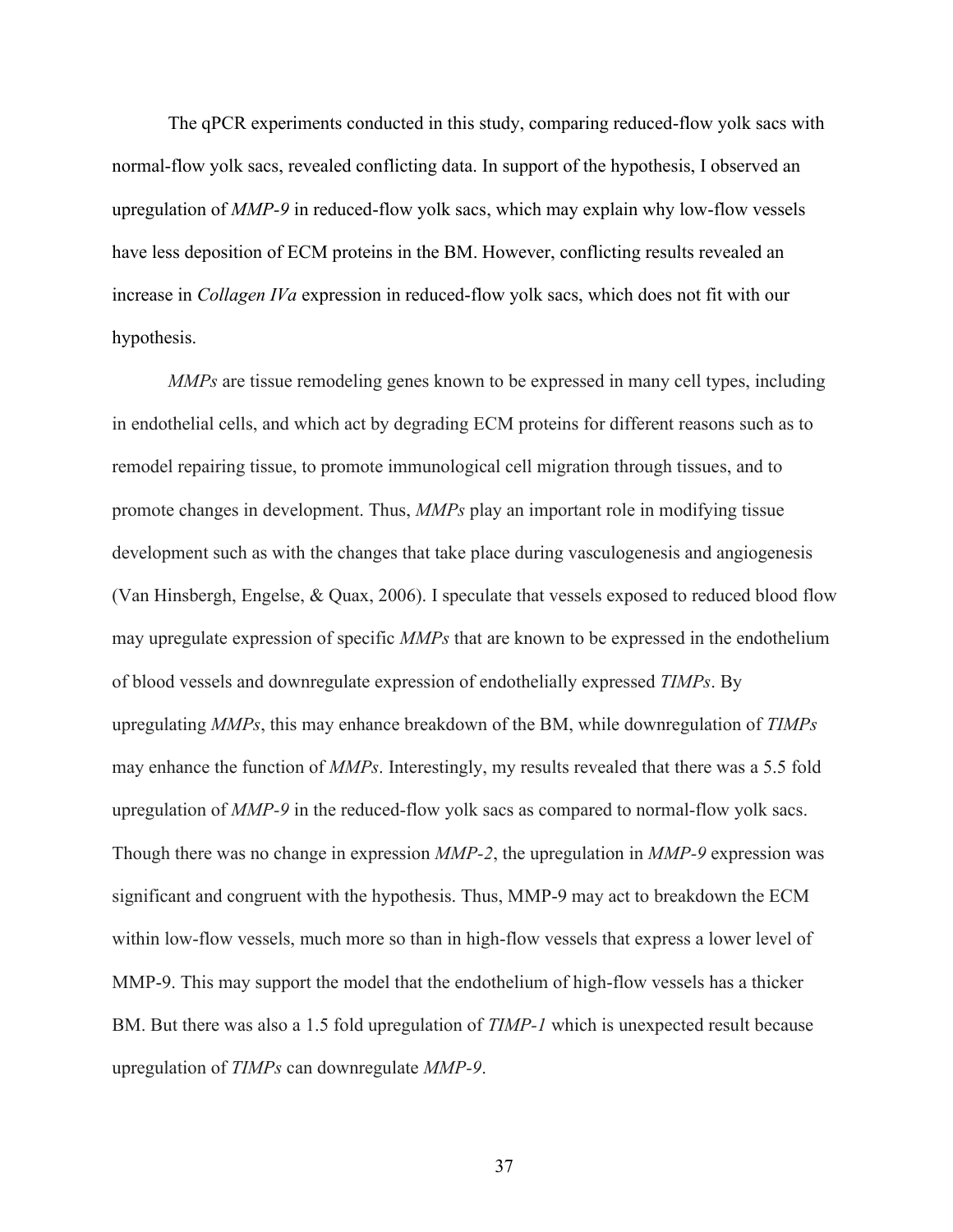However, findings from this study also showed that *Collagen IVa* exhibited a ~ 3.75 fold upregulation in the reduced-flow yolk sacs. The observed upregulation is an unexpected result as increased Collagen IVa production and deposition should lead to enhanced adhesiveness of vSMCs to low-flow blood vessels. This result is opposite of the expectation. However, it is possible that the basement membrane deposition is still diminished in the reduced-flow yolksacs, but by another means such as modulating expression of ECM modifying genes, and the observed increased in *Collagen IVa* expression could be caused by a negative feedback loop. Hspg2 is also showed 1.25 fold upregulation in reduced-flow vessels which is also unexpected because upregulation of Hspg2 can help in thick BM formation, which is contrary to the hypothesis.

Since it is not possible to make a conclusion from these results based on gene expression changes alone, I then set off to perform immunostainings to qualitatively assess whether there is change in protein expression for Collagen-IV and MMP-9 around the dorsal aortae vessels between reduced-flow and normal-flow embryos. The benefit of immunostainings is that it not only allows for observing changes in protein levels (which do not always match with changes in RNA transcript levels), but it also provides resolution for determining where in the tissues any changes in these proteins will be found (preferably around the endothelium). As previously mentioned, due to time restrictions I was unable to assess Collagen IVa and MMP-9 protein expression in reduced-flow embryos but did observe both Collagen IVa and MMP-9 staining surrounding the endothelium in the region where the BM would be expected to be found. Upon completion of these experiments the final expectation is to observe a thick BM (Collagen-IVa*)* surrounding the dorsal aortae of normal-flow embryos, with a thinner BM around the dorsal aortae of reduced-flow embryos. Even though this result counters that of the observed changes in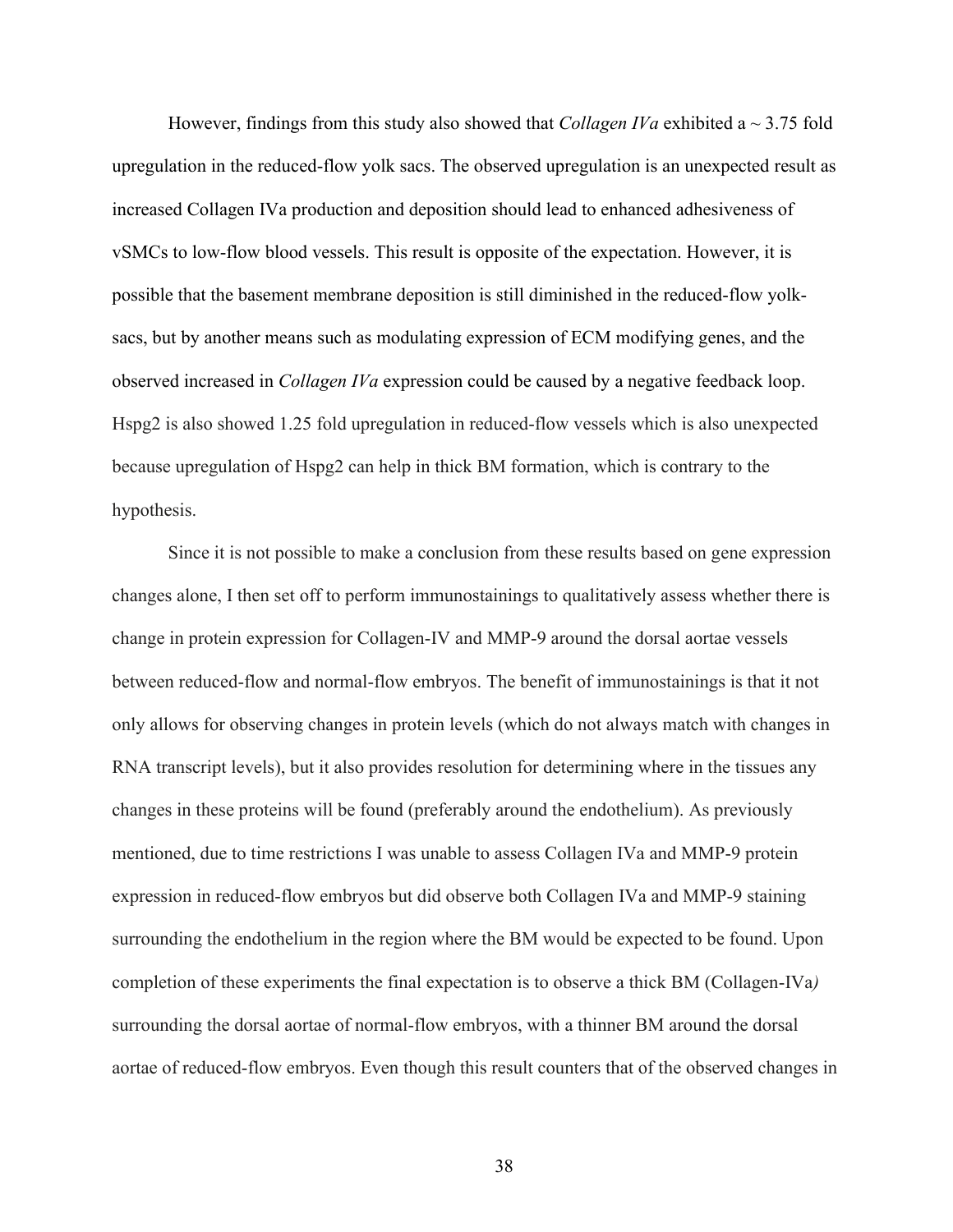*Collagen-IVa* mRNA levels, it is possible that hemodynamic force can modulate translational or post-translational mechanisms of gene regulation to encourage Collagen-IVa protein production (even upon diminished mRNA production). Regarding MMP-9 expression, I expect the opposite expression pattern, which is supported by the gene expression studies.

Other ECM proteins like Laminin, Fibronectin, Nidogen, Hspg2 may deposit around the dorsal aortae of the normal-flow embryos. Here, the mechanisms again could be translational or post-translational mechanisms of gene regulation that are coopted by hemodynamic force. Immunostainings also could be done with these ECM and ECM related proteins to see any difference in the protein expression.

In another model, it is possible that integrin-B1 (known to be expressed in vSMCs) is upregulated in vSMCs when they are in close proximity to high-flow vessels. It is likely that for this occur, the vessels must be receiving an unidentified paracrine factor that is upregulated by the endothelial cells of high-flow vessels. This paracrine factor might play a role to promote integrin-B1 expression and increase adhesiveness of local vSMCs to vessels that have a BM (even if the BM is not more thick). This could be tested by immunostaining.

Because *MMP-9* resulted in the highest-level increase in expression, in reduced flow yolk sacs, in future studies, it will be important to explore the role of this gene in vSMC attachment. Thus, future experiments could be exposing cultured mouse embryos with an Mmp9 inhibitor (such as an antagonist or a blocking antibody). Since MMP-9 would be expected to be expressed at a high level in the distal, low-flow capillary region of the yolk sac, then MMP-9 inhibitors may enhance attachment of the vSMCs to the distal capillaries, even in the normal-flow embryos

Though, this study will be regarded as basic science research, my findings could have important therapeutic implications. Understanding the role of ECM and ECM modifying genes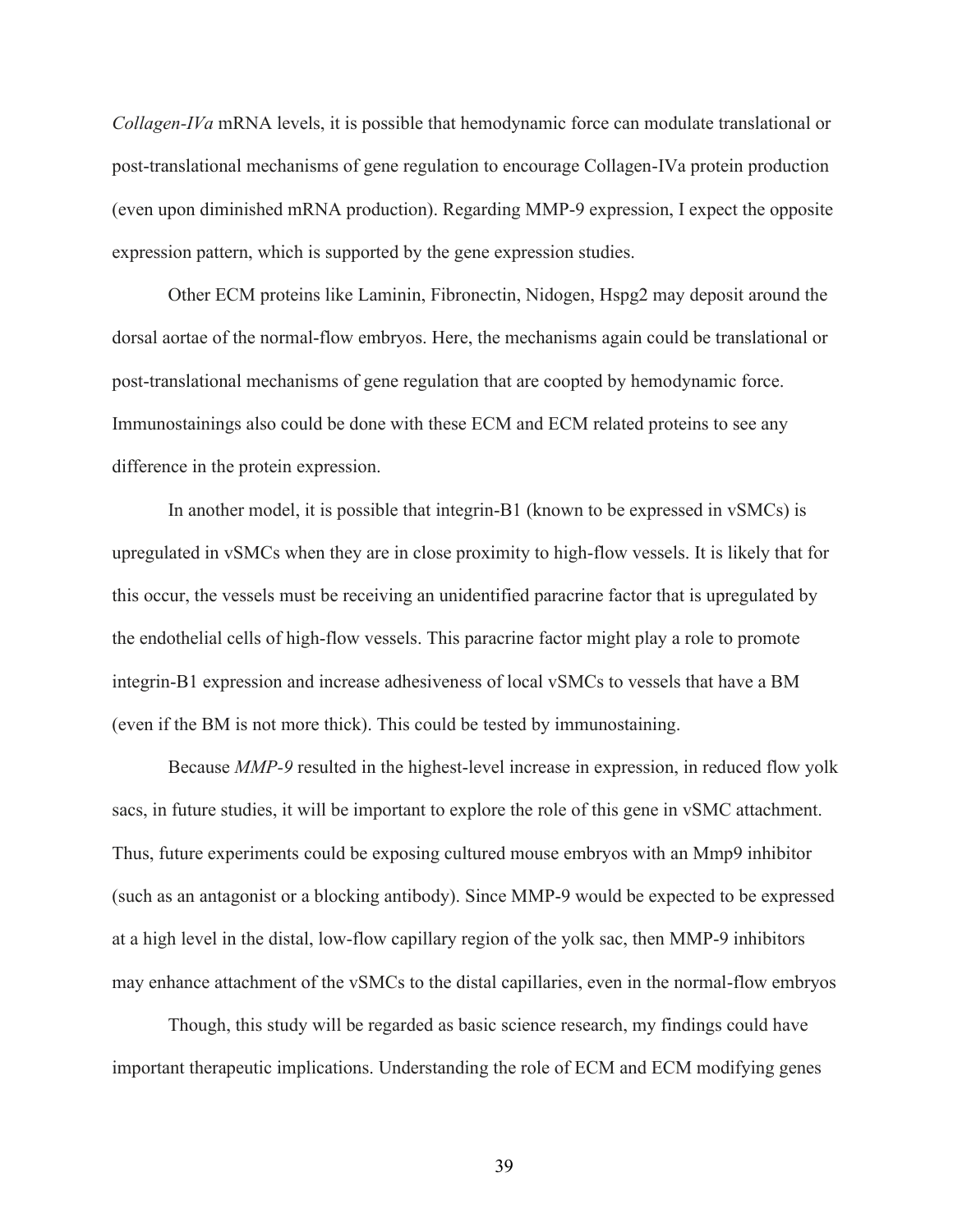in BM formation could be used to manipulate vSMCs attachment to treat different vascular diseases. For example, vascular aneurysms are characterized by weakening and ballooning of vessel wall, partially caused by the depletion of tunica media that are susceptible to rupturing and hemorrhaging. Currently, endovascular stents are used to treat abdominal aortic aneurysms, however, many patients encounter recurrent aneurysm events, leading to a reduced life expectancy (Avishay, 2021). As stents can be seeded with drug to render localized treatment (García-García, Vaina, Tsuchida, & Serruys, 2006), stents could be seeded with ECM and ECM remodeling factors to promote attachment of vSMCs to the thin vessel walls to prevent further event. Moreover, knowledge gained from this study can be utilized in designing artificial vasculature in tissue-engineering field. For example, if endothelial BM formation is the key to enhance endothelial-vSMCs attachment, proximal vessel could be genetically modified by gene editing to promote expression of ECM genes or downregulate expression of *MMP* genes. In summary, my basic science research could pave the way of probable clinical advancement.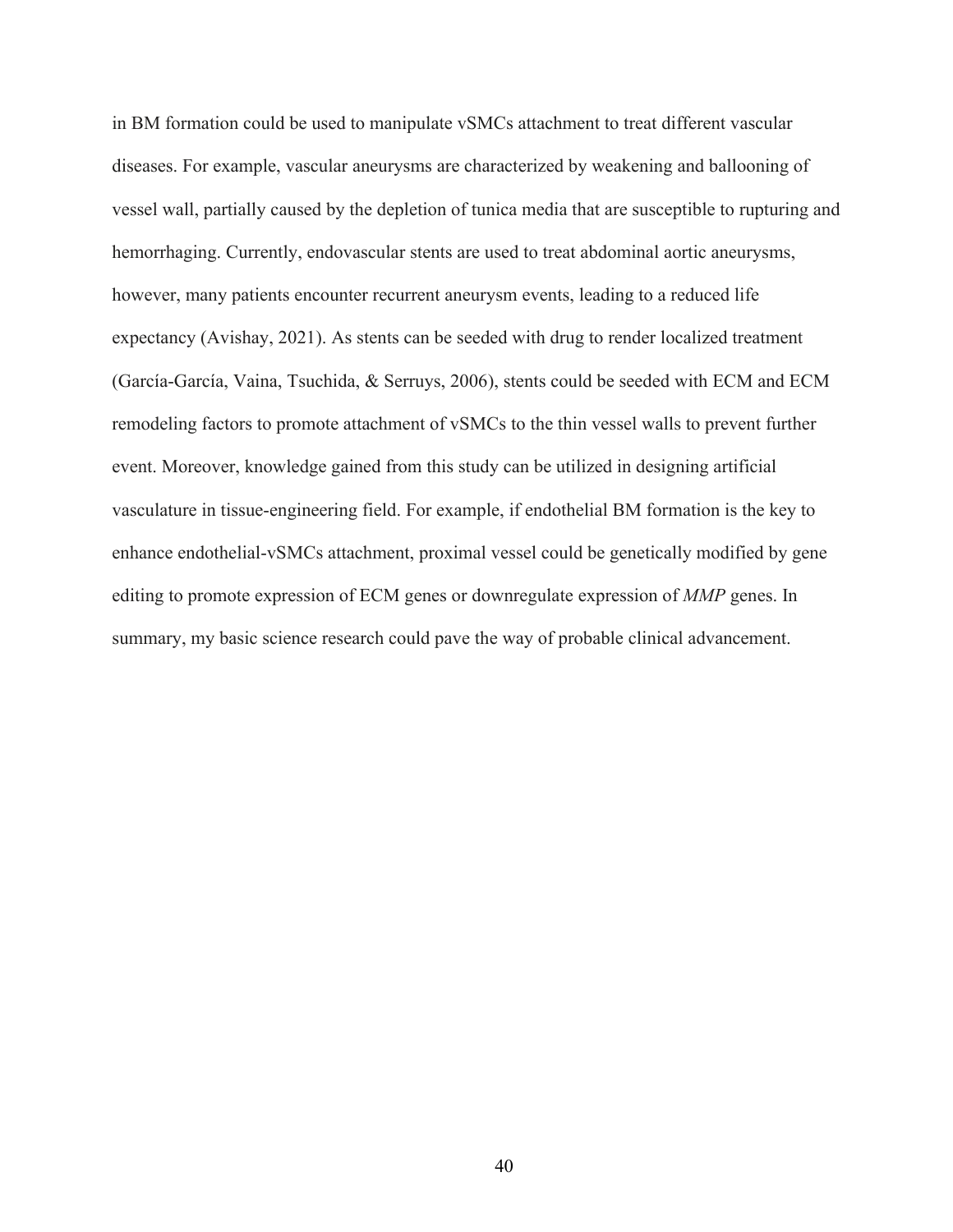#### **REFERENCES**

- Abraham, S., Kogata, N., Fässler, R., & Adams, R. H. (2008). Integrin β1 subunit controls mural cell adhesion, spreading, and blood vessel wall stability. *Circulation Research*, *102*(5), 562–570. https://doi.org/10.1161/CIRCRESAHA.107.167908
- Amacher, A. L., & Drake, C. G. (1975). Cerebral artery aneurysms in infancy, childhood and adolescence. *Pediatric Neurosurgery*, *1*(1), 72–80. https://doi.org/10.1159/000119557
- Anderson, R. H., Webb, S., Brown, N. A., Lamers, W., & Moorman, A. (2022). Development of the heart:(2) Septation of the atriums and ventricles. *Heart.Bmj.Com*. https://doi.org/10.1136/heart.89.8.949
- Armulik, A., Abramsson, A., & Betsholtz, C. (2005). Endothelial/pericyte interactions. *Circulation Research*, *97*(6), 512–523. https://doi.org/10.1161/01.RES.0000182903.16652.D7
- Avishay, D.,(2021), Abdominal Aortic Repair. *Ncbi.Nlm.Nih.Gov*. Retrieved from https://www.ncbi.nlm.nih.gov/books/NBK554573/
- Buschmann, I., Pries, A., Styp-Rekowska, B., Hillmeister, P., Loufrani, L., Henrion, D., Le Noble, F. (2010). Pulsatile shear and Gja5 modulate arterial identity and remodeling events during flow-driven arteriogenesis. *Development*, *137*(13), 2187–2196. https://doi.org/10.1242/DEV.045351
- Campinho, P., Vilfan, A., & Vermot, J. (2020). Blood Flow Forces in Shaping the Vascular System: A Focus on Endothelial Cell Behavior. *Frontiers in Physiology*, *11*. https://doi.org/10.3389/FPHYS.2020.00552
- Collart, C., Ciccarelli, A., Ivanovitch, K., Rosewell, I., Kumar, S., Kelly, G., Smith, J. C. (2021). The migratory pathways of the cells that form the endocardium, dorsal aortae, and head vasculature in the mouse embryo. *BMC Developmental Biology*, *21*(1). https://doi.org/10.1186/S12861-021-00239-3
- D'Alessio, A., Moccia, F., Li, J., (2015), Angiogenesis and vasculogenesis in health and disease. *Hindawi.Com*. Retrieved from https://www.hindawi.com/journals/bmri/2015/126582/
- Eerola, I., Boon, L., Mulliken, J., (2003), Capillary malformation–arteriovenous malformation, a new clinical and genetic disorder caused by RASA1 mutations. *Elsevier*. Retrieved from https://www.sciencedirect.com/science/article/pii/S0002929707639779
- Fang, J., & Hirschi, K. (2019). Molecular regulation of arteriovenous endothelial cell specification. *F1000Research*, *8*. https://doi.org/10.12688/F1000RESEARCH.16701.1

French, W. J., Creemers, E. E., & Tallquist, M. D. (2008). Platelet-Derived Growth Factor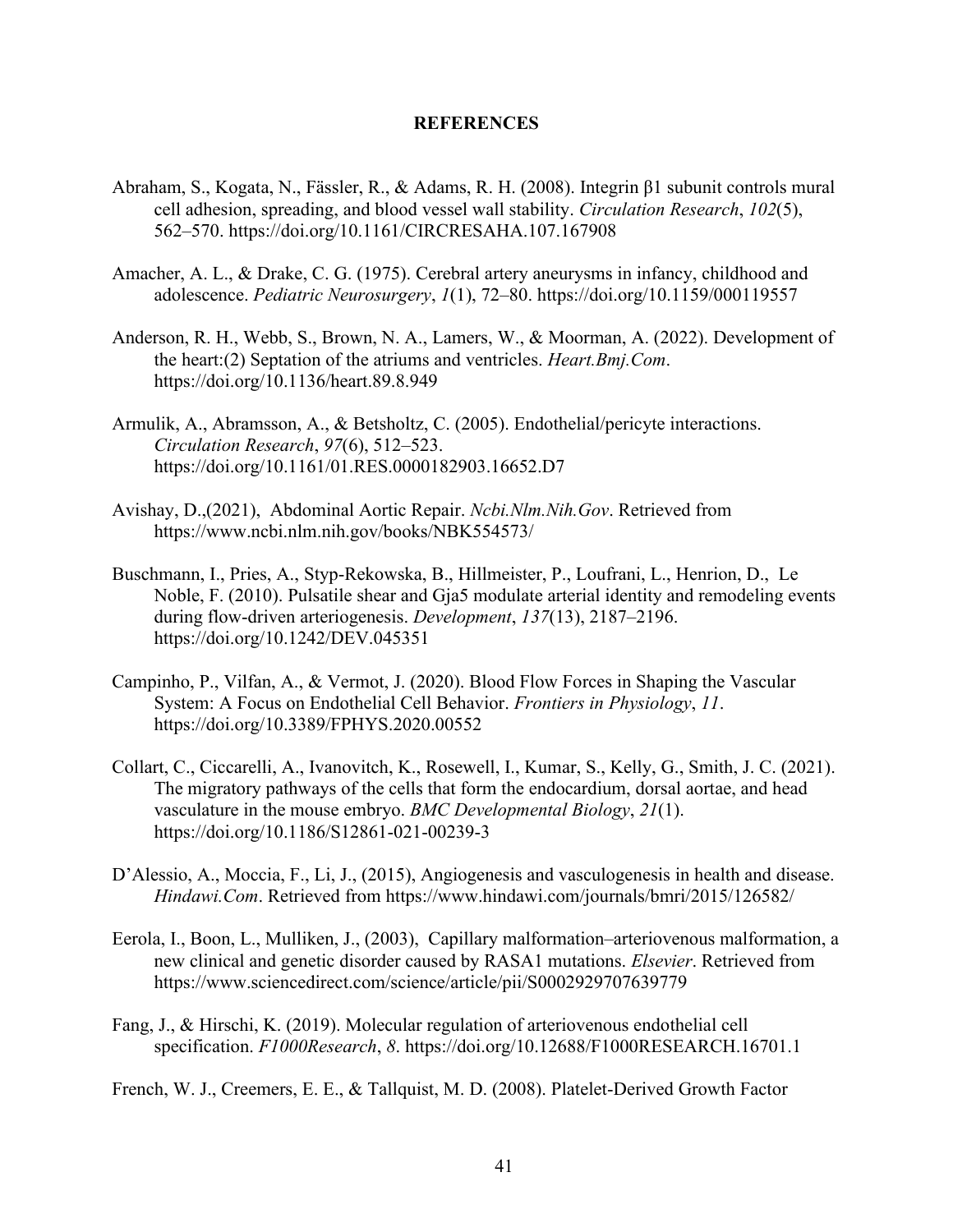Receptors Direct Vascular Development Independent of Vascular Smooth Muscle Cell Function. *Molecular and Cellular Biology*, *28*(18), 5646–5657. https://doi.org/10.1128/MCB.00441-08

- García-García, H. M., Vaina, S., Tsuchida, K., & Serruys, P. W. (2006). Drug-eluting stents. *Archivos de Cardiologia de Mexico*, *76*(3), 297–319. https://doi.org/10.1161/circulationaha.106.646190
- Garcia, M. D., Lopez, A. L., Larin, K. V., & Larina, I. V. (2015). Imaging of cardiovascular development in mammalian embryos using optical coherence tomography. *Methods in Molecular Biology*, *1214*, 151–161. https://doi.org/10.1007/978-1-4939-1462-3\_8
- Jain, R. K. (2003). Molecular regulation of vessel maturation. *Nature Medicine*, *9*(6), 685–693. https://doi.org/10.1038/NM0603-685
- Jayroe, H., (2020) Arteriovenous fistula. *Ncbi.Nlm.Nih.Gov*. Retrieved from https://www.ncbi.nlm.nih.gov/books/NBK559213/
- Jones, E. A. V., Yuan, L., Breant, C., Watts, R. J., & Eichmann, A. (2008). Separating genetic and hemodynamic defects in neuropilin 1 knockout embryos. *Development*, *135*(14), 2479– 2488. https://doi.org/10.1242/DEV.014902
- Lawson, N., Scheer, N., Pham, V., Kim, C., & Chitnis, A. (2001). Notch signaling is required for arterial-venous differentiation during embryonic vascular development. Retrieved from https://journals.biologists.com/dev/article-abstract/128/19/3675/41372
- le Noble, F., Moyon, D., Pardanaud, L., Yuan, L., Djonov, V., Matthijsen, R., Eichmann, A. (2004). Flow regulates arterial-venous differentiation in the chick embryo yolk sac. *Development*, *131*(2), 361–375. https://doi.org/10.1242/DEV.00929
- Levy, M., Levy, D., (2021), . Pediatric cerebral aneurysm. *Ncbi.Nlm.Nih.Gov*. Retrieved from https://www.ncbi.nlm.nih.gov/books/NBK537085/
- Lindblom, P., Gerhardt, H., Liebner, S., Abramsson, A., Enge, M., Hellström, M., Betsholtz, C. (2003). Endothelial PDGF-B retention is required for proper investment of pericytes in the microvessel wall. *Genesdev.Cshlp.Org*. https://doi.org/10.1101/gad.266803
- Lucitti, J. L., Jones, E. A. V., Huang, C., Chen, J., Fraser, S. E., & Dickinson, M. E. (2007). Vascular remodeling of the mouse yolk sac requires hemodynamic force. *Development*, *134*(18), 3317–3326. https://doi.org/10.1242/DEV.02883
- Majesky, M. W. (2018). Vascular development. *Arteriosclerosis, Thrombosis, and Vascular Biology*, *38*(3), E17–E24. https://doi.org/10.1161/ATVBAHA.118.310223
- Mathew, P., (2021), Embryology, heart. *Ncbi.Nlm.Nih.Gov*. Retrieved from https://www.ncbi.nlm.nih.gov/books/NBK537313/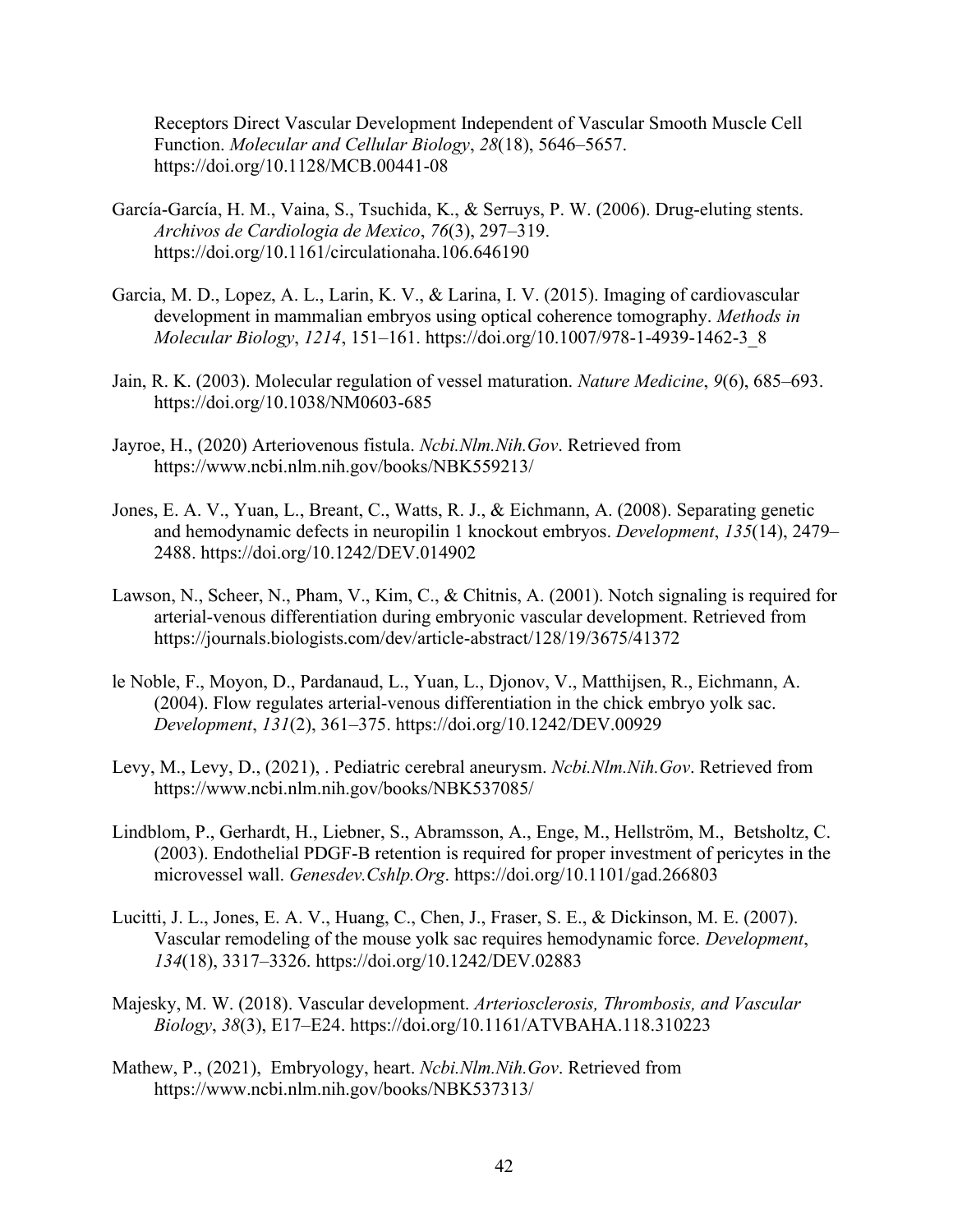- Oliver, G., & Srinivasan, R. S. (2010). Endothelial cell plasticity: How to become and remain a lymphatic endothelial cell. *Development*, *137*(3), 363–372. https://doi.org/10.1242/DEV.035360
- Padget, R., Mohite, S., (2019), Hemodynamic force is required for vascular smooth muscle cell recruitment to blood vessels during mouse embryonic development. *Elsevier*. Retrieved from https://www.sciencedirect.com/science/article/pii/S0925477318301205
- Paige, S. L., Plonowska, K., Xu, A., & Wu, S. M. (2015). Molecular regulation of cardiomyocyte differentiation. *Circulation Research*, *116*(2), 341–353. https://doi.org/10.1161/CIRCRESAHA.116.302752
- Patan, S. (2004). Vasculogenesis and angiogenesis. *Cancer Treatment and Research*, *117*, 3–32. https://doi.org/10.1007/978-1-4419-8871-3\_1
- Pfaffl, M. W. (2001) A new mathematical model for relative quantification in real-time RT– PCR. *Academic.Oup.Com*. Retrieved from https://academic.oup.com/nar/articleabstract/29/9/e45/2384081
- Ferrara, N. (2000), Vascular endothelial growth factor and the regulation of angiogenesis. *Europepmc.Org*. Retrieved from https://europepmc.org/article/med/11036931
- Reynolds, M. R., Lanzino, G., & Zipfel, G. J. (2017). Intracranial Dural Arteriovenous Fistulae. *Stroke*, *48*(5), 1424–1431. https://doi.org/10.1161/STROKEAHA.116.012784
- Ricard, N., & Simons, M. (2015). When It Is Better to Regress: Dynamics of Vascular Pruning. *PLoS Biology*, *13*(5). https://doi.org/10.1371/JOURNAL.PBIO.1002148
- Risau, W., & Flamme, I. (1995). Vasculogenesis. *Annual Review of Cell and Developmental Biology*, *11*, 73–91. https://doi.org/10.1146/annurev.cb.11.110195.000445
- Scheppke, L., Murphy, E., Blood, A. Z.-,(2012), Notch promotes vascular maturation by inducing integrin-mediated smooth muscle cell adhesion to the endothelial basement membrane. *Ashpublications.Org*. Retrieved from https://ashpublications.org/blood/articleabstract/119/9/2149/30239
- Shalaby, F., Janet, R., Yamaguchi, T. P., Gertsenstein, M., Wu, X. F., Breitman, M. L., & Schuh, A. C. (1995). Failure of blood-island formation and vasculogenesis in Flk-1-deficient mice. *Nature*, *376*(6535), 62–66. https://doi.org/10.1038/376062A0
- Suluba, E., Shuwei, L., Xia, Q., & Mwanga, A. (2020). Congenital heart diseases: genetics, noninherited risk factors, and signaling pathways. *Egyptian Journal of Medical Human Genetics*, *21*(1). https://doi.org/10.1186/S43042-020-0050-1

Udan, R. S., Culver, J. C., & Dickinson, M. E. (2013). Understanding vascular development.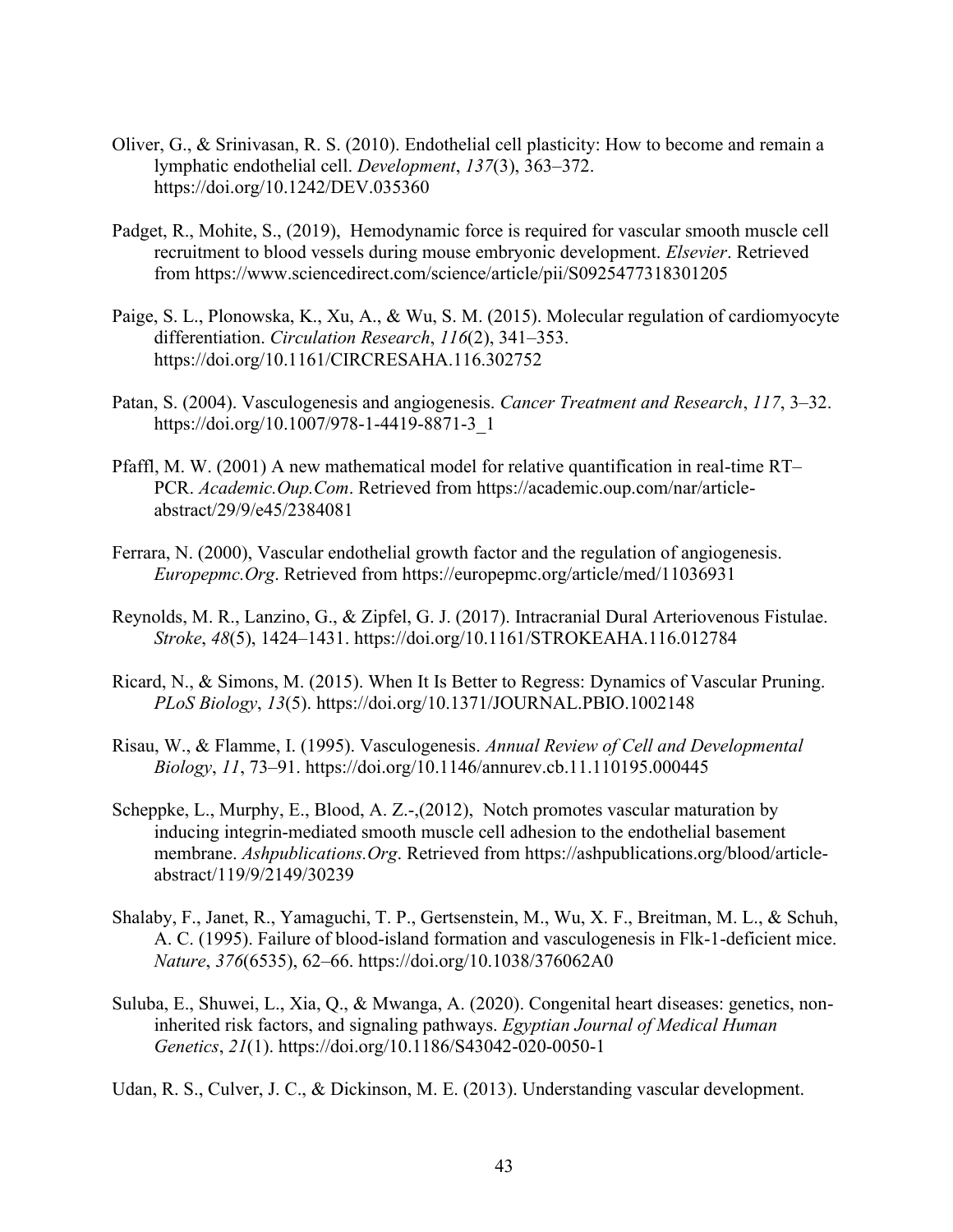*Wiley Interdisciplinary Reviews: Developmental Biology*, *2*(3), 327–346. https://doi.org/10.1002/WDEV.91

- Udan, R. S., Vadakkan, T. J., & Dickinson, M. E. (2013). Dynamic responses of endothelial cells to changes in blood flow during vascular remodeling of the mouse yolk sac. *Development (Cambridge)*, *140*(19), 4041–4050. https://doi.org/10.1242/DEV.096255
- Van Hinsbergh, V. W. M., Engelse, M. A., & Quax, P. H. A. (2006). Pericellular proteases in angiogenesis and vasculogenesis. *Arteriosclerosis, Thrombosis, and Vascular Biology*, *26*(4), 716–728. https://doi.org/10.1161/01.ATV.0000209518.58252.17
- Tuomas, T., et al. (2011) "VEGFR-3 controls tip to stalk conversion at vessel fusion sites by reinforcing Notch signalling." Nature cell biology 13.10: 1202-1213. https://doi.org/10.1038/ncb2331
- Yousif, L., Russo, J. Di, (2013). Laminin isoforms in endothelial and perivascular basement membranes. *Taylor & Francis*, *7*(1), 101–110. https://doi.org/10.4161/cam.22680